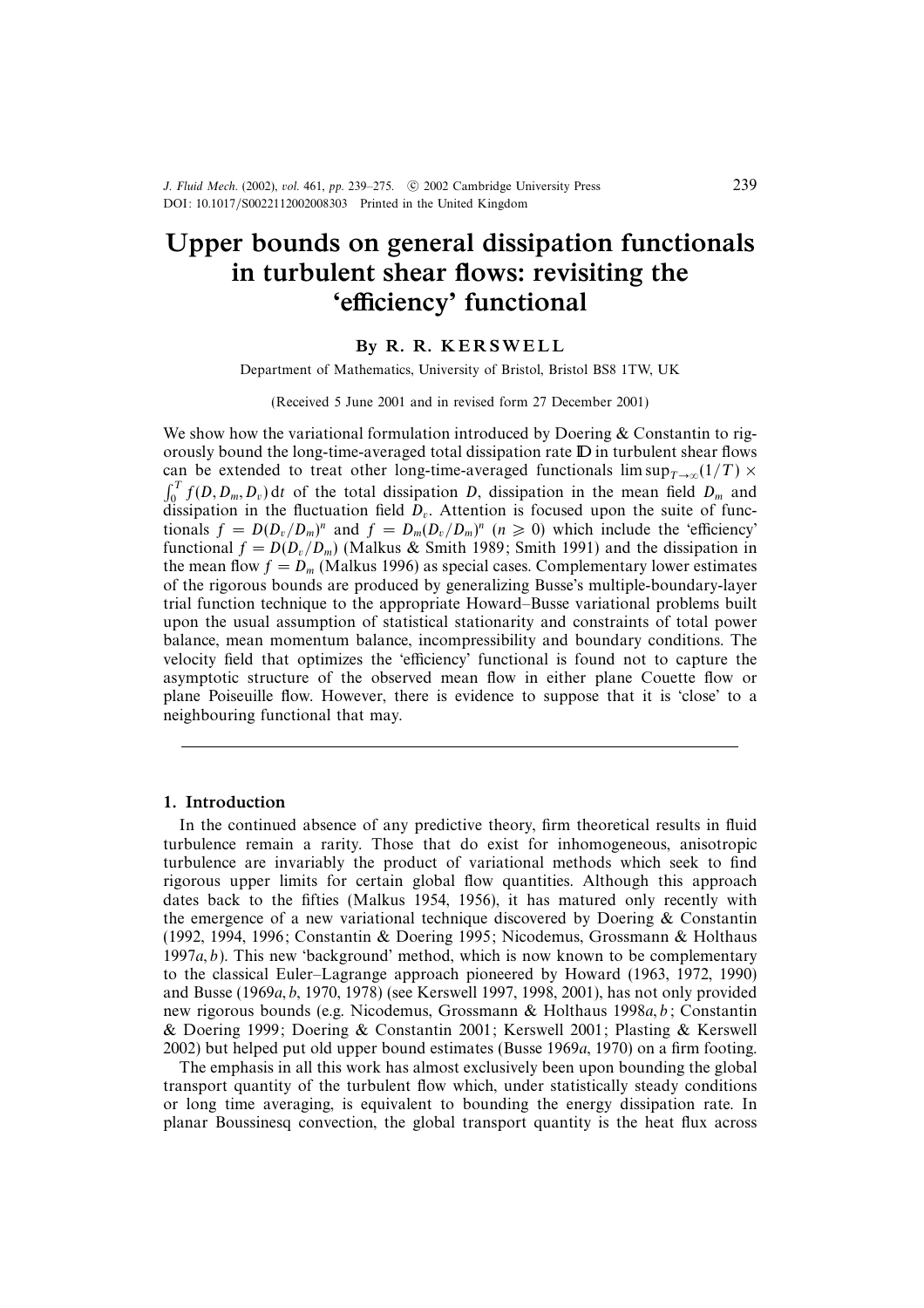the layer (Howard 1963, 1990; Busse 1969a; Chan 1971, 1974; Doering & Constantin 1996; Constantin & Doering 1999; Constantin, Hallstrom & Putkaradze 1999, 2001; Vitanov 1998, 2000 $b, c, d$ ; Vitanov & Busse 1997, 2000; Kerswell 2001; Ierley & Worthing  $2001a$ ). In plane Poiseuille flow, it is the mass flux between the boundaries at constant external pressure gradient (Busse 1969b, 1970; Constantin & Doering 1995) and in plane Couette flow, it is the momentum transport perpendicular to the boundaries (Busse 1969b, 1970; Doering & Constantin 1992, 1994; Gebhardt et al. 1995; Nicodemus et al. 1997a, b, 1998a, b; Plasting & Kerswell 2002). Bounds on energy dissipation rates have also been derived in many other flow situations (e.g. general boundary-driven flows: Wang 1997, Taylor–Couette flow: Nickerson 1969; Busse 1972, plane Couette flow with suction: Doering, Spiegel & Worthing 2000, a precessing spheroid: Kerswell 1996, convection through a porous medium: Busse  $\&$ Joseph 1972; Gupta & Joseph 1973; Doering & Constantin 1998; Vitanov 2000a, and forced periodic flow: Childress, Kerswell & Gilbert 2001; Doering & Foias 2001). Only recently has attention broadened to consider other functionals (Caulfield  $\&$ Kerswell 2001; Childress et al. 2001).

The original reason for this focus was the physical hypothesis by Malkus (1954, 1956) that fluid flows become turbulent to maximize the approximate transport functional for the external forcing. In other words, Malkus proposed a sort of 'action' principle for turbulence in which the action was the negative of the global transport quantity so that minimizing the action corresponded to maximizing the transport. This motivated the original work by Howard and then Busse directed at seeing whether the optimal fields which emerged from suitably constrained optimization problems would bear any relation to the average features of realized turbulent flows. For shear flows, the results were encouraging as the optimizing solution contained a hierachy of realistic boundary scales, but the scaling of the dissipation bound and the internal velocity profile were not consistent with observations. For example in plane Couette flow, Busse's (1970) optimal asymptotic solution produced a maximal dissipation rate independent of the fluid viscosity as  $Re \rightarrow \infty$  whereas experimental data suggest a drop off with  $1/(\log Re)^2$ . Furthermore, Busse's optimal asymptotic solution possessed a shear equal to one quarter of the laminar shear across the interior – Busse's famous  $\frac{1}{4}$ -law (now known to be a true feature of the optimization problem rather than an artifact of Busse's multiple-boundary-layer technique (Kerswell 1998)) – whereas it is generally presumed that the internal shear will vanish in the limit  $Re \rightarrow \infty$ . Despite these issues, the formal problem of improving Busse's (1970) thirty year old bound through either reducing the numerical coefficient or more significantly in an improved scaling continues to attract attention since it represents a well-defined route by which theoretical analysis can strive to make contact with experimental turbulence data (Busse 1978; Kerswell & Soward 1996; Nicodemus, Grossmann & Holthaus 1999; Kerswell 2000; Wang 2000; Plasting & Kerswell 2002). The path forward is clearly through incorporating further dynamical information from the Navier–Stokes equations to produce more tightly constrained variational problems. In contrast, the emphasis in the search for the 'action' functional (assuming of course that it exists) is to examine the optimal field which emerges from loosely constrained variational problems. This is because any functional will presumably start to produce realistic optimal fields if their variational problem is constrained tightly enough. Furthermore, from a practical perspective, the 'action' principle will only be useful in predicting mean turbulent statistics if its variational origins are sufficiently transparent.

Malkus & Smith (1989, hereafter referred to as MS) extended the search for an action principle to other candidate functionals beyond global transport in the context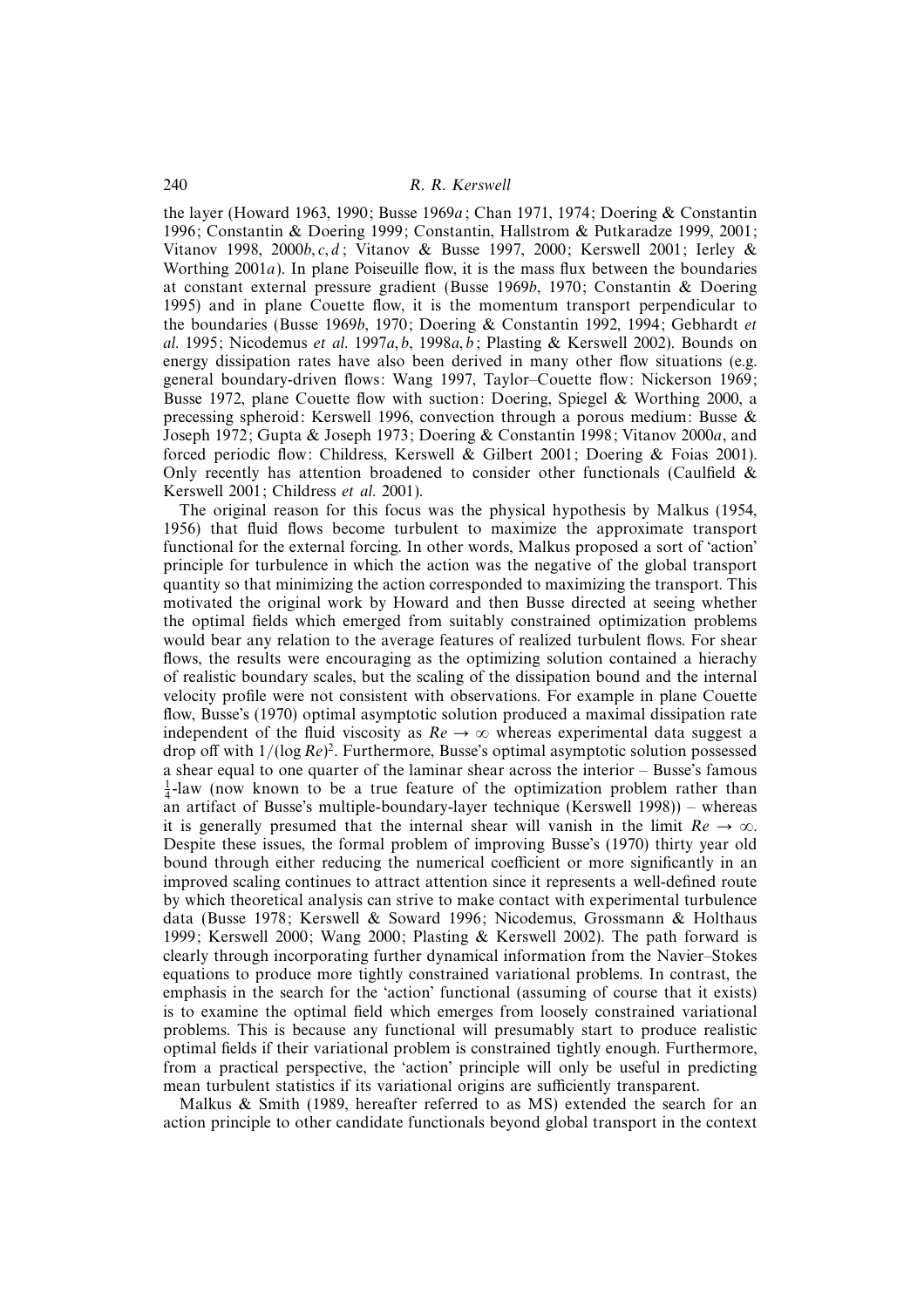of plane Poiseuille flow. They developed a streamlined but rather ad-hoc variational formulation in order to survey a whole suite of different functionals based upon the statistically averaged total dissipation rate  $\mathbb D$  and the ratio,  $\mathbb I = \mathbb D_v/\mathbb D_m$ , of statistically averaged dissipation in the fluctuation field  $\mathbb{D}_v$  to dissipation in the mean flow  $\mathbb{D}_m$ . (The motivation to consider the quantity I seems to have come from a study by Ierley & Malkus (1988) which found that I appears to be stationary for realized flows within the context of the Reynolds & Tiederman (1967) parametrization of available data.) Within their suite of functionals  $f = \mathbb{D} \mathbb{I}^n$ , they discovered one functional,  $\mathscr{E} := \mathbb{D} \mathbb{I}$ , subsequently christened the 'efficiency' functional, which appeared to reproduce in its optimal velocity field key features of the realized turbulent mean flow. Figures 9 and 10 of MS clearly show that the optimal solution has a well-defined logarithmic sublayer close to the wall and a rapidly converging velocity defect law. The most intriguing of their figures, however, is figure 12 which shows their optimal 'prediction' closely shadowing experimental data.

Encouraging as these results are, they can only be viewed as highly suggestive since the variational problems solved in MS involve heuristic assumptions which cannot be traced back to the Navier–Stokes equations. Motivated by a need to achieve numerical solutions, their approach was to formulate a simplified variational problem based entirely upon the mean flow profile  $U(z)$ . This made it impossible to formally incorporate the total power balance or the mean momentum balance into their problem. Apart from expressing the efficiency functional solely in terms of U and its derivatives, the mean momentum balance was only used to generate an extended set of boundary conditions on  $U(z)$  and the power balance (or dissipation rate integral as MS refer to it) to determine a minimum lengthscale in  $U(z)$ . The latter feature is fundamental to the MS approach since this is seen to viscously set the size of the innermost boundary whereas the rest of the flow domain is left free to reach an optimum amplitude inviscidly. All that is required of the inviscid interior is that it be inviscidly stable, which is minimally that  $U''(z)$  remains one-signed (Rayleigh's criterion). MS argue plausibly that results from their variational problem should conservatively bound those from the formal problem but the relationship of their optimal fields to the formal optimal fields is tantalizingly unclear.

Further efforts to test the ability of the efficiency functional in plane Couette flow (Smith 1991) and Hagen–Poiseuille flow (Worthing 1990; Ierley & Worthing 2001b) have been mildly corroborative but have also tended to produce more questions than answers. Since most of these questions have revolved around how the smallest scale is chosen and the imposition of the inviscid stability condition in the interior, an examination of how the efficiency functional performs under the full set of formal constraints used by Busse (1970) seems called for. This is the underlying motivation for this paper. To achieve this objective, both the Doering–Constantin background method and Busse's multiple-boundary-layer technique have had to be applied to functionals beyond the energy dissipation rate. Showing how this can be done is the main purpose of this paper. Other work by Malkus (1996) developing ideas of statistical stability in turbulent flows has also drawn attention to the dissipation rate  $D_m$  associated with the mean flow. Formal bounds on this and the dissipation  $D_v$ associated with the fluctuation field are also found as part of this investigation.

The plan of the paper is as follows. In  $\S$ 2, we introduce the canonical shear problems of plane Couette flow (PCF) and plane Poiseuille flow (PPF) which will provide the context for the ensuing variational analysis. In § 3 and Appendix A we show how Busse's multiple-boundary-layer technique may be used to produce underestimates of the upper bounds on the functionals  $f = \mathbb{D}\mathbb{I}^n$  and  $f = \mathbb{D}_m\mathbb{I}^n$  for  $n \geq 0$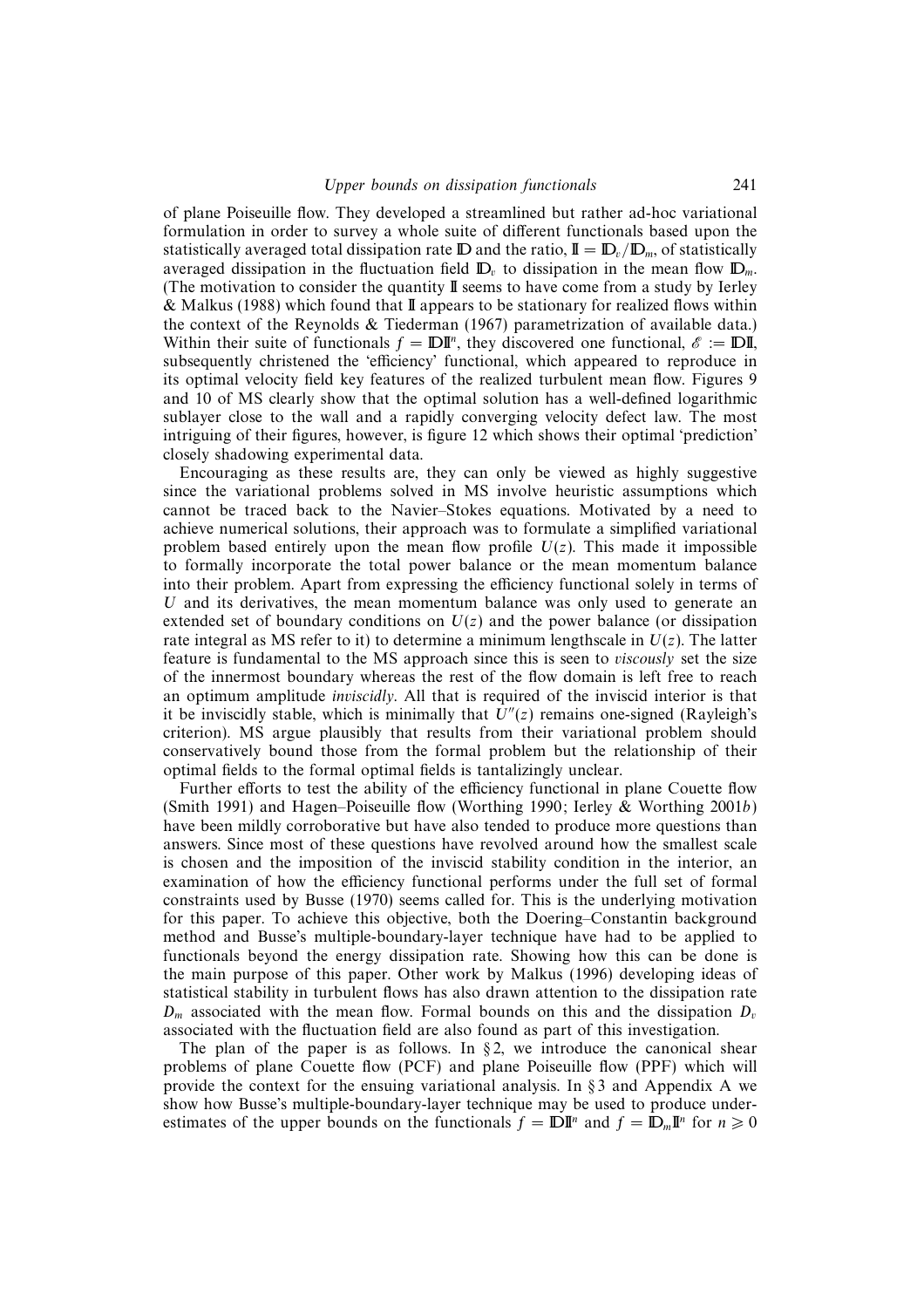using the standard dynamical constraints of total power and mean momentum balance, incompressibility and the boundary conditions. In  $\S 4$  we derive complementary overestimates of these bounds using the Doering–Constantin background approach. The closeness of the two estimates that emerge and the fact that they must bracket the true bound (see Appendix D) means that the true asymptotic behaviour of the bound and its optimizing solution is captured for all functionals considered here. Beyond the bounding results themselves, the emphasis throughout is to compare the optimal solutions that emerge with observed turbulent flows. Key features used are the structure of the interior mean profile, and the predicted scalings for I, and the total, mean and fluctuation dissipations. The standard Prandtl–von Karman mixing length closure, which currently appears consistent with all turbulence data, predicts that  $\mathbb{I} = O(\log Re)$ ,  $\mathbb{D} = \mathbb{D}_v = O(Re^3/(\log Re)^2)$  and  $\mathbb{D}_m = O(Re^3/(\log Re)^3)$  (in viscous units) for asymptotically large Re. Conclusions are drawn in a final discussion section.

The notation used for the dissipation is as follows:

 $D = \langle |\nabla u|^2 \rangle$ , the total dissipation at time t (per unit mass),

 $D_m = \langle \bar{u}^2 \rangle$ , the dissipation rate associated with the mean flow at time t,

 $D_v = \langle |\nabla(u - \bar{u})|^2 \rangle$ , the dissipation rate associated with the velocity fluctuations,

 $\mathbb{D}$  = the long time average or the statistical average of D,

 $\mathbb{D}_m$  = the long time average or the statistical average of  $D_m$ ,

 $\mathbb{D}_{v}$  = the long time average or statistical average of  $D_{v}$ ,

 $D_{lam}$  = the laminar (steady) total dissipation rate ( $D_{lam}^{PCF}$  for PCF and  $D_{lam}^{PPF}$  for PPF),

- $\mathscr{D}_{max}$  = the smallest current overestimate of the upper bound on **D** produced by the Doering–Constantin approach,
- $D_{max}$  = the largest current underestimate of the upper bound on  $\mathbb D$  produced using Busse's multiple boundary layer ansatz,
- $\mathbb{D}_{max}$  = the true upper bound on the total energy dissipation subject to the constraints of total power balance, mean momentum balance, incompressibility and the boundary conditions.

 $(\mathbb{I}, I)=(\mathbb{D}_v/\mathbb{D}_m, D_v/D_m)$  respectively.

#### 2. Formulation

#### 2.1. Plane Couette flow

The canonical example of boundary-driven flow is plane Couette flow in which a fluid is sandwiched between two parallel infinite plates at  $z = \pm \frac{1}{2}d$  which are being moved at constant velocities  $\pm \frac{1}{2}V_0\hat{x}$  respectively. Non-dimensionalizing the system by measuring distances in units of d and velocities in viscous units of  $v/d$  (following Busse's original work in 1970), the equations read

$$
\frac{\partial \mathbf{u}}{\partial t} + \mathbf{u} \cdot \nabla \mathbf{u} + \nabla p = \nabla^2 \mathbf{u}
$$
 (2.1)

with

$$
\nabla \cdot \mathbf{u} = 0, \quad \mathbf{u}(x, y, \pm \frac{1}{2}) = \mp \frac{1}{2} Re,
$$
\n(2.2)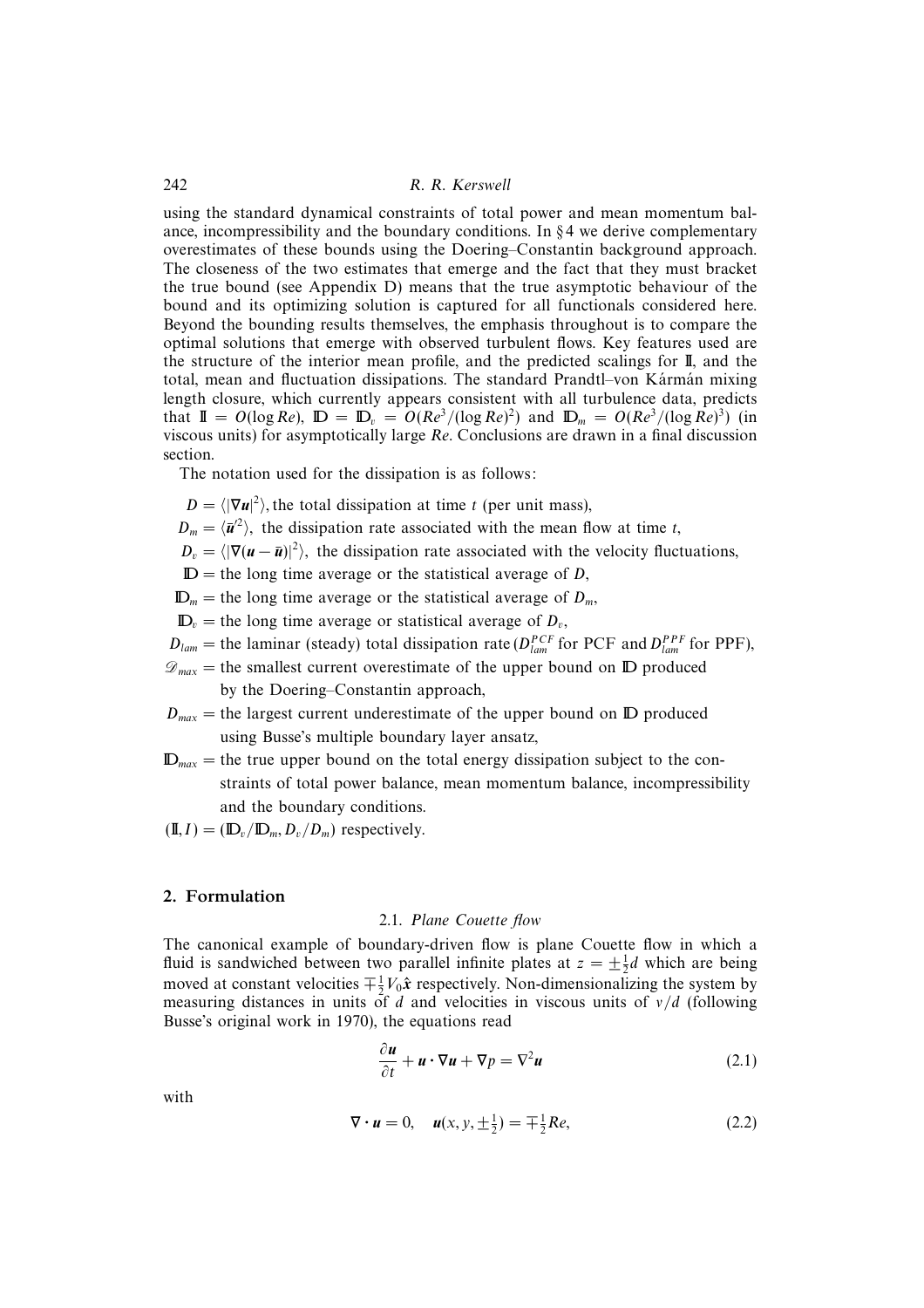where  $Re := V_0 d/v$ . In the case of a statistically stationary turbulent flow, we adopt the Reynolds mean–fluctuation decomposition of the velocity field,  $u(x, t) = U(z)\hat{x} + v(x, t)$ , with  $\bar{v} = 0$  where the horizontal and bulk averaging procedures are defined as

$$
\bar{f} := \lim_{L_x, L_y \to \infty} \frac{1}{4L_xL_y} \int_{-L_x}^{L_x} \int_{-L_y}^{L_y} f \, dx \, dy, \quad \langle f \rangle := \int_{-1/2}^{1/2} \bar{f} \, dz. \tag{2.3}
$$

The mean momentum balance is obtained via  $\overline{(2.1) \cdot \hat{x}}$  as

$$
U' = \overline{uw} - \langle uw \rangle - Re. \tag{2.4}
$$

The total power balance is obtained by taking  $\langle \mathbf{u} \cdot (2.1) \rangle$  and dropping the kinetic energy derivative term by appeal to statistical stationarity. To reflect this, we write the power balance as

$$
\mathbb{D}_m + \mathbb{D}_v = \mathbb{D},\tag{2.5}
$$

where new symbols are used for each dissipation to reflect that it is a statistically averaged value. Their definitions are the same as the time-dependent functionals  $D_m$ ,  $D<sub>v</sub>$  and D except that the fluctuation velocity field is an 'average' field in some vague sense. Specifically, the statistically averaged dissipation in the fluctuation field is

$$
\mathbb{D}_v := \langle |\nabla v|^2 \rangle, \tag{2.6}
$$

the statistically-averaged dissipation in the mean field is

$$
\mathbb{D}_m := \langle U'^2 \rangle = \langle (\overline{uw} - \langle uw \rangle)^2 \rangle + Re^2 \tag{2.7}
$$

and the statistically averaged total dissipation (per unit mass) is

$$
\mathbb{D} := \langle |\nabla u|^2 \rangle = Re^2 + Re \langle uw \rangle, \tag{2.8}
$$

all in units of  $v^3/d^4$ . The first term on the right-hand side of (2.8) represents the laminar dissipation,  $D_{lam}^{PCF} := Re^2$ , produced by the basic state  $\mathbf{u} = U_{lam} \hat{\mathbf{x}} = -Re z \hat{\mathbf{x}}$ . The second term therefore indicates the enhancement in dissipation due to turbulence and is known to dominate  $D_{lam}^{PCF}$  as  $Re \rightarrow \infty$ . The total power balance is then

$$
Re\langle uw \rangle = \langle |\nabla v|^2 \rangle + \langle (\overline{uw} - \langle uw \rangle)^2 \rangle. \tag{2.9}
$$

## 2.2. Plane Poiseuille flow

The plane Poiseuille set-up we consider consists of two parallel infinite plates at  $z = \pm \frac{1}{2}d$  between which fluid is driven by an applied pressure gradient of  $\rho v^2 A/d^3$  in the  $\hat{x}$ -direction. Non-dimensionalizing velocities by  $v/d$  and distances by d gives

$$
\frac{\partial \mathbf{u}}{\partial t} + \mathbf{u} \cdot \nabla \mathbf{u} + \nabla p = A\hat{\mathbf{x}} + \nabla^2 \mathbf{u}
$$
 (2.10)

with the non-slip condition that  $u = 0$  on the plates. Adopting the Reynolds mean– fluctuation decomposition as before, then  $\overline{(2.10) \cdot \hat{x}}$  gives

$$
U' = \overline{uw} - \langle uw \rangle - \frac{A}{\sqrt{12}}h(z),\tag{2.11}
$$

where  $h(z) := \sqrt{12}z$  so that  $\langle h^2 \rangle = 1$ . Experimentally, the mean flow profile U is always found to be symmetric about the mid-plane. From (2.11), this implies that  $\langle uw \rangle = 0$  so this is assumed henceforth. The conventional Reynolds number is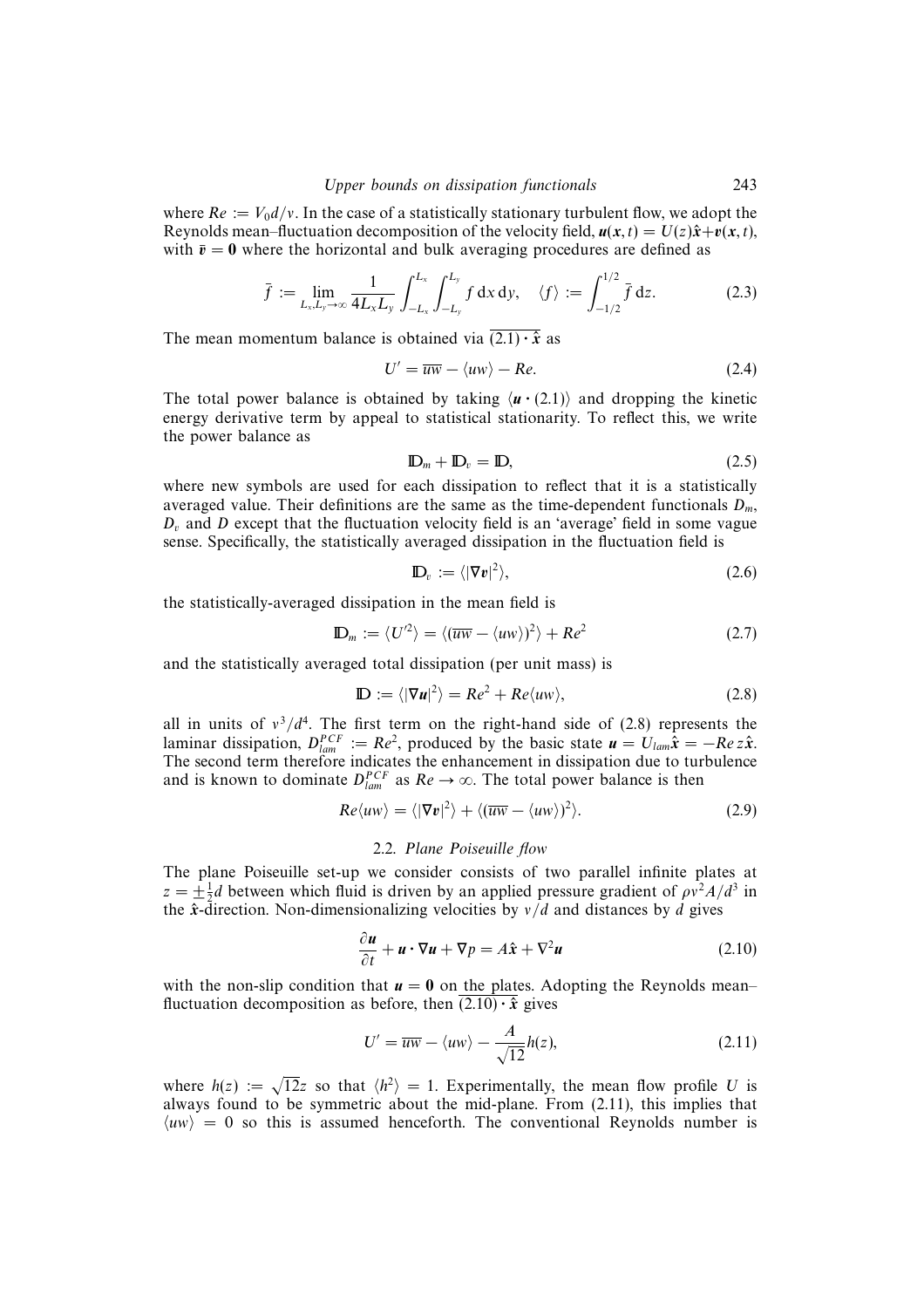$Re = \frac{3}{2}d[\langle U \rangle v/d]/v$  which simplifies to

$$
Re = \frac{3}{2} \langle U \rangle = \frac{3}{2} \langle -zU' \rangle = \frac{1}{8}A - \frac{1}{4}\sqrt{3} \langle huw \rangle
$$
 (2.12)

and allows the mean momentum balance to be rewritten as

$$
U' = \overline{uw} - h\langle huw \rangle - \frac{4}{3}\sqrt{3}Re\,h.
$$
 (2.13)

The statistically averaged total power balance is obtained by taking  $\langle \mathbf{u} \cdot (2.10) \rangle$  and leads to

$$
\mathbb{D}_m + \mathbb{D}_v = \mathbb{D},\tag{2.14}
$$

where the statistically averaged dissipation in the fluctuation field is

$$
\mathbb{D}_v := \langle |\nabla v|^2 \rangle, \tag{2.15}
$$

the statistically averaged dissipation in the mean field is

$$
\mathbb{D}_m := \langle U^2 \rangle = \langle (\overline{uw} - h \langle huw \rangle)^2 \rangle + \frac{16}{3} Re^2,
$$
 (2.16)

and the statistically averaged total dissipation (all per unit mass) is

$$
\mathbb{D} := \langle |\nabla \mathbf{u}|^2 \rangle = A \langle U \rangle = \frac{16}{3} Re^2 + \frac{4}{3} \sqrt{3} Re \langle h u w \rangle, \tag{2.17}
$$

all in units of  $v^3/d^4$ . The first term on the right-hand side of (2.17) represents the laminar dissipation,  $D_{lam}^{PPF} := 16Re^2/3$ , produced by the basic state  $u = U_{lam} \hat{x} = \frac{1}{8}A(1-4z^2)\hat{x}$ . The second term therefore indicates the enhancement in dissipation due to turbulence and is known to dominate  $D_{lam}^{PPF}$  as  $Re \rightarrow \infty$ . The total power balance is then √

$$
\frac{4}{3}\sqrt{3}Re\langle huw \rangle = \langle |\nabla v|^2 \rangle + \langle (\overline{uw} - h\langle huw \rangle)^2 \rangle. \tag{2.18}
$$

## 3. Underestimating upper bounds

The variational problem of maximizing a general function of the dissipations,  $f(\mathbb{D}, \mathbb{D}_m, \mathbb{D}_v)$ , in plane Couette flow (PCF) and plane Poiseuille flow (PPF) may conveniently be discussed together using the generalized definitions

$$
U' := \overline{uw} - h\langle huw \rangle - h\sqrt{D_{lam}},
$$
  

$$
\mathbb{D}_m := D_{lam} + \langle (\overline{uw} - h\langle huw \rangle)^2 \rangle,
$$
  

$$
\mathbb{D} := D_{lam} + \sqrt{D_{lam}} \langle huw \rangle,
$$

and taking  $(D_{lam} = D_{lam}^{PCF} = Re^2$ ,  $h(z) = h_0 = h_1 = 1$ ) for PCF and  $(D_{lam} = D_{lam}^{PPF} = 16Re^2/3$ ,  $h(z) = \sqrt{12}z$ ,  $h_0 = \sqrt{3}$ ,  $h_1 = \frac{1}{2}$ ) for PPF. The appropriate Lagrangian for maximizing  $f(D, D_m, D_v)$  over all incompressible flow fields *v* which satisfy the global power balance, mean momentum balance and boundary conditions is

$$
\mathcal{L} := f(\mathbf{D}, \mathbf{D}_m, \mathbf{D}_v) + A(\mathbf{D}_m + \mathbf{D}_v - \mathbf{D}) - \langle P \nabla \cdot \mathbf{v} \rangle \tag{3.1}
$$

(the mean momentum balance is incorporated implicitly by eliminating the mean field). This leads to the Euler–Lagrange equation

$$
\left[\alpha(\overline{uw} - h\langle huw \rangle) - \gamma h\right] \begin{bmatrix} w \\ 0 \\ u \end{bmatrix} + \nabla p - \nabla^2 v = \mathbf{0}
$$
 (3.2)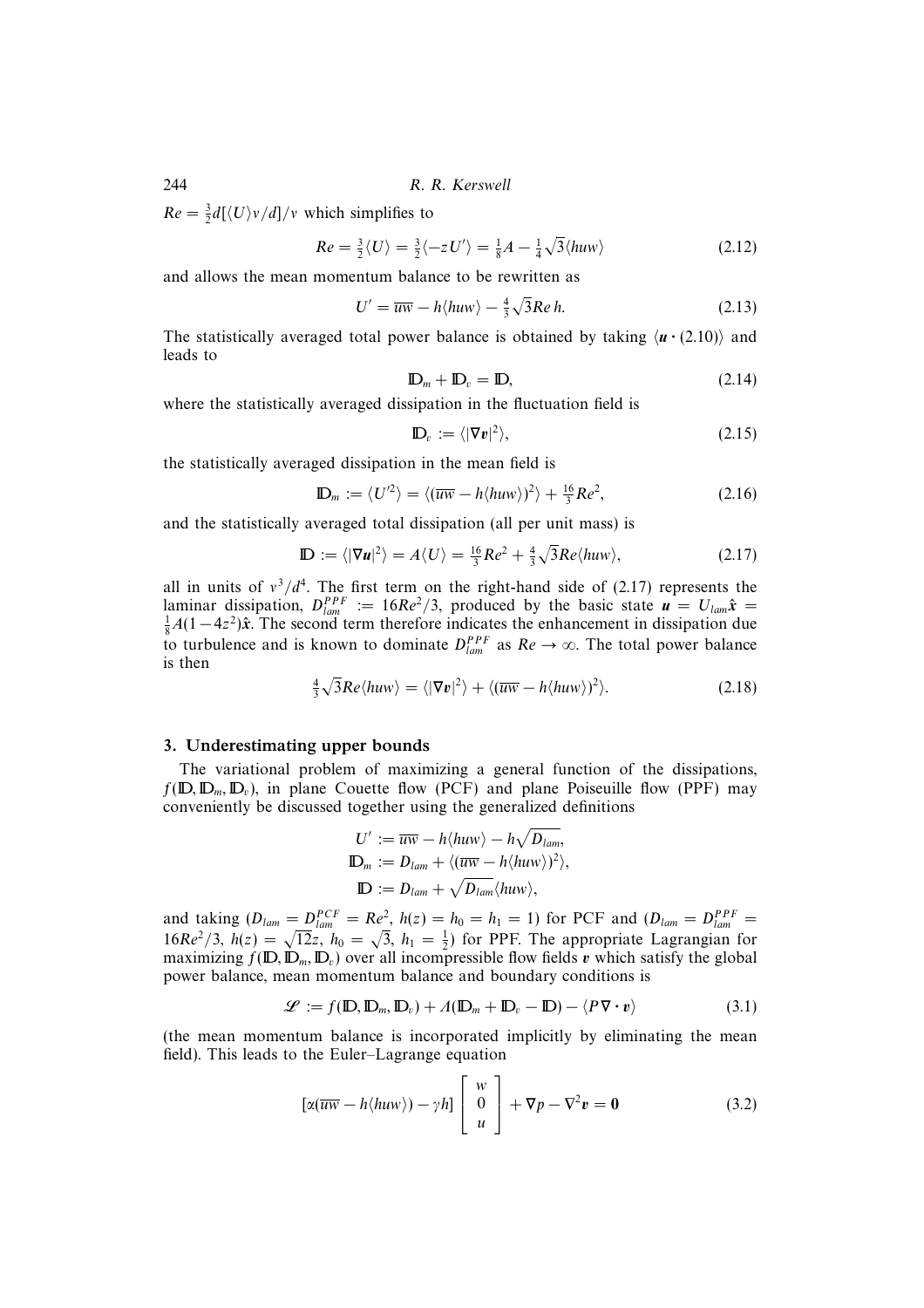with

$$
\nabla \cdot \mathbf{v} = 0, \quad \mathbf{v}(x, y, \pm \frac{1}{2}) = \mathbf{0}, \tag{3.3}
$$

where

$$
\alpha := \frac{A + f_{\mathbb{D}_m}}{A + f_{\mathbb{D}_e}}, \quad \gamma := \frac{1}{2} \sqrt{D_{lam}} \frac{A - f_{\mathbb{D}}}{A + f_{\mathbb{D}_e}},
$$
(3.4)

and, for example,  $f_{\mathbb{D}} = \partial f / \partial \mathbb{D}$ ,  $p = \frac{1}{2}P / (A + f_{\mathbb{D}_v})$ . The Lagrange multiplier  $A$  takes the value

$$
A = -\frac{(D - D_{lam})f_{\mathbb{D}} + 2(D_m - D_{lam})f_{\mathbb{D}_m} + D_v f_{\mathbb{D}_v}}{D_m - D_{lam}}
$$
(3.5)

to ensure that  $\langle v \cdot \delta \mathcal{L}/\delta v \rangle = 0$ . The fact that  $\gamma$  invariably becomes large as  $Re \to \infty$ for functions  $f$  of interest means that an asymptotic solution can be found using a multiple-boundary-layer technique pioneered by Busse (1969, 1970). This is developed in Appendix A for general  $f$  and used below to derive asymptotic underestimates for upper bounds on the two families of functions  $f = D(D_v/D_m)^n$  and  $f =$  $\mathbb{D}_m(\mathbb{D}_v/\mathbb{D}_m)^n$ .

3.1. 
$$
f = \mathbb{D}\mathbb{I}^n
$$

Originally Busse found his best variational underestimate for the upper bound problem with  $f = \mathbb{D}$  by taking a distinguished limit  $Re \rightarrow \infty$  with  $N = N(Re)$ . Unfortunately, under this limiting procedure, his multi-boundary-layer solution is not strictly asymptotic since the boundary layers do not formally separate. However, the limiting sequence  $\lim_{N\to\infty} \lim_{Re\to\infty}$  is valid and provides identical results. Hereafter, to avoid unnecessary complication, we apply this latter procedure implicitly. Hence, for  $f = \mathbb{D}(\mathbb{D}_v/\mathbb{D}_m)^n$ , the equations to be solved at asymptotically large Re are (see Appendix A)

$$
\alpha = \hat{\alpha}\mu^{a} = \frac{1 + \frac{D_{lam}}{D} \left(n\frac{D}{D_{m}} - 1\right)}{\left(1 - n - n\frac{D_{m}}{D_{v}}\right) + \frac{D_{lam}}{D} \left(2n\frac{D}{D_{m}} + n\frac{D}{D_{v}} - 1\right)},
$$
(3.6)

$$
4^N b_1^2 = \left(\frac{\sigma}{\beta}\right)^{3/4} h_0^{1/2} \hat{\alpha}^{1/2} \left[\frac{4^{4/3} \beta}{h_1}\right], \quad r_N = \frac{1}{2}(1+a), \tag{3.7}
$$

$$
\mathbb{D}_v = 2\mu^{2+a-r_N} h_0 h_1 4^N b_1^2, \quad \mathbb{D}_m = D_{lam} + 2\mu^{2-r_N} h_0 h_1 4^N b_1^2 / \hat{\alpha}, \tag{3.8}
$$

$$
\sqrt{D_{lam}} = 2\mu^{1-r_N} h_0 h_1 4^N b_1^2 \left(\frac{\mu^a \hat{\alpha} + 1}{\hat{\alpha}}\right).
$$
 (3.9)

For PCF, the asymptotic interior mean shear is given by (see (A 63))

$$
U' = -\frac{Re}{2} \frac{(n+1)\mathbf{D}\mathbf{D}_m - \mathbf{D}_m^2}{\mathbf{D}\mathbf{D}_m + D_{lam}(n\mathbf{D} - \mathbf{D}_m)}.
$$
(3.10)

For PPF, the mean velocity change across the interior is

$$
\Delta U_0 = \frac{Re}{2} \frac{(n+1)\mathbb{D} \mathbb{D}_m - \mathbb{D}_m^2}{\mathbb{D} \mathbb{D}_m + D_{lam}(n\mathbb{D} - \mathbb{D}_m)}
$$
(3.11)

so that the interior mean parabolic profile is

$$
U = \frac{2}{3}Re + \frac{1}{3}\Delta U_0 - 4\Delta U_0 z^2.
$$
 (3.12)

We now consider the various scenarios as  $n$  varies.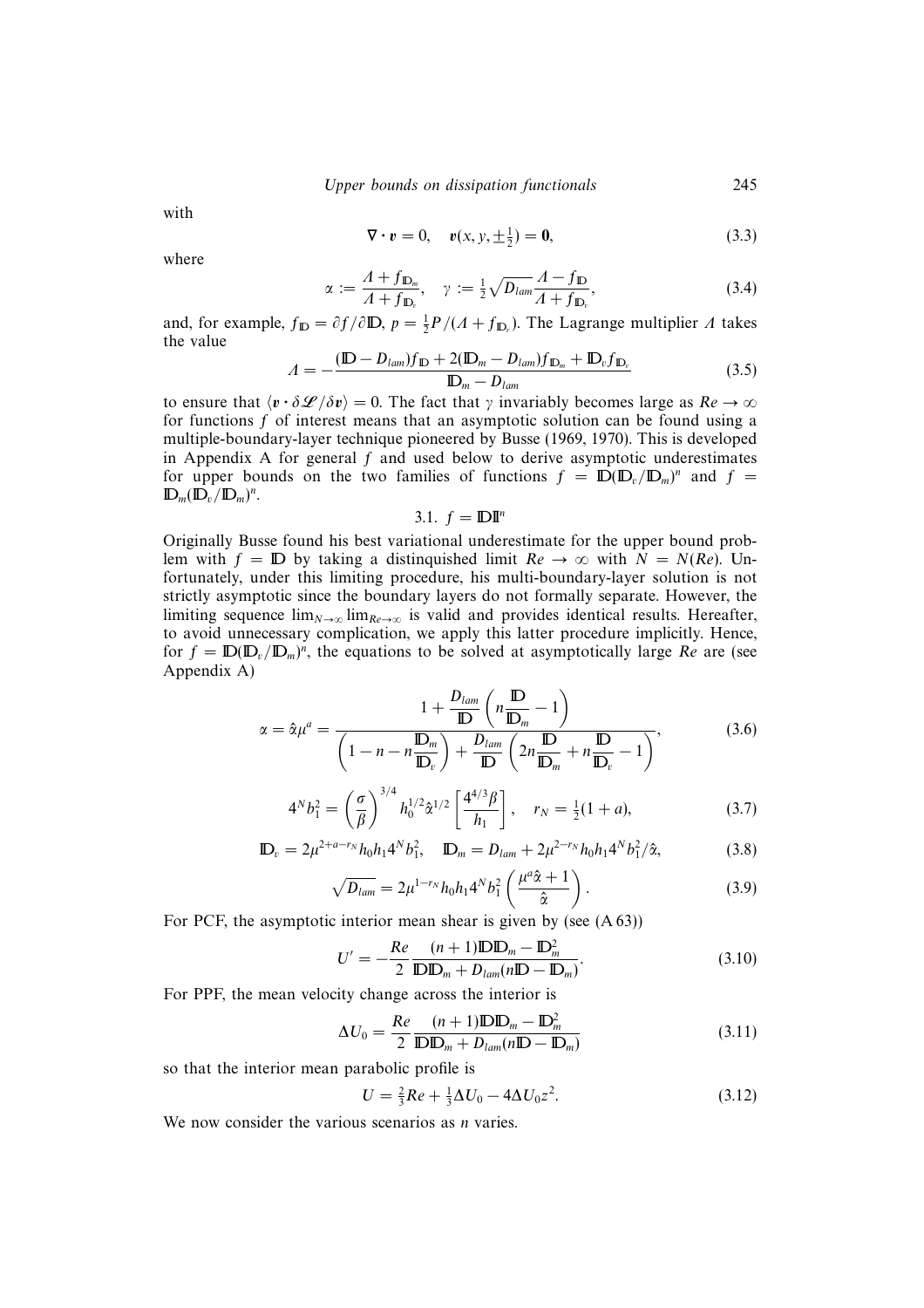Case  $0 \leq n < 1$ 

By inspection, the variational solution has  $\mathbb{D}_m = O(\mathbb{D}_v)$  so  $a = 0$  and  $\hat{\alpha} =$  $(1 + n)/(1 - n)$  which means that

$$
f_{bound} \ge 2\mu^{3/2}h_0h_14^Nb_1^2\hat{\alpha}^{n-1}(\hat{\alpha}+1). \tag{3.13}
$$

Using (3.7) to eliminate  $b_1$  and (3.9) to eliminate  $\mu$  in favour of Re, the lower-bound expression for  $f_{bound}$  becomes

$$
f_{bound} \geqslant (1+n)^{1+n} (1-n)^{1-n} D_{max}, \tag{3.14}
$$

where

$$
D_{max} := \frac{D_{lam}^{3/2}}{(4h_0h_1)^2} \left[ \left(\frac{\sigma}{\beta}\right)^{3/4} h_0^{1/2} \left(\frac{4^{4/3}\beta}{h_1}\right) \right]^{-2} \tag{3.15}
$$

is the upper bound calculated originally by Busse (1970) for the total dissipation (recovered in the special case  $n = 0$ ). Numerically ( $\beta \approx 0.624$  and  $\sigma \approx 0.337$ ), Busse's (1970) upper bound underestimate on the total dissipation is  $D_{max} := 0.01Re^3$  for PCF and  $D_{max} := \frac{64}{27} \times 0.01 Re^3$  for PPF. For PCF, the asymptotic interior mean shear for the optimal solution is

$$
U' = -\left(\frac{3n+1}{4}\right) Re,
$$
\n(3.16)

whereas for PPF, the asymptotic mean parabolic profile is

$$
U = Re\left[\frac{3+n}{4} - (1+3n)z^2\right].
$$
 (3.17)

The optimal solution has

$$
[\mathbb{D}, \mathbb{D}_m, \mathbb{D}_v] = \frac{1}{2}(1 - n^2)D_{max}[2, (1 - n), (1 + n)], \quad \mathbb{I} = \frac{1 + n}{1 - n}.
$$
 (3.18)

Case  $n = 1$ : the efficiency functional

For  $n = 1$  the solution has  $D_{lam} \ll \mathbb{D}_m = o(\mathbb{D}_v)$ ,  $a = 1/5$  and  $\hat{\alpha}^2 = (2h_0h_14^Nb_1^2)^{-1}$  so

$$
f_{bound} \geq 4D_{max} \tag{3.19}
$$

and

$$
\mathbb{D} = \mathbb{D}_v = 2^{4/3} D_{lam}^{1/3} D_{max}^{2/3} \sim O(Re^{8/3}), \quad \mathbb{D}_m = 2^{2/3} D_{lam}^{2/3} D_{max}^{1/3} \sim O(Re^{7/3}), \quad (3.20)
$$

$$
\mathbb{I} = 2^{2/3} D_{lam}^{-1/3} D_{max}^{1/3} \sim O(Re^{1/3}).
$$
\n(3.21)

The asymptotic interior mean profiles for the optimal solution in both PCF and PPF are just the laminar profiles,  $U' = -Re$  and  $U = Re(1 - 4z^2)$  respectively.

Case  $n > 1$ 

In this case,  $a > 0$  implying  $\mathbb{D}_m \approx 2n/(n-1)D_{lam} = o(\mathbb{D}_v)$  and  $\alpha$  is then determined by the second expression of (3.8). For consistency,  $a = 1/3$  and  $\hat{\alpha} = (n - 1)/(n + 1)$  $1(2h_0h_14^Nb_1^2)^{-1}$ , which leads to

$$
f_{bound} \geq 2 \frac{(n-1)^{(n-1)/2} (n+1)^{(n+1)/2}}{n^n} \frac{D_{max}^{(n+1)/2}}{D_{lam}^{(n-1)/2}} \sim O(Re^{(n+5)/2}) \tag{3.22}
$$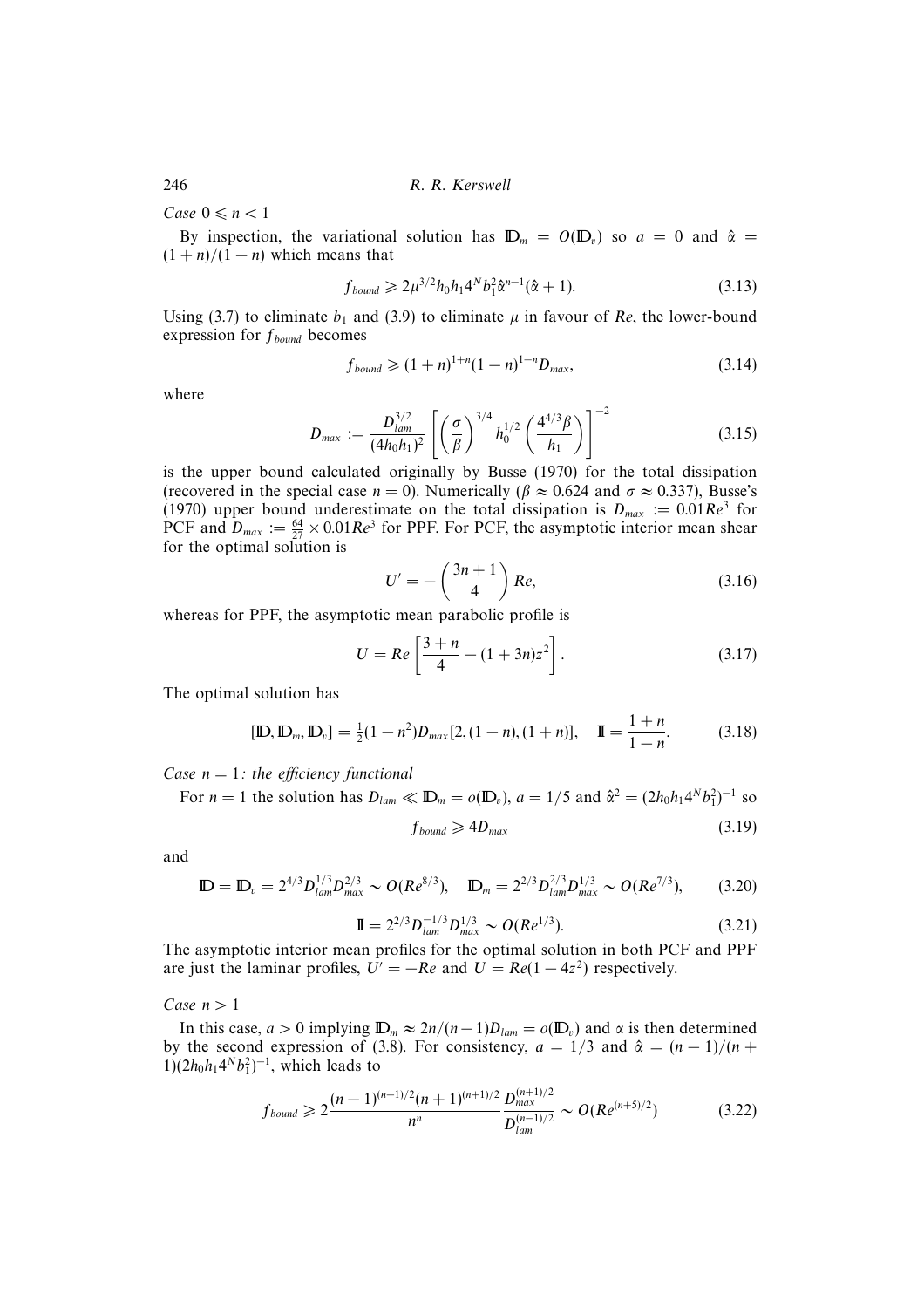and

$$
\mathbb{D} = \mathbb{D}_{v} = 2 \frac{(n+1)^{1/2}}{(n-1)^{1/2}} D_{\text{max}}^{1/2} D_{\text{lam}}^{1/2} \sim O(Re^{5/2}), \quad \mathbb{I} = \frac{(n^2-1)^{1/2}}{n} \frac{D_{\text{max}}^{1/2}}{D_{\text{lam}}^{1/2}} \sim O(Re^{1/2}).
$$
\n(3.23)

Again, the asymptotic interior mean profiles for the optimal solution in both PCF and PPF are just the laminar profiles,  $U' = -Re$  and  $U = Re(1 - 4z^2)$  respectively.

3.2. 
$$
f = \mathbb{D}_m \mathbb{I}^n
$$

As before, we look for optimal asymptotic solutions valid as  $Re \rightarrow \infty$ . Of the expressions (3.6)–(3.9), only that for  $\alpha$  needs changing to

$$
\alpha = \hat{\alpha}\mu^a = \frac{\mathbb{D}_m + (n-1)D_{lam}}{2(\mathbb{D}_m - D_{lam})(1-n) + (\mathbb{D}_v - \mathbb{D}_m + D_{lam})n(\mathbb{D}_m/\mathbb{D}_v)}.
$$
(3.24)

For PCF, the new expression for the asymptotic interior mean shear is now

$$
U' = -\frac{Re}{2} \frac{nD_m}{D_m + (n-1)D_{lam}},
$$
\n(3.25)

and for PPF, the asymptotic mean parabolic profile is

$$
U = Re \left[ \frac{4(n-1)D_{lam} + (n+4)\mathbb{D}_m - 12n \mathbb{D}_m z^2}{6((n-1)D_{lam} + \mathbb{D}_m)} \right].
$$
 (3.26)

Case  $0 \leq n < 2$ 

For  $0 \le n < 2$  the solution has  $\mathbb{D}_m = O(\mathbb{D}_v) \gg D_{lam}$  so  $a = 0$  and  $\hat{\alpha} = (1+n)/(2-n)$ which leads to

$$
f_{bound} \geq \frac{4(1+n)^{1+n}(2-n)^{2-n}}{27}D_{max},
$$
\n(3.27)

and

$$
[\mathbb{D}, \mathbb{D}_m, \mathbb{D}_v] = \frac{4}{27}(1+n)(2-n)D_{max}[3, (2-n), (1+n)], \quad \mathbb{I} = \frac{1+n}{2-n}.
$$
 (3.28)

Special cases are  $f = \mathbb{D}_m$  ( $n = 0$ ) and  $f = \mathbb{D}_v$  ( $n = 1$ ) where in both cases

$$
f_{bound} \ge \frac{16}{27} D_{max}.
$$
\n(3.29)

The asymptotic mean interior shear for PCF is

$$
U' = -\frac{1}{2}nRe\tag{3.30}
$$

and the interior parabolic profile

$$
U = Re\left[\frac{n+4}{6} - 2nz^2\right].
$$
\n(3.31)

Case  $n \geqslant 2$ 

For  $n \geqslant 2$  we can exploit the simple relationship

$$
\mathbb{D}\mathbb{I}^n = \mathbb{D}_m\mathbb{I}^n + \mathbb{D}_m\mathbb{I}^{n+1}
$$
\n(3.32)

to immediately deduce the asymptotic bound for  $f = \mathbb{D}_m \mathbb{I}^n$ . This is possible because the bound for  $f = \mathbb{D} \mathbb{I}^n$  with  $n \geq 1$  is estimated above by a variational solution with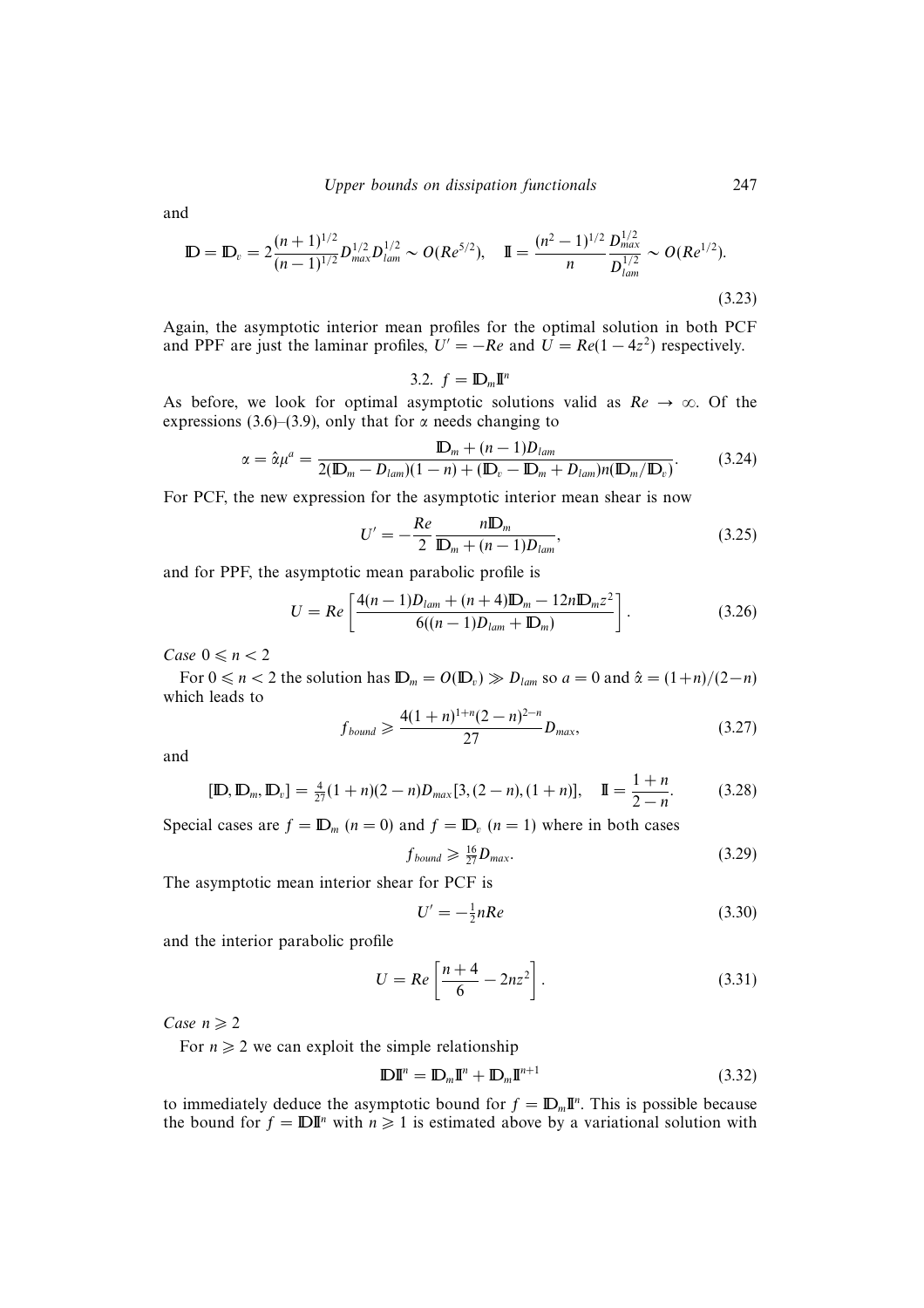$\mathbb{I} \to \infty$  as  $Re \to \infty$ . This implies that the asymptotic maximal values of  $f = \mathbb{D} \mathbb{I}^n$  and  $\mathbb{D}_{m}\mathbb{I}^{n+1}$  coincide. Hence for  $n \geq 2$ 

$$
f_{bound} \ge 2 \frac{(n-2)^{(n-2)/2} n^{n/2}}{(n-1)^{n-1}} \frac{D_{max}^{n/2}}{D_{lam}^{(n/2)-1}} \sim O(Re^{2+(n/2)}).
$$
 (3.33)

## 4. Overestimating upper bounds

Here we show how the 'background' technique introduced by Doering  $&$  Constantin (1992, 1994, 1995, 1996) and subsequently improved by Nicodemus *et al.* (1997 $a, b$ ) can be used to produce upper bounds on long time averages of certain classes of dissipation functionals  $f(D, D_m, D_v)$ . For practical purposes, the real quantity of interest is an upper bound on  $f(\mathbb{D}, \mathbb{D}_m, \mathbb{D}_v)$  rather than  $\limsup_{T\to\infty}(1/T)\int_0^T f(D, D_m, D_v) dt$ however, only the latter can be bounded by the background technique. Since it is  $\sup_{u} f(D, D_m, D_v)$ , where

$$
\sup_{u} f(D, D_m, D_v) \geqslant \limsup_{T \to \infty} \frac{1}{T} \int_0^T f(D, D_m, D_v) dt,
$$
\n(4.1)

that is actually bounded, if we are to find anything about  $f(D, D_m, D_v)$  then we are forced to assume

$$
\sup_{u} f(D, D_m, D_v) \ge f(\mathbb{D}, \mathbb{D}_m, \mathbb{D}_v). \tag{4.2}
$$

In this section we secure an upper bound on  $\sup_{u} f(D, D_m, D_v)$  using the same dynamical constraints as before, that is, the total power balance, the mean momentum balance, flow incompressibility and boundary conditions. As in Doering  $\&$  Constantin's original work, we adopt Hopf's (1941) idea of a degenerate or non-unique representation of the velocity field,  $u = \phi(z)\hat{x} + v(x, t)$ , where crucially  $\bar{v} \neq 0$  is permitted. In fact we expect only a mean flow in the  $\hat{x}$ - or 1-direction so we write  $u = (\phi + \bar{v}_1)\hat{x} + \hat{v}$  where  $\bar{\hat{v}} = 0$ . The respective dissipation definitions then become

$$
D=\langle |\nabla(\phi\hat{\mathbf{x}}+\mathbf{v})|^2 \rangle, \quad D_m=\langle |\phi'+\bar{v}_1'|^2 \rangle, \quad D_v=\langle |\nabla \hat{\mathbf{v}}|^2 \rangle.
$$

The key step in estimating the maximum of  $f(D, D_m, D_v)$  from above is knowing how to construct a Lagrangian that incorporates the dynamical information from the Navier–Stokes equations in the appropriate fashion. This cannot be algorithmically done as will be seen later. However, for the specific family of functions  $f = Dg(I)$ , the construction

$$
\mathcal{L} := f(D - a\langle v \cdot (NS) \rangle, D_m, D_v) = f\left(D - a\langle u \cdot (NS) \rangle + a \int_{-1/2}^{1/2} \phi \overline{(NS)}_1 \,dz, D_m, D_v\right)
$$
\n(4.3)

works where  $(NS)$  indicates the *steady* Navier–Stokes equation. Again formally, the  $a\langle v \cdot (NS) \rangle$  term should include the unsteady Navier–Stokes equations and be long time averaged. However, it is easy to show that the velocity time-derivative term vanishes under this process (Doering  $\&$  Constantin 1992) and then the long time average can be dropped. Since  $f_D \neq 0$ , the scalar a and function  $\phi(z)$  act as Lagrange multipliers to impose the dynamical constraints of total power balance,

$$
\frac{\delta \mathcal{L}}{\delta a}\Big|_{u,\phi} = \langle u \cdot (NS) \rangle f_D = 0, \tag{4.4}
$$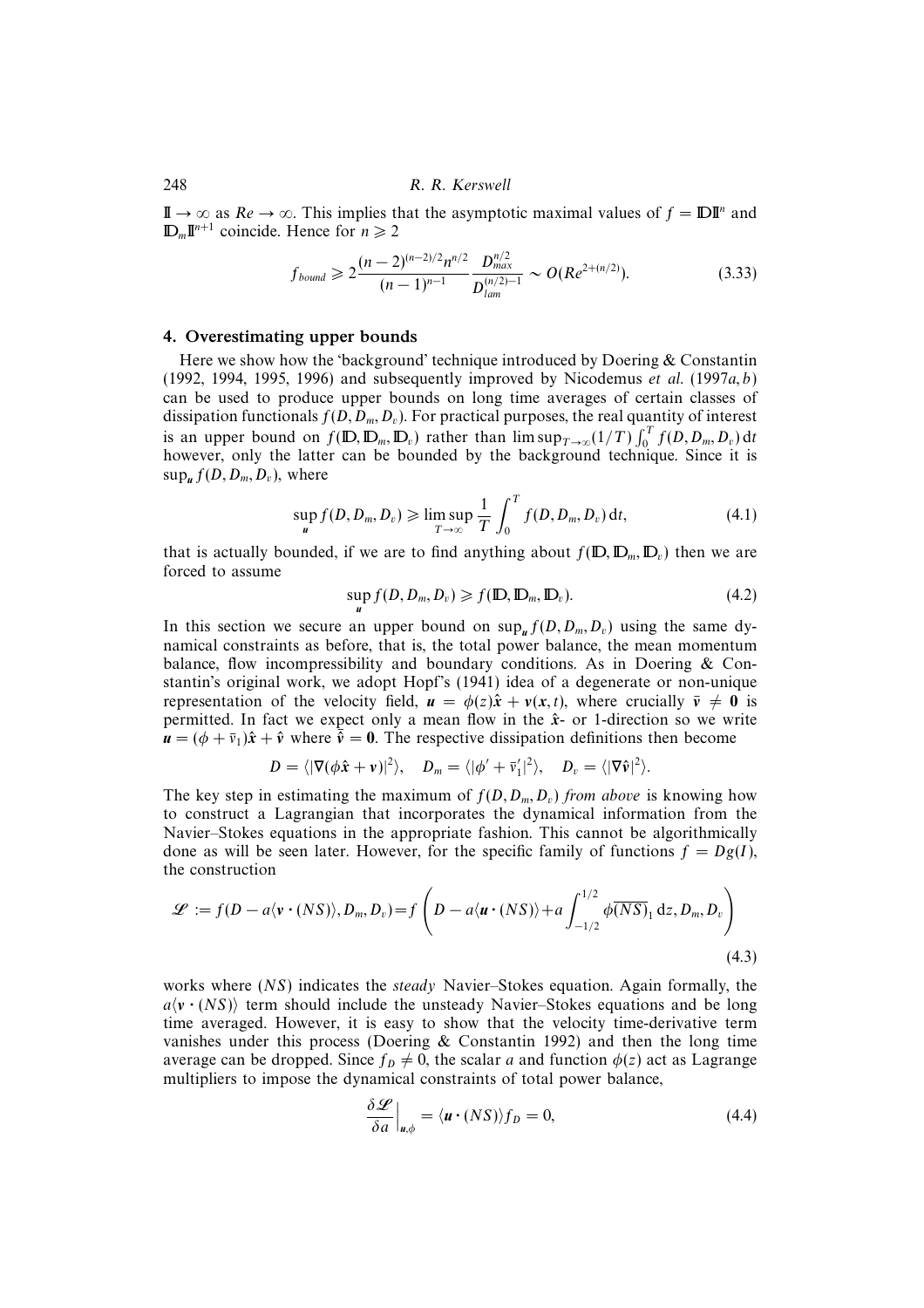and the mean momentum balance in the  $\hat{x}$ -direction,

$$
\frac{\delta \mathcal{L}}{\delta \phi}\Big|_{u,a} = a\overline{(NS)}_1 f_D = 0, \tag{4.5}
$$

respectively. Eliminating  $\boldsymbol{u}$  from  $\mathscr L$  gives

$$
\mathcal{L} = f(\langle \phi'^2 \rangle - \langle (a-1) | \nabla v |^2 + a \phi' v_1 v_3 - (a-2) \phi'' \bar{v}_1 \rangle, \langle |\phi' + \bar{v}_1'|^2 \rangle, \langle |\nabla \hat{v} |^2 \rangle). \tag{4.6}
$$

At this point, for an upper bound on  $f$  to be available, we must be able to establish that  $\mathscr L$  has a global maximum over  $\nu$  for some given  $\phi$  and a. Sufficient conditions for this are, for example, that  $f_D > 0$  and f becomes negative if  $D \rightarrow -\infty$ . Given this, the background field  $\phi$  must then satisfy a spectral constraint that

$$
(a-1)\langle|\nabla\hat{\mathbf{v}}|^2\rangle + a\langle\phi'\hat{\mathbf{v}}_1\hat{\mathbf{v}}_3\rangle \ge 0 \quad \forall \,\hat{\mathbf{v}} \quad \text{with} \quad \nabla \cdot \hat{\mathbf{v}} = 0 \quad \text{and} \quad \hat{\mathbf{v}}(x, y, \pm \frac{1}{2}) = \mathbf{0}. \tag{4.7}
$$

We now develop the analysis for the two particular classes of functionals  $f = Dg(I)$ and  $f = D_m g(I)$ .

4.1. 
$$
f = Dg(I)
$$

We start with the case of PCF. Rather than working with the Lagrangian

$$
\mathcal{L} := \langle \phi'^2 - \{(a-1)|\nabla \hat{\mathbf{v}}|^2 + (a-1)\bar{v}_1'^2 + a\phi'\hat{v}_1\hat{v}_3 - (a-2)\phi''\bar{v}_1\} \rangle g(I),\tag{4.8}
$$

where

$$
I := \frac{D_v}{D_m} = \frac{\langle |\nabla \hat{v}|^2 \rangle}{\langle (\phi' + \bar{v}'_1)^2 \rangle},\tag{4.9}
$$

it proves easier to deal with

$$
\mathcal{L} \leq \mathcal{L}_1 := \langle \phi'^2 - \{(a - c - 1)|\nabla \hat{\mathbf{v}}|^2 + (a - 1)\bar{v}_1'^2 - (a - 2)\phi''\bar{v}_1\} \rangle g(I) \tag{4.10}
$$

which bounds  $L$  provided the background field satisfies the spectral constraint that

$$
c\langle|\nabla \hat{\mathbf{v}}|^2\rangle + a\langle\phi'\hat{\mathbf{v}}_1\hat{\mathbf{v}}_3\rangle \ge 0 \quad \forall \,\hat{\mathbf{v}} \quad \text{with} \quad \nabla \cdot \hat{\mathbf{v}} = 0 \quad \text{and} \quad \hat{\mathbf{v}}(x, y, \pm \frac{1}{2}) = \mathbf{0}.\tag{4.11}
$$

The Doering–Constantin approach is to optimize  $\mathscr{L}_1$  over  $\hat{v}$  and  $\bar{v}_1$  for given  $\phi$ , a and c. The inner product of the optimal *ν*ˆ with its corresponding (vanishing) variational derivative,  $\langle \hat{\mathbf{v}} \cdot \delta \mathcal{L}_1 / \delta \hat{\mathbf{v}} \rangle = 0$ , gives the relation

$$
\langle \phi'^2 - (a-1)\bar{v}_1'^2 + (a-2)\phi''\bar{v}_1 \rangle = (a-c-1) \left[ \frac{g}{g'} D_m + D_v \right].
$$
 (4.12)

Optimization over  $\bar{v}_1$  gives

$$
\frac{\delta \mathcal{L}_1}{\delta \bar{v}_1} = 0 \Rightarrow 2[(a-1)D_m + (a-c-1)D_v]\bar{v}_1'' = -[(a-2)D_m + 2(a-c-1)D_v]\phi''.
$$
 (4.13)

This integrates to

$$
U' := (\phi' + \bar{v}'_1) = \frac{a}{2[(a-1) + (a-c-1)I]} (\phi' - U'_{lam}) + U'_{lam}, \qquad (4.14)
$$

where  $U_{lam} := -Re z$ . Substituting this back into the definition of  $D_m$  and (4.12) leads to the consistency relations

$$
D_m - D_{lam} = \frac{a^2}{4[(a-1) + (a-c-1)I]^2} ||\phi' - U'_{lam}||_2^2,
$$
\n(4.15)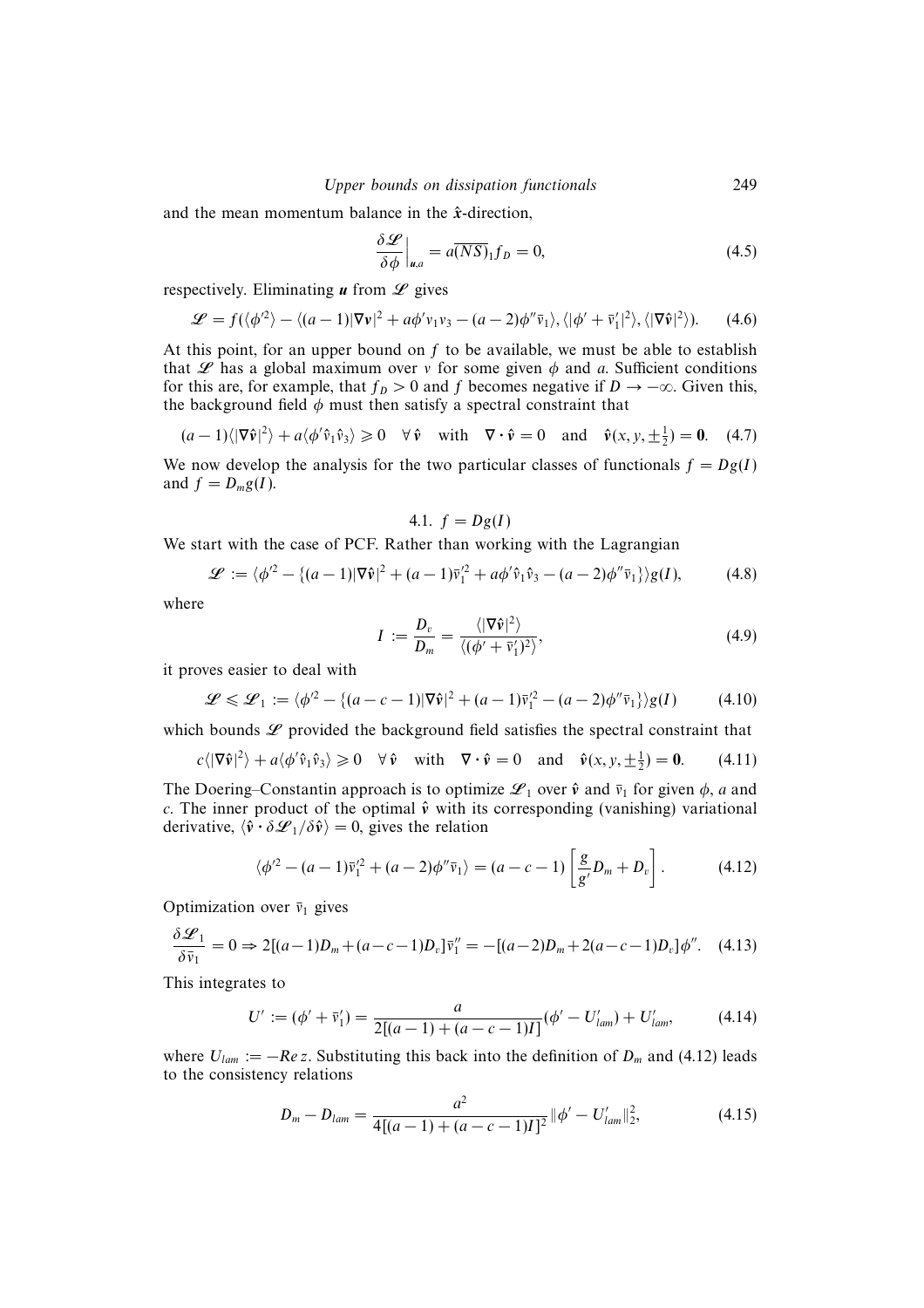$$
(a-c-1)D_m\left[\frac{g}{g'}+I\right] + (a-1)D_m - aD_{lam} = \frac{a^2}{2[(a-1)+(a-c-1)I]} ||\phi' - U'_{lam}||_2^2
$$
\n(4.16)

for  $D_m$  and  $I = D_v/D_m$ . The problem is to minimize

$$
f \le f_{bound} := Dg(I) = (a - c - 1)\frac{g^2}{g'}D_m
$$
\n(4.17)

over  $c > 0$ ,  $a > 1 + c$  and  $\phi$  which satisfy the spectral constraint (4.11) with  $D_m$ and I defined implicitly by  $(4.15)$  and  $(4.16)$ . The associated asymptotic interior mean profile is then given by (4.14).

For PPF, the definition of  $\mathcal{L}_1$  is modified slightly to

$$
\mathcal{L}_1 := \langle \phi'^2 - \{(a-c-1)|\nabla \hat{\mathbf{v}}|^2 + (a-1)\bar{v}_1'^2 - (a-2)\phi''\bar{v}_1 - \mu \bar{v}_1\} + \lambda(\frac{2}{3}Re - \phi)\rangle g(I) \quad (4.18)
$$

to reflect the fact that now  $\langle \phi \rangle = \frac{2}{3}Re$  and  $\langle \bar{v}_1 \rangle = 0$  (see Appendix C for a detailed explanation). The analysis proceeds as in PCF except that the additional equations  $\delta \mathscr{L}_1/\delta \mu = \delta \mathscr{L}_1/\delta \lambda = 0$  must be invoked alongside  $\delta \mathscr{L}_1/\delta \bar{v}_1 = 0$  to derive an expression for  $\bar{v}_1$ . Apart from this, all the expressions from (4.14) to (4.17) are recovered if now  $U_{lam} = Re(1 - 4z^2)$  and  $D_{lam} = 16/3Re^2$  are understood. If it is assumed that  $\phi'$  vanishes in the interior as  $Re \rightarrow \infty$ , then away from the boundaries

$$
U' = \chi U'_{lam} := \frac{(a-2) + 2(a-c-1)I}{2[(a-1) + (a-c-1)I]} U'_{lam}, \tag{4.19}
$$

implying that the resulting mean interior optimal profile is

$$
U(z) = \frac{2 + \chi}{3} Re - 4\chi Re z^2 \quad \text{as} \quad Re \to \infty. \tag{4.20}
$$

We now make the specific choice  $g := I^n$  and consider the various cases over *n*. Case  $0 \leq n < 1$ 

For  $0 \le n < 1$ , it is easy to show from (4.15) and (4.16) that

$$
I = \frac{n}{1 - n} \frac{a - 1}{a - c - 1}, \quad D_m = \frac{a^2}{4(a - 1)^2} (1 - n)^2 ||\phi' - U'_{lam}||_2^2 \tag{4.21}
$$

as  $Re \rightarrow \infty$  so

$$
f_{bound} = \inf_{a,c,\phi} \frac{a^2 n^n (1-n)^{1-n}}{4(a-c-1)^n (a-1)^{1-n}} ||\phi' - U'_{lam}||_2^2.
$$
 (4.22)

From this, minimization of  $f_{bound}$  over  $\phi$  at fixed a and c clearly corresponds to minimizing  $\|\phi' - U'_{lam}\|_2^2$ . In the case of PCF, the work of Nicodemus *et al.* (1998*a, b*) may be used to show that

$$
\inf \|\phi' - U'_{lam}\|_2^2 \to 16/27 \times a/c \times \mathcal{D}_{max} \tag{4.23}
$$

as  $Re \rightarrow \infty$  (see Appendix B: an equivalent expression may also reasonably be inferred for PPF). Then subsequent optimization over a and c  $(a, c \rightarrow 3, 2/(n + 1)$  as  $Re \rightarrow \infty$ ) produces the best bound

$$
f \le f_{bound} = (1+n)^{1+n}(1-n)^{1-n}\mathcal{D}_{max} \quad \text{as} \quad Re \to \infty,
$$
 (4.24)

where the optimal solution has

$$
[D, D_m, D_v] = \frac{1}{2}(1 - n^2)\mathcal{D}_{max}[2, (1 - n), (1 + n)], \quad I = \frac{1 + n}{1 - n}.
$$
 (4.25)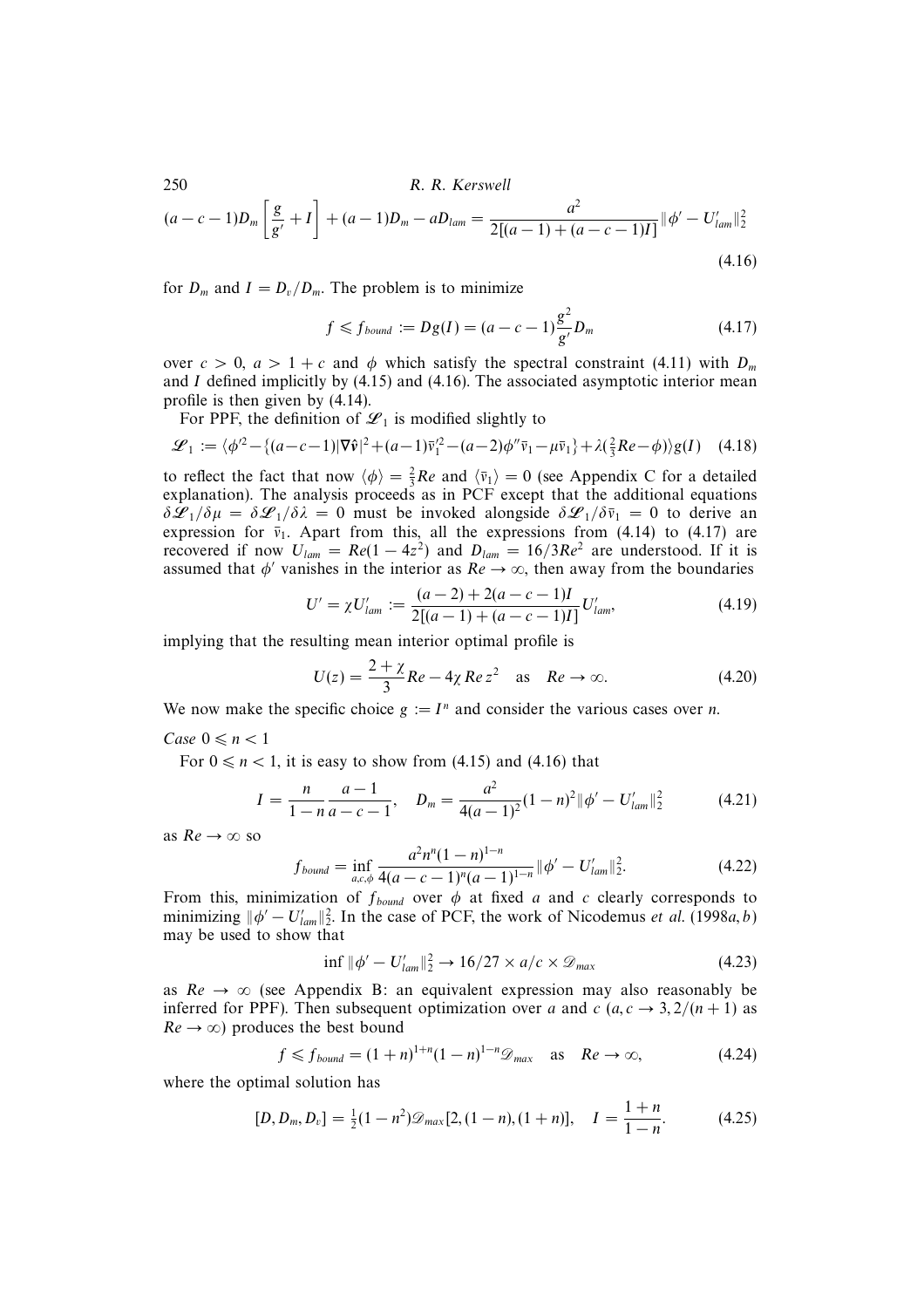In PCF, the associated asymptotic interior mean profile is

$$
U' = -\left(\frac{3n+1}{4}\right)Re\tag{4.26}
$$

whereas for PPF, the interior profile has the parabolic form

$$
U = Re\left(\frac{3+n}{4} - (1+3n)z^2\right).
$$
 (4.27)

For the special case  $n = 0$  when  $f = D$ , (4.24) reduces to  $\mathscr{D}_{max}$  which, for PCF, is Nicodemus et al.'s (1998a) bound on the total dissipation of  $D \le 0.01087Re^3$  and the associated interior mean profile is Busse's (1970) famous  $\frac{1}{4}$ -shear-law result (Kerswell 1998).

## Case  $n = 1$ : the efficiency functional

In the case of the efficiency functional, the consistency relations (4.15) and (4.16) are

$$
2(a-c-1)I = \frac{(a-1)(D_m - D_{lam}) + D_{lam}}{D_{lam}},
$$
\n(4.28)

$$
(D_m - D_{lam})[(a-1)D_m + aD_{lam}]^2 = a^2 D_{lam}^2 ||\phi' - U'_{lam}||_2^2
$$
 (4.29)

so that

$$
f_{bound} = \frac{D_m[(a-1)(D_m - D_{lam}) + D_{lam}]^2}{4(a-c-1)D_{lam}^2}.
$$
\n(4.30)

As  $D_m \ge D_{lam}$ , the best bound ( $\forall Re$ ) is obtained through minimizing  $D_m$ , which corresponds to minimizing  $\|\phi' - U'_{lam}\|_2^2$ . Since this is exactly what is required when the functional is the total dissipation, the optimal background fields are related by a renormalization in the Reynolds number (see Appendix B). For asymptotically large  $Re, D_m \gg D_{lam}$  and

$$
f_{bound} \approx \frac{a^2}{4(a-c-1)} \|\phi' - U'_{lam}\|_2^2.
$$
 (4.31)

Using the fact that

$$
\inf \|\phi' - U'_{lam}\|_2^2 \to 16/27 \times a/c \times \mathcal{D}_{max} \tag{4.32}
$$

(see Appendix B), then optimizing over a and c (a, c  $\rightarrow$  3, 1 as  $Re \rightarrow \infty$ ) produces the best bound

$$
f \le f_{bound} = 4\mathcal{D}_{max} \quad \text{as} \quad Re \to \infty,
$$
 (4.33)

where the optimal solution has

$$
D = D_v = 2^{4/3} D_{lam}^{1/3} \mathscr{D}_{max}^{2/3} \sim O(Re^{8/3}), \quad D_m = 2^{2/3} D_{lam}^{2/3} \mathscr{D}_{max}^{1/3} \sim O(Re^{7/3}), \tag{4.34}
$$

$$
I = 2^{2/3} D_{lam}^{-1/3} \mathcal{D}_{max}^{1/3} \sim O(Re^{1/3}).
$$
 (4.35)

Since  $I \gg 1$ , the associated asymptotic interior mean profiles are just the laminar states  $U = U_{lam}$  for both PCF and PPF.

## Case  $n > 1$

For  $n > 1$ ,  $D_v \gg D_m = O(D_{lam})$  so that (4.15) and (4.16) simplify to

$$
D_m = \frac{2n}{n-1} D_{lam}, \quad I = \sqrt{\frac{a^2 n}{2(a-c-1)(n+1)D_m}} ||\phi' - U'_{lam}||_2.
$$
 (4.36)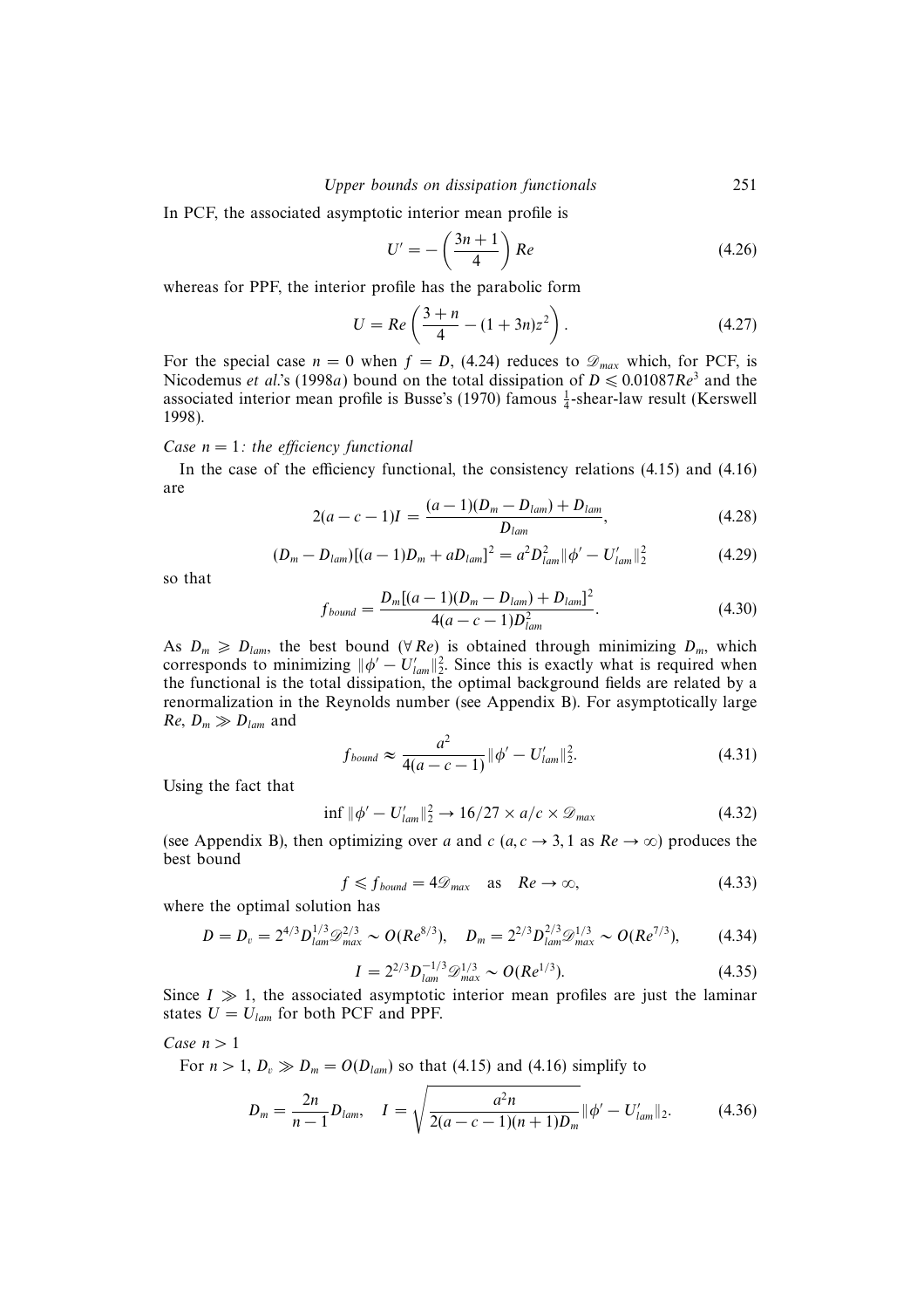Then

$$
f \le f_{bound} = \inf_{a,c,\phi} \frac{(n-1)^{(n-1)/2}}{(n+1)^{(n+1)/2} 2^n D_{lam}^{(n-1)/2}} \frac{a^{n+1}}{(a-c-1)^n} \|\phi' - U'_{lam}\|_2^{n+1}.
$$
 (4.37)

Again using (4.23),

$$
f_{bound} \leq \frac{2^{2(n+1)}}{3^{3(n+1)/2}} \frac{(n-1)^{(n-1)/2}}{2^n (n+1)^{(n+1)/2}} \frac{\mathcal{D}_{max}^{(n+1)/2}}{D_{lam}^{(n-1)/2}} \inf_{a,c} \frac{a^{3(n+1)/2}}{c^{(n+1)/2} (a-c-1)^n}
$$
  

$$
\leq 2 \frac{(n-1)^{(n-1)/2} (n+1)^{(n+1)/2}}{n^n} \frac{\mathcal{D}_{max}^{(n+1)/2}}{D_{lam}^{(n-1)/2}} \sim O(Re^{(n+5)/2})
$$
(4.38)

at  $a = 3(n + 1)/2$ ,  $c = (n + 1)/2$ . The optimal field has

$$
D = D_v = 2\frac{(n+1)^{1/2}}{(n-1)^{1/2}} \mathcal{D}_{max}^{1/2} D_{lam}^{1/2} \sim O(Re^{5/2}), \quad D_m = \frac{2n}{n-1} D_{lam} \sim O(Re^2), \quad (4.39)
$$

$$
I = \frac{(n^2 - 1)^{1/2}}{n} \frac{\mathcal{D}_{\text{max}}^{1/2}}{D_{\text{lam}}^{1/2}} \sim O(Re^{1/2}).
$$
 (4.40)

Again, since  $I \gg 1$ , the associated asymptotic interior mean profiles are just the laminar states  $U = U_{lam}$  for both PCF and PPF.

4.2. 
$$
f = D_m g(I) = D_m I^n
$$

As observed in § 3, since

$$
DI^{n} = D_{m}I^{n} + D_{m}I^{n+1}, \qquad (4.41)
$$

an upper bound on  $DI^n$  will also individually bound  $D_mI^{n+1}$  and  $D_mI^n$ . For  $f = D_mI^n$ with  $n \geq 2$  we cannot do better than this but for  $0 \leq n < 2$  improved bounds are available. For PCF, we start by defining the Lagrangian

$$
\mathcal{L} := (D_m - a \langle \mathbf{v} \cdot (NS) \rangle) I^n
$$
  
= 
$$
\frac{\langle \phi'^2 - \{a | \nabla \hat{\mathbf{v}} |^2 + (a-1) \bar{v}_1'^2 + a \phi' \hat{v}_1 \hat{v}_3 - (a-2) \phi'' \bar{v}_1 \} \rangle \langle |\nabla \hat{\mathbf{v}}|^2 \rangle^n}{\langle (\phi' + \bar{v}_1')^2 \rangle^n}.
$$
 (4.42)

The only difference between this Lagrangian and that in  $(4.8)$  is the coefficient of a rather than  $a - 1$  in the first factor of the numerator. As a result the analysis in §4.1 carries over once any factor of  $a - c - 1$  is replaced by  $a - c$ . So the problem is to minimize

$$
f \leqslant f_{bound} := D_m I^n = \frac{(a-c)}{n} D_m I^2 \tag{4.43}
$$

over  $c > 0$ ,  $a > c$  and  $\phi$  which satisfy the spectral constraint (4.11) with  $D_m$  and I defined implicitly by (4.15) and (4.16). The associated asymptotic mean shear is again given by (4.14). For PPF, there is again the slight modification of the Lagrangian to accommodate the constraints  $\langle \phi \rangle = \frac{2}{3}Re$  and  $\langle \bar{v}_1 \rangle = 0$  but otherwise the analysis is unchanged. The mean interior parabolic profile for the present case is also given by (4.20).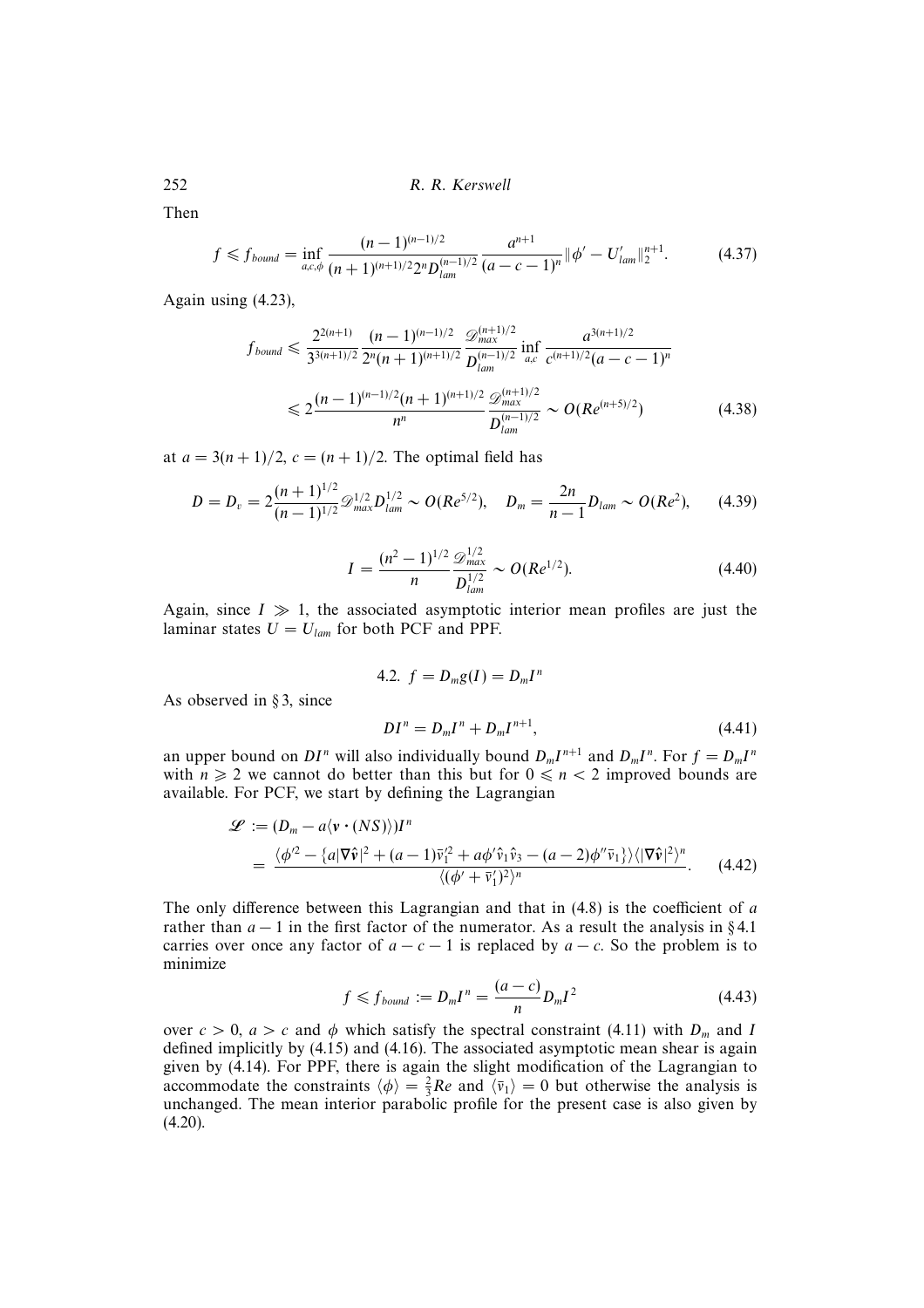Case  $0 \leq n < 1$ 

In this case,  $D_v$  and  $D_m$  are large compared to  $D_{lam}$  and the asymptotic solutions of (4.15) and (4.16) are

$$
D_m = \frac{a^2}{4(a-1)^2} (1-n)^2 ||\phi' - U'_{lam}||_2^2, \quad I = \frac{a-1}{a-c} \frac{n}{1-n}.
$$
 (4.44)

Then

$$
f_{bound} = \inf_{a,c,\phi} \frac{a^2 n^n (1-n)^{1-n}}{4(a-c)^n (a-1)^{1-n}} ||\phi' - U'_{lam}||_2^2.
$$
 (4.45)

Using the fact that

$$
\inf \|\phi' - U'_{lam}\|_2^2 \to 16/27 \times a/c \times \mathcal{D}_{max} \tag{4.46}
$$

(see Appendix B), then optimizing over a and c (a, c  $\rightarrow$  2 – n, a/(1 + n) as Re  $\rightarrow \infty$ ) produces the best bound

$$
f \le f_{bound} = \frac{4(1+n)^{1+n}(2-n)^{2-n}}{27} \mathcal{D}_{max} \quad \text{as} \quad Re \to \infty,
$$
 (4.47)

where the optimal solution has

$$
[D, D_m, D_v] = \frac{4}{27}(1+n)(2-n)\mathcal{D}_{max}[3, (2-n), (1+n)], \quad I = \frac{1+n}{2-n}.
$$
 (4.48)

The associated asymptotic mean shear in PCF is

$$
U' = -\frac{1}{2}n\operatorname{Re}\tag{4.49}
$$

and the interior parabolic profile in PPF

$$
U = Re\left[\frac{n+4}{6} - 2nz^2\right].
$$
\n(4.50)

For the special case  $n = 0$  when  $f = D_m$ , (4.24) represents a bound on the dissipation in the mean

$$
D_m \leq \frac{16}{27} \times \mathcal{D}_{max}.\tag{4.51}
$$

The optimal asymptotic interior shear is precisely zero in this case for both PCF and PPF.

Case  $n = 1$ 

In this case

$$
2(a-c)I = \frac{(a-1)(D_m - D_{lam}) + D_{lam}}{D_{lam}},
$$
\n(4.52)

$$
(D_m - D_{lam})[(a-1)D_m + aD_{lam}]^2 = a^2 D_{lam}^2 ||\phi' - U'_{lam}||_2^2
$$
 (4.53)

so that

$$
f_{bound} = \frac{D_m[(a-1)(D_m - D_{lam}) + D_{lam}]^2}{4(a-c)D_{lam}^2}.
$$
\n(4.54)

Since  $D_m \ge D_{lam}$ , the best bound ( $\forall Re$ ) is obtained through minimizing  $D_m$ , which corresponds to minimizing  $\|\phi' - U'_{lam}\|_2^2$ . Hence, as in the case of the efficiency functional, the optimal trial background field developed by Nicodemus et al. (1998a) for maximum total dissipation is also the optimal trial background field for  $f = D<sub>m</sub>I$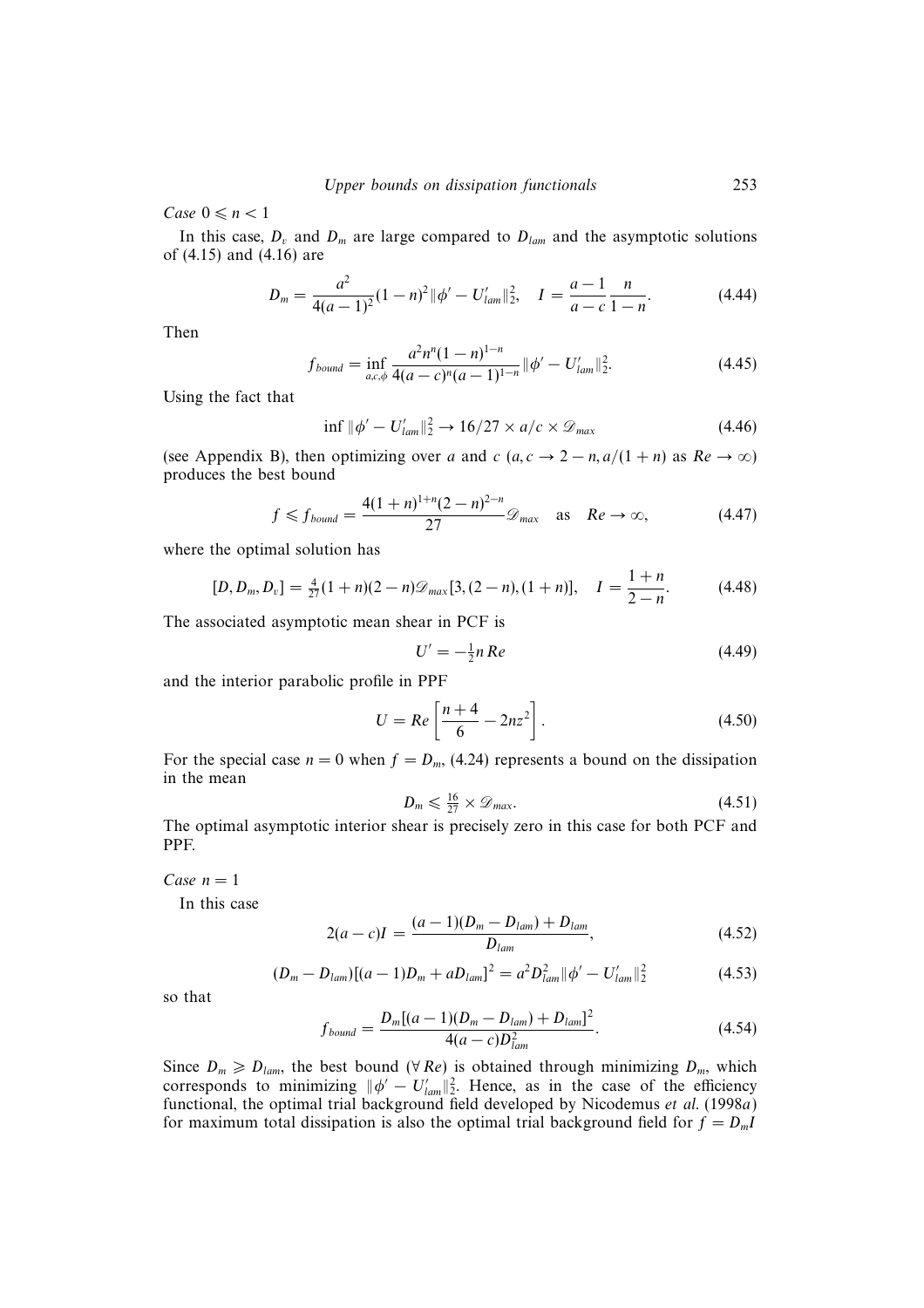but at a different Re. For asymptotically large Re,  $D_m \gg D_{lam}$  and the best bound is obtained in the limit as  $a \rightarrow 1$  (see below) so

$$
f_{bound} \approx \frac{a^2}{4(a-c)} ||\phi' - U'_{lam}||_2^2.
$$
 (4.55)

Using the fact that

$$
\inf \|\phi' - U'_{lam}\|_2^2 \to 16/27 \times a/c \times \mathcal{D}_{max} \tag{4.56}
$$

(see Appendix B), then optimizing over  $c$  ( $c \rightarrow a/2$  as  $Re \rightarrow \infty$ ) produces the bound

$$
f \le f_{bound} = \frac{16a}{27} \mathcal{D}_{max} \quad \text{as} \quad Re \to \infty,
$$
 (4.57)

which is minimized over  $a > 1$  as  $a \rightarrow 1$  at

$$
f \le f_{bound} = \frac{16}{27} \mathcal{D}_{max}.
$$
 (4.58)

The optimal solution has

$$
[D, D_m, D_v] = \frac{8}{27} \mathcal{D}_{max}[3, 1, 2], \quad I = 2, \quad a - 1 = \frac{27}{4} \frac{D_{lam}}{\mathcal{D}_{max}} \sim O(Re^{-1}). \tag{4.59}
$$

The associated asymptotic interior mean profiles are just the laminar states  $U = U_{lam}$ for both PCF and PPF. The fact that the optimal  $a \rightarrow 1$  indicates that the global minimum can only just be reached.

Case  $n > 1$ 

For the case  $n > 1$ , we are again forced to take  $a \to 1$  and obtain the very conservative upper bound

$$
f_{bound} = 4 \frac{(n-1)^{(n-1)/2} (3n+1)^{(3n+1)/2}}{3^{3(n+1)/2} n^n (n+1)^{n+1}} \frac{\mathcal{D}_{max}^{(n+1)/2}}{D_{lam}^{(n-1)/2}} \sim O(Re^{(n+5)/2}). \tag{4.60}
$$

There is then a clear gap between this bound overestimate and the underestimate secured in (3.27). To close this we are forced to reformulate the Lagrangian. In the case of PCF consider

$$
\mathcal{L} := (D_v - a \langle \mathbf{v} \cdot (NS) \rangle) \left( \frac{D_v}{D_m} \right)^{n-1}
$$
  
= 
$$
\frac{\langle -(a-1) |\nabla \hat{\mathbf{v}}|^2 - a \bar{v}_1'^2 - a \phi' \hat{v}_1 \hat{v}_3 + a \phi'' \bar{v}_1 \rangle \langle |\nabla \hat{\mathbf{v}}|^2 \rangle^{n-1}}{\langle (\phi' + \bar{v}_1')^2 \rangle^{n-1}}.
$$
 (4.61)

Proceeding as before, we consider

$$
f \leqslant \mathcal{L}_1 := \frac{\langle -(a-c-1)|\nabla \hat{\mathbf{v}}|^2 - a\bar{v}_1'^2 + a\phi''\bar{v}_1 \rangle \langle |\nabla \hat{\mathbf{v}}|^2 \rangle^{n-1}}{\langle (\phi' + \bar{v}_1')^2 \rangle^{n-1}} \tag{4.62}
$$

where

 $c\langle |\nabla \hat{\mathbf{v}}|^2 \rangle + a\langle \phi' \hat{\mathbf{v}}_1 \hat{\mathbf{v}}_3 \rangle \ge 0 \quad \forall \hat{\mathbf{v}} \text{ with } \nabla \cdot \hat{\mathbf{v}} = 0 \text{ and } \hat{\mathbf{v}}(x, y, \pm \frac{1}{2}) = \mathbf{0}.$  (4.63)

Now  $\langle \hat{\mathbf{v}} \cdot \delta \mathcal{L}_1 / \delta \hat{\mathbf{v}} \rangle = 0$  implies the dissipation in the fluctuation field

$$
D_v = D_m I = \langle |\nabla \hat{\mathbf{v}}|^2 \rangle = \frac{n-1}{n} \frac{\langle -a\bar{v}_1'^2 + a\phi''\bar{v}_1 \rangle}{a-c-1}.
$$
 (4.64)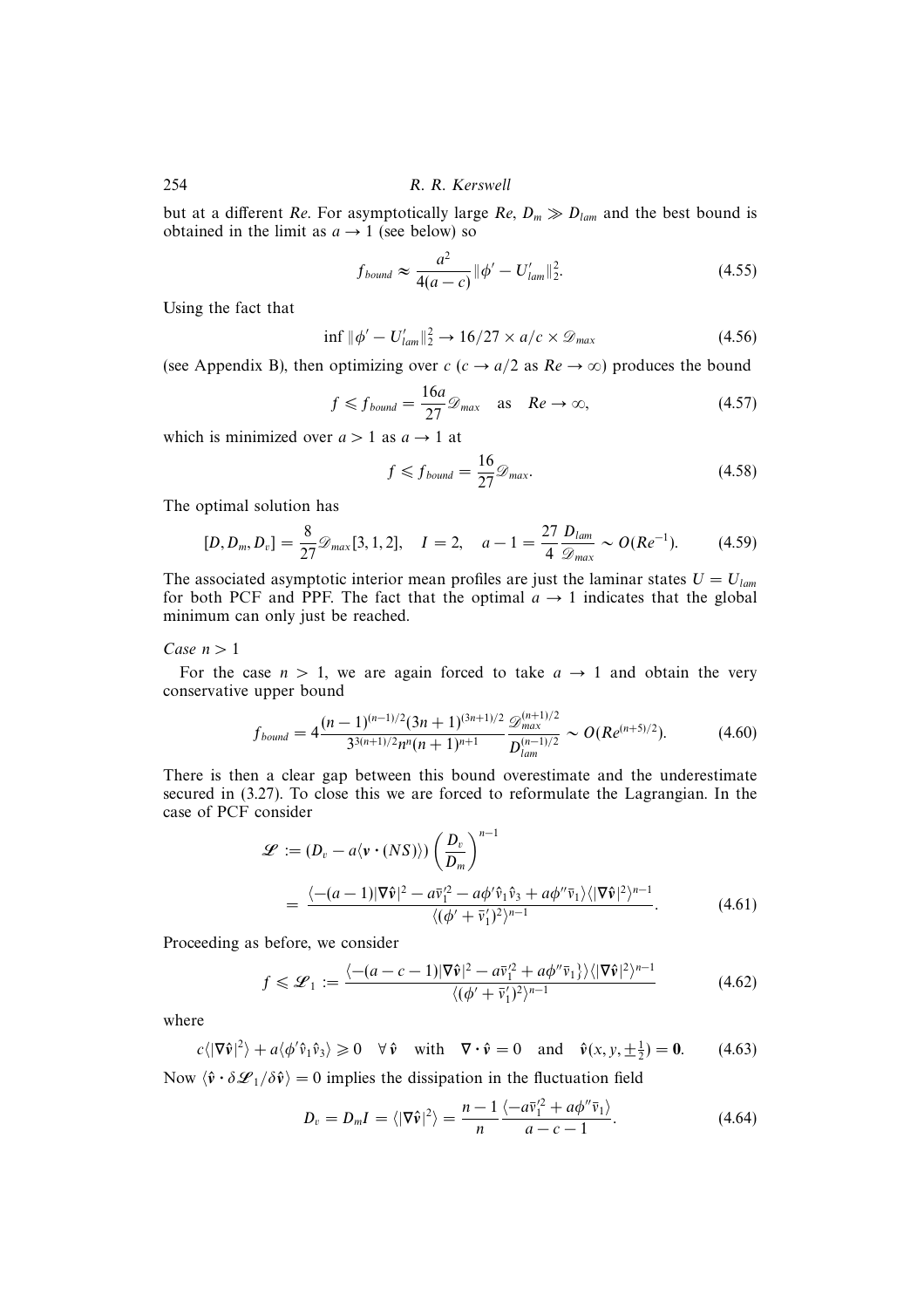Optimization over  $\bar{v}_1$  gives

$$
\frac{\delta \mathcal{L}_1}{\delta \bar{v}_1} = 0 \Rightarrow 2[a + (a - c - 1)I] \bar{v}_1'' = -[a + 2(a - c - 1)] \phi'', \tag{4.65}
$$

which upon integration yields

$$
U' := (\phi' + \bar{v}'_1) = \frac{a}{2[a + (a - c - 1)I]} (\phi' - U'_{lam}) + U'_{lam}.
$$
 (4.66)

The consistency relations are then

$$
D_m - D_{lam} = \frac{a^2}{4[a + (a - c - 1)I]^2} ||\phi' - U'_{lam}||_2^2, \tag{4.67}
$$

$$
\frac{n}{n-1}(a-c-1)D_m I + aD_m - D_{lam} = \frac{a^2}{2[a + (a-c-1)I]} ||\phi' - U'_{lam}||_2^2.
$$
 (4.68)

The problem is to minimize

$$
f \le f_{bound} := D_m I^n = D_v I^{n-1} = \frac{(a-c-1)}{(n-1)} D_m I^n \tag{4.69}
$$

over  $c > 0$ ,  $a > 1 + c$  and  $\phi$  which satisfy the spectral constraint (4.11) with  $D_m$  and I defined implicitly by (4.67) and (4.68). The associated asymptotic mean interior shear in PCF is given by

$$
U' = \frac{a}{2[a + (a - c - 1)I]} (\phi' - U'_{lam}) + U'_{lam}.
$$
 (4.70)

Again, if it is assumed that  $\phi'$  vanishes in the interior as  $Re \rightarrow \infty$  in PPF, then away from the boundaries

$$
U' = \chi U'_{lam} := \frac{a + 2(a - c - 1)I}{2[a + (a - c - 1)I]} U'_{lam},
$$
\n(4.71)

implying that the resulting mean interior optimal profile is

$$
U(z) = \frac{2 + \chi}{3} Re - 4\chi Re z^2 \quad \text{as} \quad Re \to \infty. \tag{4.72}
$$

Case  $1 < n < 2$ 

When  $1 < n < 2$ ,  $D_v$  and  $D_m$  are large compared to  $D_{lam}$  and the asymptotic solutions of (4.67) and (4.68) are

$$
D_m = \frac{(2-n)^2}{4} ||\phi' - U'_{lam}||_2^2, \quad I = \frac{n-1}{2-n} \frac{a}{a-c-1}.
$$
 (4.73)

Then

$$
f_{bound} = \inf_{a,c,\phi} \frac{a^n (n-1)^{n-1} (2-n)^{2-n}}{4(a-c-1)^{n-1}} ||\phi' - U'_{lam}||_2^2
$$
  
\$\leq \inf\_{a,c} \frac{a^{n+1} (n-1)^{n-1} (2-n)^{2-n}}{4c(a-c-1)^{n-1}} \times \frac{16}{27} \times \mathcal{D}\_{max}. \tag{4.74}

Optimising over a and  $c$  ( $a \rightarrow 1 + n$ ,  $c \rightarrow 1$ ) as  $Re \rightarrow \infty$  produces the best bound

$$
f_{bound} \leq \frac{4}{27}(1+n)^{1+n}(2-n)^{2-n}\mathcal{D}_{max} \quad \text{as} \quad Re \to \infty,
$$
 (4.75)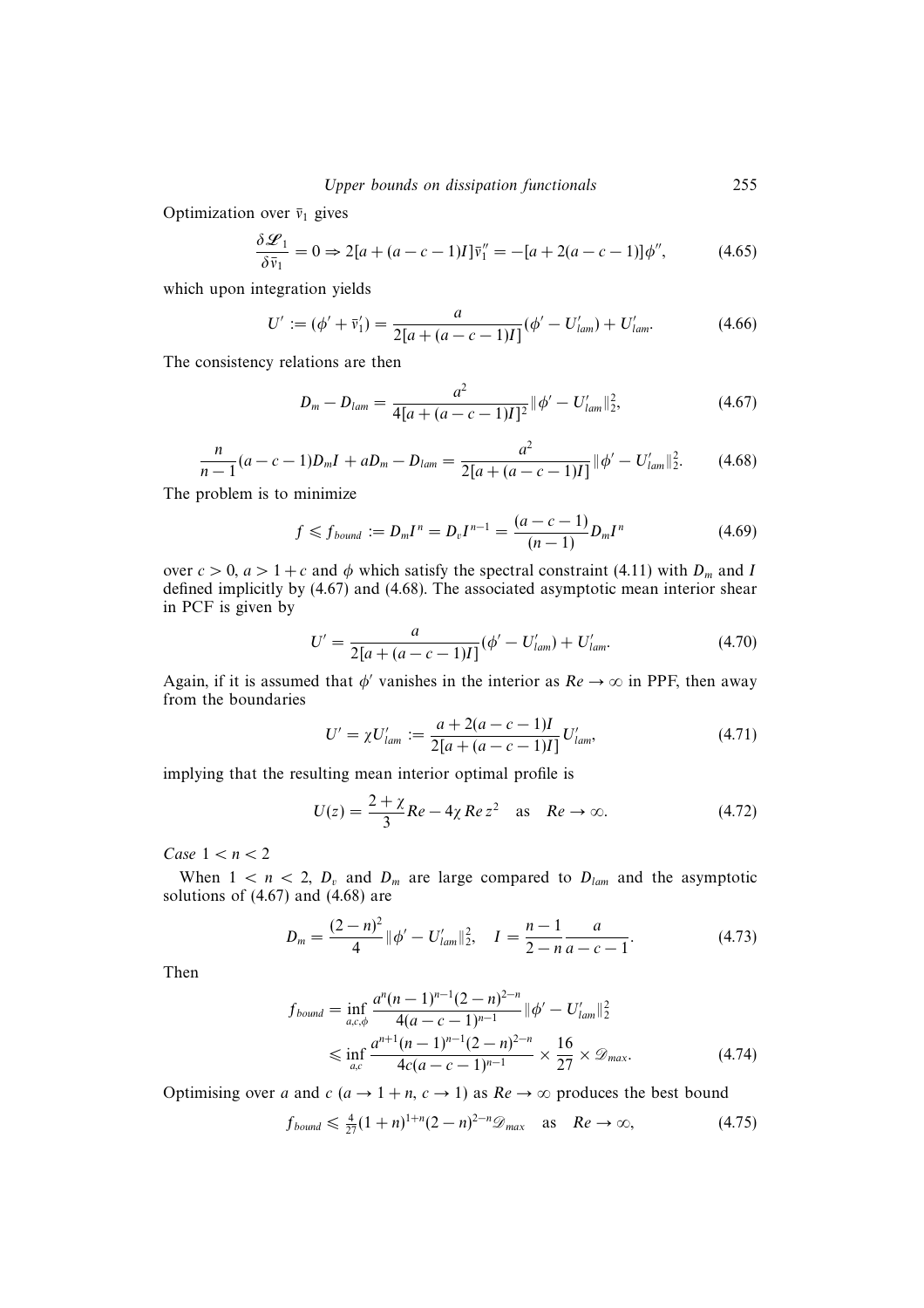where the optimal solution has

$$
[D, D_m, D_v] = \frac{4}{27}(1+n)(2-n)\mathcal{D}_{max}[3, (2-n), (1+n)], \quad I = \frac{1+n}{2-n}.
$$
 (4.76)

The associated asymptotic interior mean shear in PCF is

$$
U' = -\frac{1}{2}n\,Re\tag{4.77}
$$

and the interior parabolic profile in PPF

$$
U = Re\left[\frac{n+4}{6} - 2nz^2\right].
$$
\n(4.78)

Case  $n \geqslant 2$ 

For  $n \geq 2$  we can exploit the simple relationship

$$
DI^{n} = D_{m}I^{n} + D_{m}I^{n+1}
$$
\n(4.79)

to immediately deduce the asymptotic bound for  $f = D_m I^n$ . This is possible because the bound for  $f = DI^n$  with  $n \ge 1$  is estimated above by a variational solution with  $I \rightarrow \infty$  as  $Re \rightarrow \infty$ . This implies that the asymptotic maximal values of  $f = D I^n$  and  $D_m I^{n+1}$  coincide. Hence for  $n \ge 2$ 

$$
f_{bound} \leq 2 \frac{(n-2)^{(n-2)/2} n^{n/2}}{(n-1)^{n-1}} \frac{\mathcal{D}_{max}^{n/2}}{D_{lam}^{(n/2)-1}} \sim O(Re^{2+(n/2)}),
$$
\n(4.80)

where  $a, c \rightarrow 3n/2, n/2$ . The associated asymptotic interior mean profiles are just the laminar states  $U = U_{lam}$  for both PCF and PPF.

### 5. Discussion

The formal result of this paper is the following theorem.

Theorem 1. For plane Poiseuille flow (PPF) and plane Couette flow (PCF), using the constraints of total power balance, mean momentum balance, fluid incompressibility and the boundary conditions, the following asymptotic bounds exist at large Re:

$$
\limsup_{T \to \infty} \frac{1}{T} \int_0^T D\left(\frac{D_v}{D_m}\right)^n dt \leqslant \begin{cases} (1+n)^{n+1} (1-n)^{1-n} D_{max} & 0 \leqslant n < 1\\ 2 \frac{(n-1)^{(n-1)/2} (n+1)^{(n+1)/2}}{n^n} \frac{D_{max}^{(n+1)/2}}{D_{lam}^{(n-1)/2}} & 1 \leqslant n, \end{cases} \tag{5.1}
$$

$$
\limsup_{T \to \infty} \frac{1}{T} \int_0^T D_m \left( \frac{D_v}{D_m} \right)^n dt \leqslant \begin{cases} \frac{\frac{4}{27}(1+n)^{n+1}(2-n)^{2-n} \mathbb{D}_{max}}{2(n-2)^{(n-2)/2} n^{n/2}} & 0 \leqslant n < 2\\ 2 \frac{(n-2)^{(n-2)/2} n^{n/2}}{(n-1)^{n-1}} & \frac{\mathbb{D}_{max}^{n/2}}{D_{lam}^{(n-2)/2}} & 2 \leqslant n, \end{cases} \tag{5.2}
$$

where D,  $D_m$  and  $D_v$  are the instantaneous total dissipation and dissipations in the mean and fluctuation fields,  $\mathbb{D}_{max}$  is the maximal total dissipation under the same constraints and  $D_{lam}$  is the laminar total dissipation. For PCF, it is known that

$$
0.01Re3 \approx D_{max} \leqslant D_{max} \leqslant \mathcal{D}_{max} = 0.01087Re3
$$
\n(5.3)

† Recent numerical calculations actually indicate that  $\mathbb{D}_{max} \approx 0.0086Re^3$  – see Plasting & Kerswell (2002).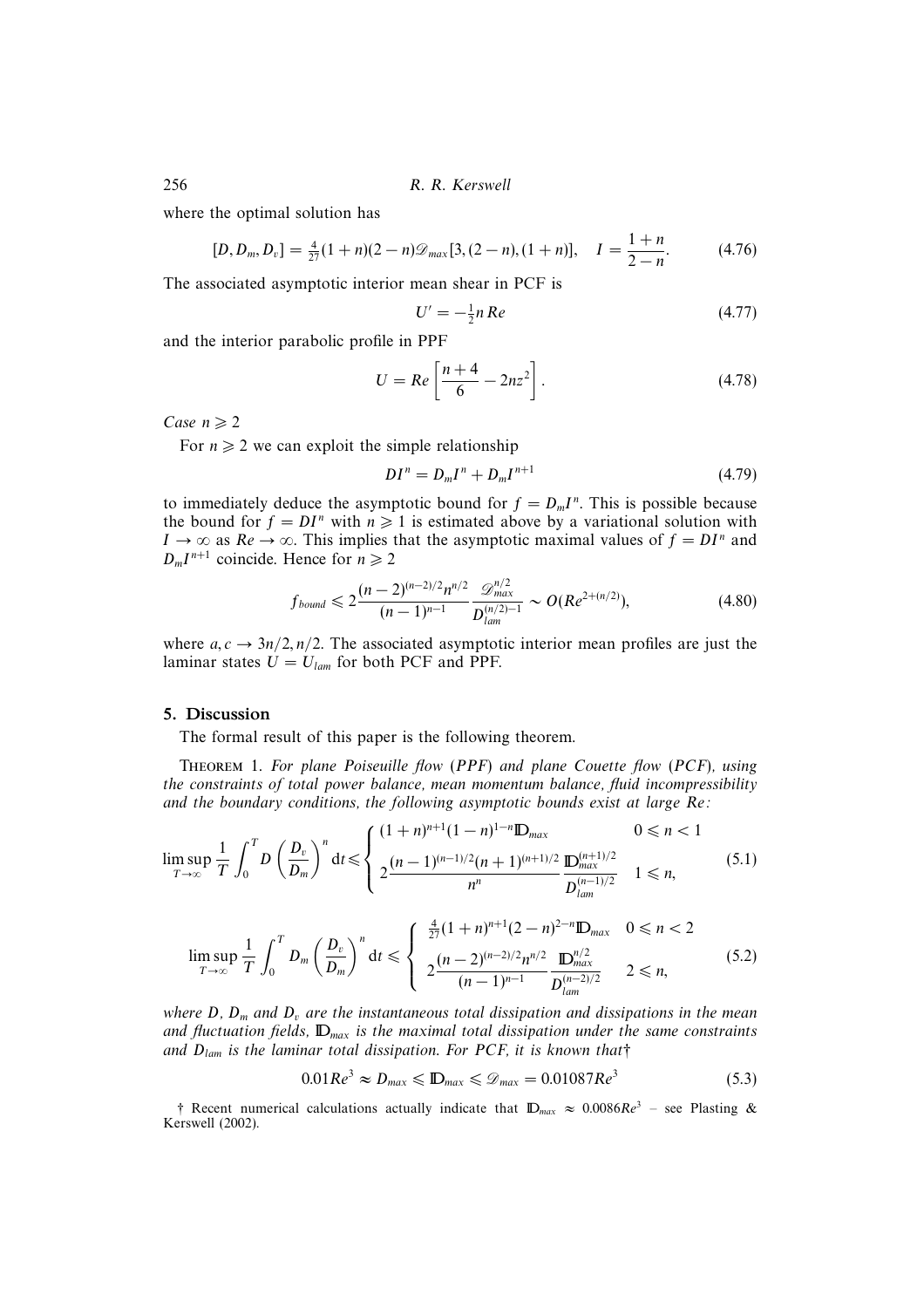

FIGURE 1. Asymptotic mean profiles of the optimal solutions in plane Couette flow for  $f = DI^n$  (a) and  $f = D_m I^n$  (b). In both plots, the solid line represents the laminar profile which is recovered for  $f = DI^n$  with  $n \ge 1$  and for  $f = D_mI^n$  for  $n \ge 2$ ; (b) shows that there is zero interior shear for  $f = D_m$ .

in units of  $v^3/d^4$  where v is the kinematic viscosity and d the plate separation, and  $D_{lam} = Re^2$ . The Reynolds number Re is based upon the plate separation and either the total velocity differential across the plates (PCF) or  $\frac{3}{2}$  of the mean velocity (PPF). For PPF, it is conjectured that  $\mathbb{D}_{max}$  is  $\frac{64}{27}$  times the PCF value.

Figures 1 and 2 show how the interior mean profiles of the optimal solutions vary as the functional maximized is changed. Practically, the hope must be that the right-hand sides of (5.1) and (5.2) also provide upper bounds on  $\mathbb{D}(\mathbb{D}_v/\mathbb{D}_m)^n$  and  $\mathbb{D}_m(\mathbb{D}_v/\mathbb{D}_m)^n$ respectively. As way of comparison, the standard Prandtl-von Kármán mixing length closure predicts that  $\mathbb{I} = O(\log Re)$ ,  $\mathbb{D} = \mathbb{D}_v = O(Re^3/(\log Re)^2)$  and  $\mathbb{D}_m =$  $O(Re^3/(\log Re)^3)$  for asymptotically large Re so that  $\mathbb{D}(\mathbb{D}_v/\mathbb{D}_m)^n = O(Re^3(\log Re)^{n-2})$ and  $\mathbb{D}_m(\mathbb{D}_v/\mathbb{D}_m)^n = O(Re^3(\log Re)^{n-3})$ . Other results established in this paper are the following.

(i) For the particular family of functionals  $f = \mathbb{D}g(\mathbb{I})$ , it has been shown that the classical Euler–Lagrange approach of Howard–Busse and the background approach of Doering–Constantin can be derived from the same Lagrangian (see Appendix D). This means that the variational formulations are complementary and trial function estimates secured in each can then be used to bracket the true bound value. This finding extends earlier demonstrations in the context of bounding the total energy dissipation in plane Couette flow (Kerswell 1998) and heat flux in Boussinesq convection (Kerswell 2001). It now seems clear that whenever a background variational problem can be formulated, the corresponding Howard–Busse approach will yield the complementary variational problem.

(ii) An explicit demonstration is given of the intimate connection between the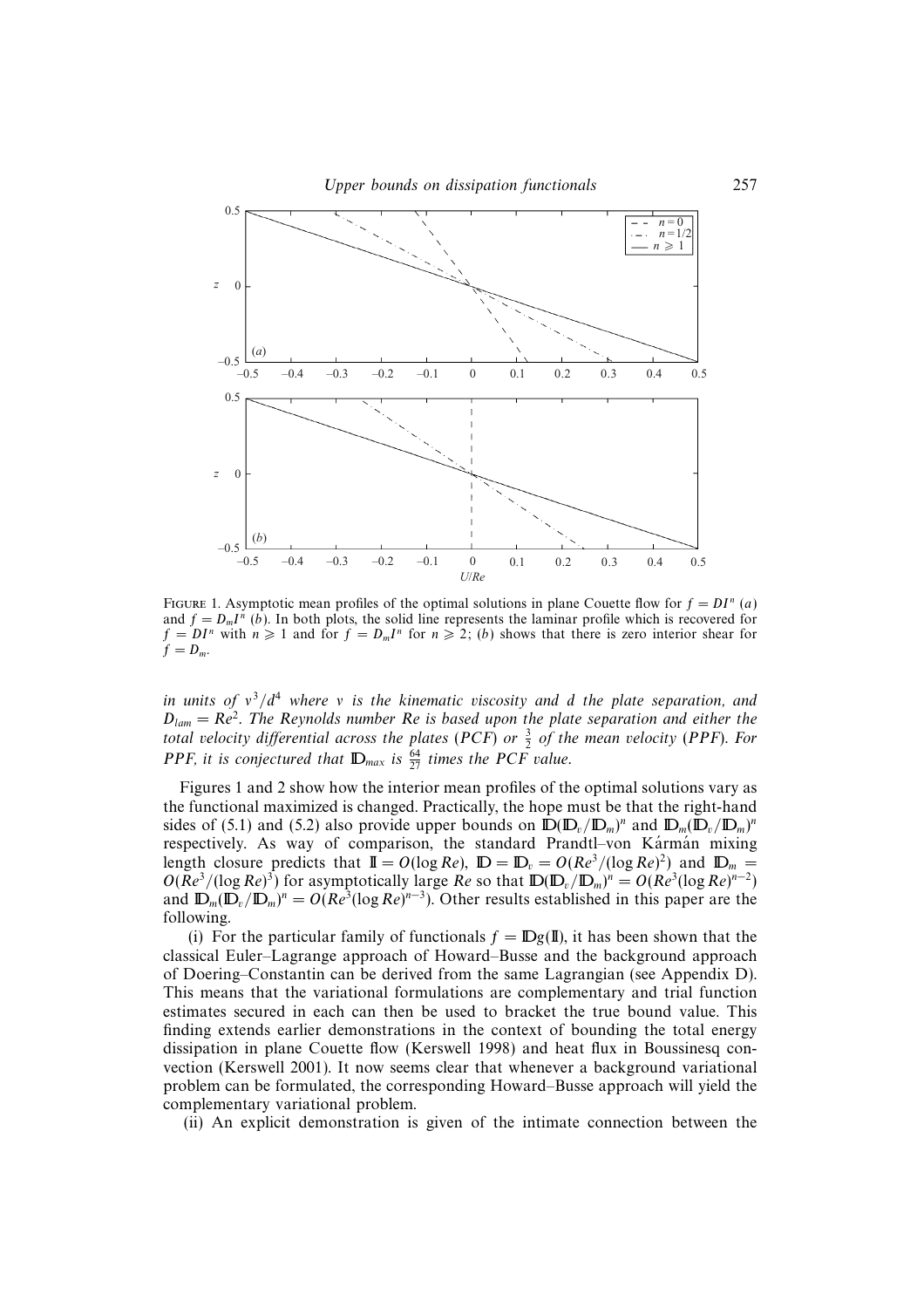

FIGURE 2. Asymptotic mean profiles of the optimal solutions in plane Poiseuille flow for  $f = DI^n$ (a) and  $f = D_m I^n$  (b). In both plots, the solid line represents the laminar profile which is recovered for  $f = D I^n$  with  $n \ge 1$  and for  $f = D_m I^n$  for  $n \ge 2$ ; (b) shows that there is zero interior shear for  $f = D_m$ .

background method and the classical Howard–Busse approach for bounding the total energy dissipation in plane Poiseuille flow (see Appendix C). This 'unification' (for the PCF equivalent see Kerswell 1998) is important because it provides the foundation for constructing variational problems to treat more general dissipation functionals.

(iii) The multiple-boundary-layer technique discovered by Busse has successfully been developed to treat general dissipation functionals (see Appendix A). A priori, it is unclear how good the ensuing bound underestimates are until comparison is made with the bound overestimate available within the complementary Doering–Constantin background method. For all functionals studied here, the multiple-boundary-layer technique is found to successfully estimate the true maximum or upper bound.

(iv) In the process of developing bounds for functionals of the form  $f = D_m I^n$ , we have shown how the generation of an appropriate background variational problem is not algorithmic. The 'obvious' formulation which works for  $0 \le n \le 1$  essentially fails for  $n > 1$ . A formal upper bound is still available but this can never be refined to approach the true bound value by selecting improved trial functions. This is because the saddle point of the Lagrangian which represents the true bound value is no longer in the region accessible by the background technique and so the best bound estimate is only a non-optimal boundary value (see expression (4.60)). A simple reformulation (see (4.61)) however restores the duality with the Howard–Busse estimate for  $n > 1$ .

(v) The formal variational problem to bound the efficiency functional has been derived (see (4.28)–(4.30)) and the optimal background field related to that for the total dissipation case. The optimal efficiency background field is found to be given by the optimal total-dissipation background field after a rescaling of Re (see Appendix B). Equation (4.14) then implies that a logarithmic layer only appears in the optimal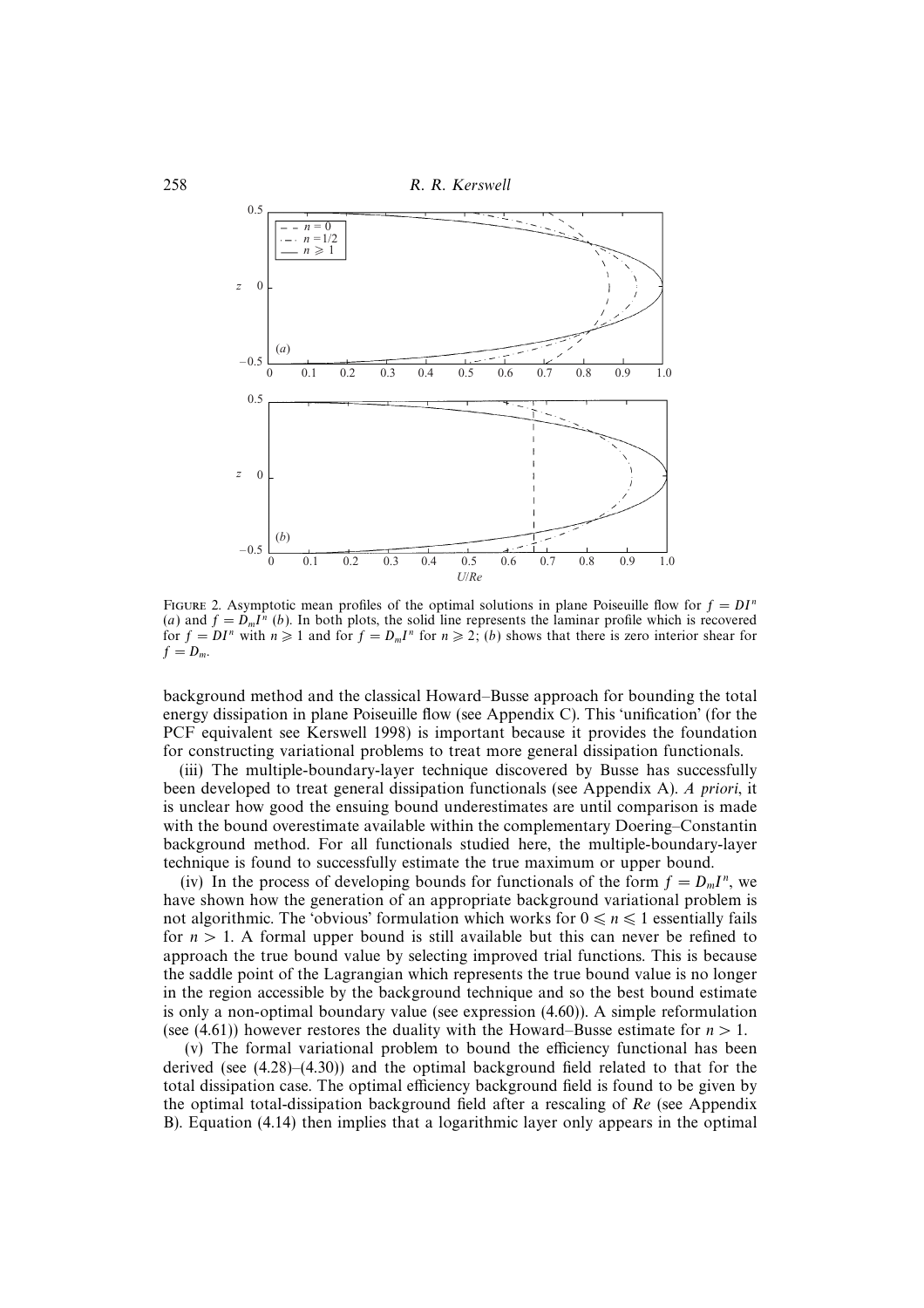

Figure 3. A plot of the optimal mean profiles (solid lines) which emerge from the Busse–Doering–Constantin problem (which maximizes the total dissipation D) in friction velocity–wall units at  $Re = 2 \times 10^4$ ,  $4 \times 10^4$  and  $7.33 \times 10^4$  (the larger Re, the further the mean profile reaches across the  $z^+$ -axis). Also drawn for comparison (dashed line) is the traditional fit to the data:  $u^+ = z^+$  and  $u^+ = 2.5 \ln z^+ + 5.5$ . The plot shows the lack of any log-layer signature in the optimal mean profiles. Full details are available in Plasting & Kerswell (2002).

mean profile for the efficiency functional if it exists in the total dissipation case. This seems to contradict the findings of Malkus  $\&$  Smith (1989). Recent numerical calculations aimed at solving the Busse and Doering–Constantin problem for the total dissipation in PCF simultaneously have found no evidence for a logarithmic layer in the mean profile (see figure 3 and Plasting & Kerswell 2002 for details). Furthermore, the asymptotic interior profiles for both PCF and PPF are found to be unrealistic in that the laminar shear is reproduced.

(vi) As noted by Malkus & Smith, the efficiency functional is clearly distinguished amongst the suite of functionals  $f = DI^n$  as being marginally influenced by the dissipation ratio I. This is evident in the structure of the optimal solution which changes from  $(I, D) = O(1, Re^3)$  for  $0 \le n < 1$  (total dissipation case is  $n = 0$ ), through  $(I, D) = O(Re^{1/3}, Re^{8/3})$  for the efficiency functional  $(n = 1)$  to  $(I, D) = O(Re^{1/2}, Re^{5/2})$ for  $n > 1$ . Intriguingly, experimental data are also believed marginal in this sense with  $(I, D) = O(\log Re, Re^3/(\log Re)^2)$  for large Re.

Given the generality of the analysis presented, it is straightforward to establish further results. In plane Couette flow, for example, it is currently thought that the interior mean shear will vanish as  $Re \rightarrow \infty$ , that is, there is no velocity defect law. The asymptotic multiple-boundary-layer analysis detailed in Appendix A for general functionals  $f = f(\mathbb{D}, \mathbb{D}_m, \mathbb{D}_v)$  can be used to address the appropriate question: which functionals lead to vanishing interior shear in their optimal solutions as  $Re \rightarrow \infty$ ? In both shear cases (see (A 53) for PPF and (A 62) for PCF) since  $\mu^{1-r_N} b_1^2 \ll Re$ , the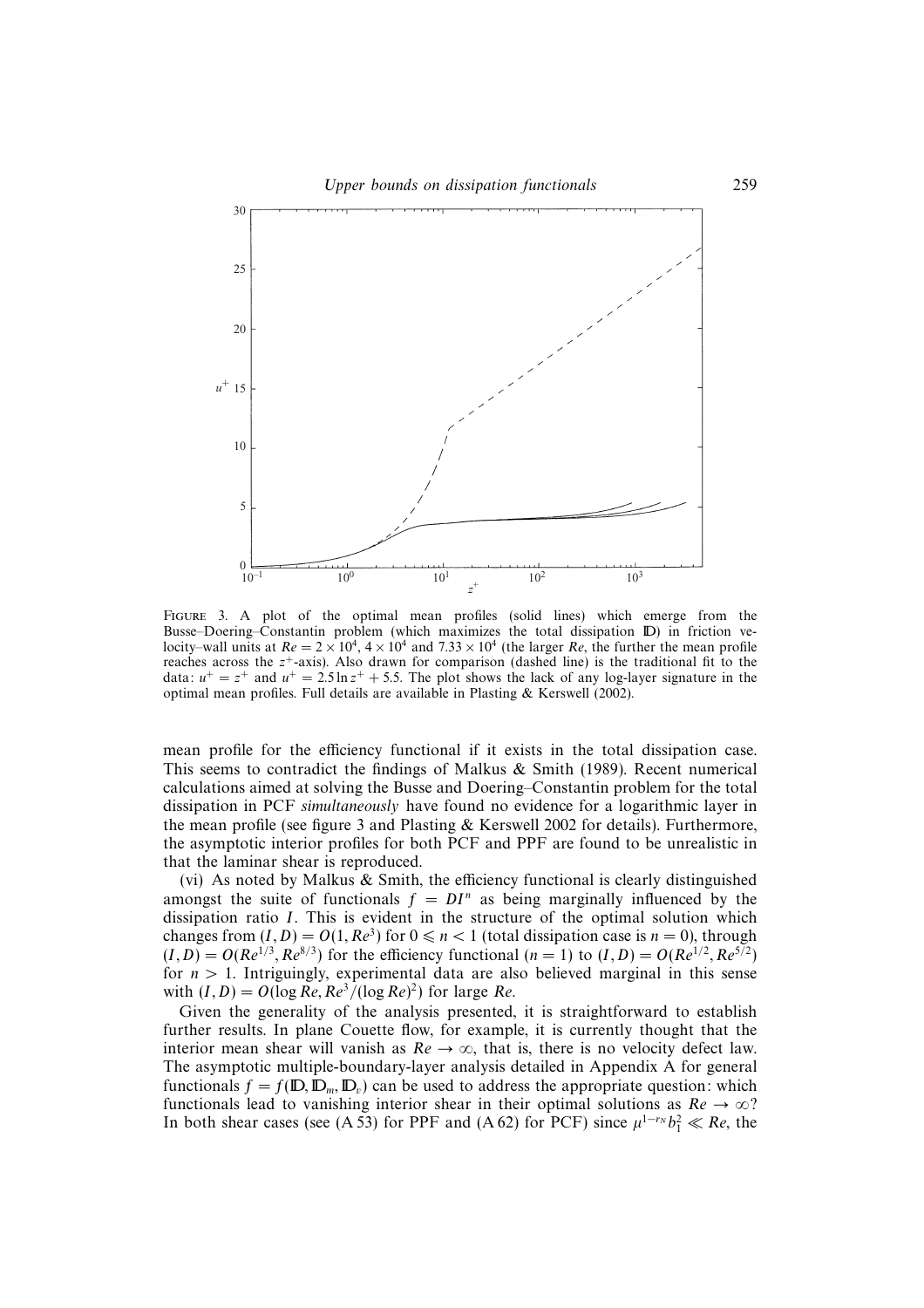criterion for a shearless interior is that

$$
\Delta U_0 = Re \left( 1 - \frac{1}{\sqrt{D_{lam}}} \frac{\gamma}{\alpha} \right). \tag{5.4}
$$

Armed with the definitions (A 3) and (A 4), this reduces to

$$
-D_v(f_D + f_{D_v}) = 0 \Rightarrow f = f(D - D_v, D_m) = f(D_m)
$$
\n(5.5)

or, in other words, only a pure functional of the dissipation in the mean will lead to an asymptotically shearless interior. So if the interior shear is an important descriptor of the flow, it would seem that within the suite of functionals  $f = f(\mathbb{D}, \mathbb{D}_m, \mathbb{D}_v)$  only  $f = D_m$  is worth studying for PCF. Conversely, this choice cannot be correct for PPF since this is believed to have a velocity defect law where the interior shear does not vanish. Hence the implication is that if a universal action functional exists, it is not contained within the suite of dissipation functionals considered here.

Of course, other aspects of the turbulent flow should be captured by the optimal variational solution beyond just the interior mean profile. In this paper, we have chosen to focus upon the ratio of the dissipations  $I$  and the total dissipation  $D$ . Within the suite of functionals  $f = DI^n$ , the efficiency functional has been found to be the most interesting in this respect, confirming the conclusion of Malkus  $\&$ Smith (1989). However, the efficiency functional seems clearly not to be the 'action' functional if, of course, such a thing exists but nevertheless it may be close to it. Given this, it is worth examining the extended suite of functionals  $f = Dg(I)$ . The variational problem is as detailed in equations (4.15), (4.16) and (4.17). Working in the asymptotic limit  $Re \rightarrow \infty$ , and making the simplifying assumption that  $D_m \gg D_{lam}I$ allows (4.17) to be rewritten as

$$
f_{bound} \leq \frac{4a^3(a-c-1)}{27[(a-1)+(a-c-1)I]^2c} \times \frac{g(I)^2}{g(I)'} \mathcal{D}_{max}.
$$
 (5.6)

Eliminating  $c$  by using the second consistency relation (4.16), gives

$$
f_{bound} = \inf_{I, a>1} \frac{4a^3}{27(a-1)^2} \times \frac{(g(I) - g(I)T)^2}{g(I) - (I+1)g(I)} \mathcal{D}_{max} = \inf_{I} \frac{(g(I) - g(I)T)^2}{g(I) - (I+1)g(I)} \mathcal{D}_{max}
$$
\n(5.7)

(the efficiency case  $g = I$  has  $D_m = O(D_{lam}I)$  and hence is excluded). From this it is hard to see how an optimal value of I scaling with log Re will emerge, unless  $g(I)$ contains the Reynolds number in some explicit fashion. Moreover,  $I \sim O(\log Re)$ will only lead to  $D \sim O(Re^3 / \log Re)$  rather than the observed  $D \sim O(Re^3 / (\log Re)^2)$ scaling of real flows. The implication of this exploratory calculation seems to be that the 'action' functional is probably not a simple functional of the dissipations.

In summary, this paper has shown how to extend some existing variational tools to treat new functionals. A first step has been to consider a family of generalized dissipation functionals motivated by previous work (Malkus & Smith 1989). The socalled 'efficiency' functional has emerged as a distinguished choice within this family but its wider importance beyond this is not clear. The challenge therefore remains to find a functional whose optimization over a tractably reduced set of dynamical constraints leads to the emergence of realistic optimal velocity fields. Unfortunately, it remains unclear how to construct such a functional beyond intelligent guessing.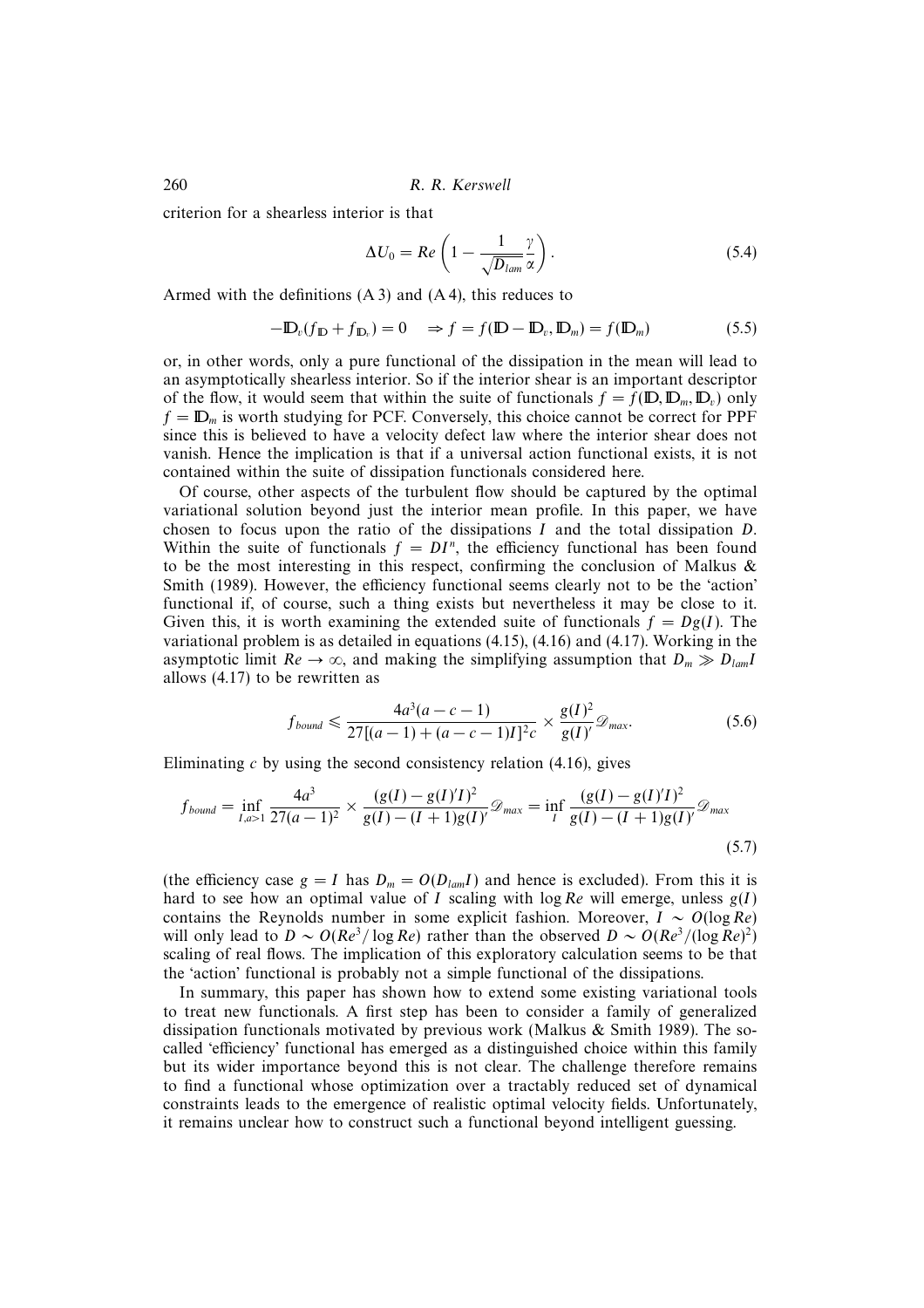# Appendix A. Multiple-boundary-layer solutions

In this Appendix we develop a solution *v* to the Euler–Lagrange problem (3.2) of § 3 at asymptotically large Re for general  $f$ , making only mild assumptions on the solution field. The problem to be treated in  $v$  is

$$
[\alpha(\overline{uw} - h\langle huw \rangle) - \gamma h] \begin{bmatrix} w \\ 0 \\ u \end{bmatrix} + \nabla p = \nabla^2 v,
$$
 (A 1)

$$
\nabla \cdot \mathbf{v} = 0, \quad \mathbf{v}(x, y, \pm \frac{1}{2}) = \mathbf{0} \tag{A.2}
$$

where

$$
\alpha := \frac{(\mathbb{D} - D_{lam})f_{\mathbb{D}} + (\mathbb{D}_m - D_{lam})f_{\mathbb{D}_m} + \mathbb{D}_v f_{\mathbb{D}_v}}{(\mathbb{D} - D_{lam})f_{\mathbb{D}} + 2(\mathbb{D}_m - D_{lam})f_{\mathbb{D}_m} + (\mathbb{D}_v - \mathbb{D}_m + D_{lam})f_{\mathbb{D}_v}},\tag{A 3}
$$

$$
\gamma := \frac{1}{2} \sqrt{D_{lam}} \frac{(\mathbb{D} + \mathbb{D}_m - 2D_{lam}) f_{\mathbb{D}} + 2(\mathbb{D}_m - D_{lam}) f_{\mathbb{D}_m} + \mathbb{D}_v f_{\mathbb{D}_v}}{(\mathbb{D} - D_{lam}) f_{\mathbb{D}} + 2(\mathbb{D}_m - D_{lam}) f_{\mathbb{D}_m} + (\mathbb{D}_v - \mathbb{D}_m + D_{lam}) f_{\mathbb{D}_v}}, \qquad (A\ 4)
$$

and  $h = h(z)$  is given (with  $\langle h^2 \rangle = 1$ ). An asymptotic solution is calculated below under the assumption that  $\mu := \langle h u w \rangle$  is large compared to Re, which is itself large, and that

$$
\frac{\langle (\overline{uw} - h\langle huw \rangle)^2 \rangle}{\langle huw \rangle^2} \ll 1.
$$
 (A 5)

The latter criterion implies that the normalized mean flow gradient

$$
\bar{U}'(z) := \frac{U' + \sqrt{D_{lam}}h}{\langle h u w \rangle} = \frac{\overline{u w} - h \langle h u w \rangle}{\langle h u w \rangle}
$$

must have a boundary layer structure and effectively vanish in the interior. This is the physically observed case of interest and appears readily satisfied by all f studied here. The solution strategy is to construct a multiple-boundary-layer structure for *v* in which  $\bar{U}'$  gradually relaxes from being  $O(1)$  in the innermost boundary layer where  $\overline{uw} = 0$  at the plates to small values in the interior where  $\overline{uw} \approx h\langle huw \rangle$ . This procedure was introduced by Busse (1969, 1970, 1978) to develop trial function underestimates of the maximal energy dissipation possible in convective turbulence and turbulent shear flows. The purpose here is to demonstrate the usefulness of this technique for more general variational problems addressing other functionals.

Following Busse's original work, we look for a two-dimensional solution independent of the streamwise coordinate ( $\partial/\partial x = 0$ )

$$
\mathbf{v} = \nabla \times (\psi \hat{z}) + \nabla \times \nabla \times (v \hat{z}) = \begin{bmatrix} \psi_y \\ v_{yz} \\ -v_{yy} \end{bmatrix} = \begin{bmatrix} u \\ \cdot \\ w \end{bmatrix}.
$$
 (A6)

Taking  $\hat{z} \cdot \nabla \times (A \cdot 1)$  and  $\hat{z} \cdot \nabla \times \nabla \times (A \cdot 1)$  gives respectively

$$
[\alpha(\overline{uw} - h\langle huw \rangle) - \gamma h]w_y = \nabla^2 u_y, \tag{A.7}
$$

$$
[\alpha(\overline{uw} - h\langle huw \rangle) - \gamma h]u_{yy} = \nabla^4 w.
$$
 (A 8)

We search for a solution in the form of Busse's multiple-boundary-layer ansatz,

$$
[u, w] = \sum_{n=1}^{N} \sqrt{2} [u_n(z), w_n(z)] \cos k_n y,
$$
 (A 9)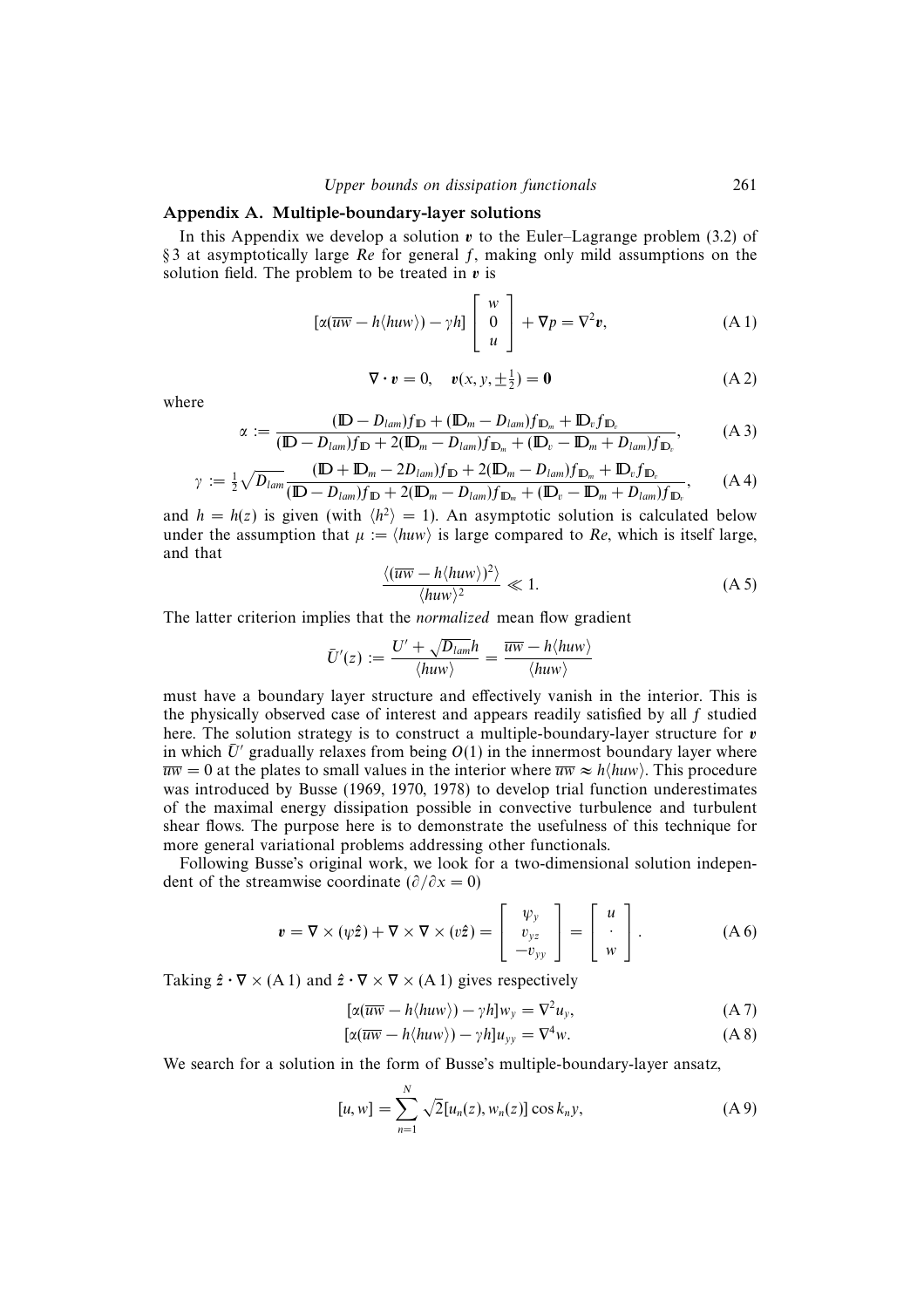where the N boundary layers are defined by the stretched coordinates

$$
\xi_n := \mu^{r_n}(\tfrac{1}{2} \mp z),\tag{A.10}
$$

and the wavenumbers  $k_n^2 = \mu^{q_n} b_n^2$  ( $b_n = O(1)$ ). The *n*th harmonic has a triple-deck structure. In the inner boundary layer deck, which defines the *n*th layer ( $\xi_n = O(1)$ ), the solution is

$$
[u_n(z), w_n(z)] = [\mu^{(1/2) + p_n} \hat{u}_n(\xi_n), \mu^{(1/2) - p_n} \hat{w}_n(\xi_n)]
$$
\n(A 11)

so that  $\hat{u}_n, \hat{w}_n = O(1)$  and the ratio of z-lengthscales to x-lengthscales is small. The solution in the intermediate deck, where the ratio of  $z$ -lengthscales to  $x$ -lengthscales is  $O(1)$ , makes no significant contribution to the *n*th harmonic dissipation and so is suppressed. The outer deck of the first harmonic  $(n = 1)$  coincides with the main stream  $(\frac{1}{2} - |z| = O(1)$  referred to as the *zeroth* layer:  $r_0 = 0$ , while those for the higher harmonics (2  $\le n \le N$ ) lie in the (n − 1)th layer and have large ratio of z-lengthscales to x-lengthscales. The outer-deck solution for the nth harmonic is

$$
[u_n(z), w_n(z)] = [\mu^{(1/2) + s_n} \tilde{u}_n(\xi_{n-1}), \mu^{(1/2) - s_n} \tilde{w}_n(\xi_{n-1})],
$$
 (A 12)

where  $\tilde{u}_n, \tilde{w}_n = O(1)$ . The intriguing feature of Busse's multiple-boundary-layer structure is the interweaving of neighbouring harmonics so that  $\overline{uw} - h\langle huw \rangle =$  $\mu(\hat{u}_n\hat{w}_n + \tilde{u}_{n+1}\hat{w}_{n+1} - h)$  remains close to zero in all layers except the wall boundary layer ( $n = N$ ). Within this boundary layer approximation, equations (A 7) and (A 8) become: in the interior  $(n = 0)$ 

$$
-\mu^{1-2s_1-q_1} [\alpha(\tilde{u}_1\tilde{w}_1 - h(z)) - \gamma h(z) / \mu] \tilde{w}_1 = b_1^2 \tilde{u}_1,
$$
 (A 13)

$$
-\mu^{1+2s_1-q_1} [\alpha(\tilde{u}_1\tilde{w}_1 - h(z)) - \gamma h(z) / \mu] \tilde{u}_1 = b_1^2 \tilde{w}_1; \tag{A.14}
$$

in the *n*th layer  $(1 \le n \le N - 1)$  near  $z = \frac{1}{2}$ 

$$
\mu^{1-2p_n-2r_n}\alpha(\hat{u}_n\hat{w}_n+\tilde{u}_{n+1}\tilde{w}_{n+1}-h_0)\hat{w}_n=\hat{u}_n'',\tag{A.15}
$$

$$
-\mu^{1+2p_n-4r_n+q_n}\alpha(\hat{u}_n\hat{w}_n+\tilde{u}_{n+1}\tilde{w}_{n+1}-h_0)\hat{u}_n=\hat{w}_n^{\text{iv}}/b_n^2,\tag{A.16}
$$

$$
-\mu^{1-2s_{n+1}-q_{n+1}}\alpha(\hat{u}_n\hat{w}_n+\tilde{u}_{n+1}\tilde{w}_{n+1}-h_0)\tilde{w}_{n+1}=b_{n+1}^2\tilde{u}_{n+1},\tag{A.17}
$$

$$
-\mu^{1+2s_{n+1}-q_{n+1}}\alpha(\hat{u}_n\hat{w}_n+\tilde{u}_{n+1}\tilde{w}_{n+1}-h_0)\tilde{u}_{n+1}=b_{n+1}^2\tilde{w}_{n+1};
$$
\n(A 18)

and in the innermost wall layer  $(n = N)$  near  $z = \frac{1}{2}$ 

$$
\mu^{1-2p_N-2r_N}\alpha(\hat{u}_N\hat{w}_N-h_0)\hat{w}_N=\hat{u}_N'',\tag{A.19}
$$

$$
-\mu^{1+2p_N-4r_N+q_N}\alpha(\hat{u}_N\hat{w}_N-h_0)\hat{u}_N=\hat{w}_N^{\text{iv}}/b_N^2,
$$
\n(A 20)

where  $h_0 := h(\frac{1}{2})$ . The fact that  $\gamma h_0$  can be ignored relative to  $\alpha(\overline{uw} - h\langle huw \rangle)$  in all but the interior equations follows from the integral power relation

$$
2\gamma\mu = \langle |\nabla v|^2 \rangle + 2\alpha \langle (\overline{uw} - h \langle huw \rangle)^2 \rangle. \tag{A.21}
$$

These boundary layer equations imply

$$
\begin{aligned}\n-2s_1 - q_1 &= 2s_1 - q_1, \quad -2p_N - 2r_N = 2p_N - 4r_N + q_N, \\
-2p_n - 2r_n &= 2p_n - 4r_n + q_n = -2s_{n+1} - q_{n+1}, \\
-2s_{n+1} - q_{n+1} &= 2s_{n+1} - q_{n+1},\n\end{aligned}\n\quad (A\ 22)
$$

which indicate an equipartition of dissipations within a given boundary layer, that is, the dissipations associated with each component field  $(\hat{u}_n, \hat{w}_n, \hat{u}_{n+1}, \hat{w}_{n+1})$  are all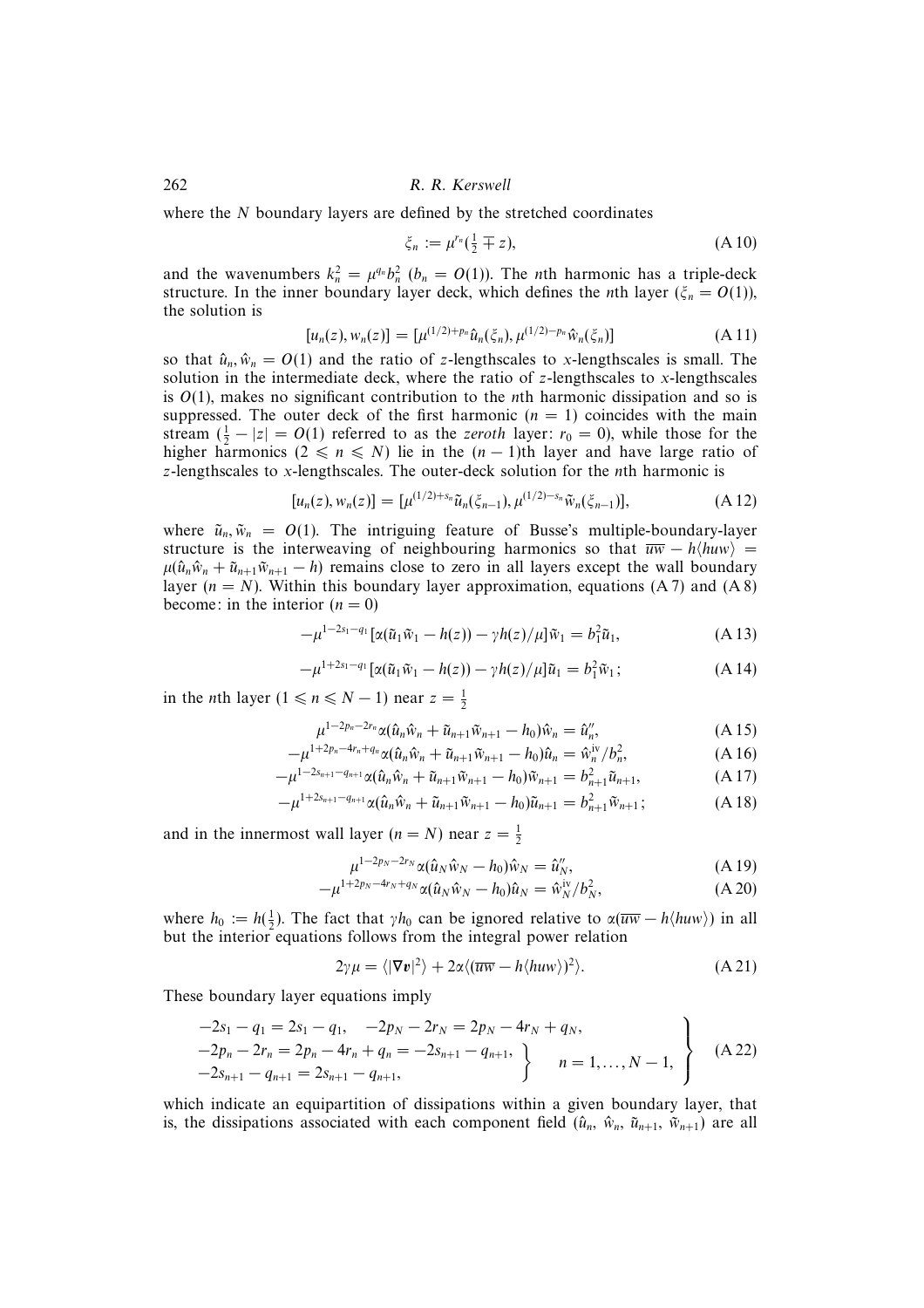of the same order. Also, it follows immediately that  $s_n = 0$  for  $n = 1, \ldots, N$ . Further implications of equations (A 15)–(A 18) are that

$$
\frac{1}{b_n^2} \int_0^\infty \hat{w}_n''^2 d\xi_n = \int_0^\infty \hat{u}_n'^2 d\xi_n, \quad n = 1, ..., N,
$$
 (A 23)

$$
\tilde{u}_{n+1}^2 = \tilde{w}_{n+1}^2 = h_0 - \hat{u}_n \hat{w}_n, \n b_{n+1}^2 = \mu^{1-q_{n+1}} \alpha(h_0 - \hat{u}_n \hat{w}_n - \tilde{u}_{n+1} \tilde{w}_{n+1}), \quad n = 1, ..., N-1,
$$
\n(A.24)

$$
b_1^2 = \mu^{1-q_1} [\alpha(h - \tilde{u}_1 \tilde{w}_1) + \gamma h/\mu], \tag{A.25}
$$

$$
\tilde{u}_1 = \tilde{w}_1 = \sqrt{h(z)}.
$$
\n(A 26)

The problem for the nth harmonic is then

$$
\hat{u}_n'' = -b_{n+1}^2 \hat{w}_n, \quad \hat{w}_n^{iv} = b_n^2 b_{n+1}^2 \hat{u}_n \tag{A.27}
$$

provided  $\hat{u}_n \hat{w}_n$  differs from  $h_0$ , otherwise  $\tilde{u}_{n+1}$  and  $\tilde{w}_{n+1}$  vanish. In the region where  $\hat{u}_n \hat{w}_n = h_0$ , (A 16) can be rewritten as

$$
\frac{1}{b_n^2} \hat{w}_n^{\text{iv}} = \frac{\hat{w}_n'' \hat{w}_n - 2\hat{w}_n'^2}{\hat{w}_n^5} h_0^2.
$$
 (A 28)

In the region described by this equation  $w_n$  has to tend to infinity in order to join  $\mu^{p_n}\tilde{w}_n$  while  $\hat{w}_n''$  and  $\hat{w}_n''$  have to tend to zero in order to yield finite values for the dissipation integrals. This condition together with the condition  $\hat{w}_n = \hat{w}'_n = \hat{u}_n = 0$ at  $\xi_n = 0$  suffices to determine the solution of (A 27) and (A 28). Busse (1969a) has solved this problem and it suffices here only to note that

$$
\int_0^\infty \left( \frac{\hat{w}_n''^2}{b_n^2} + b_{n+1}^2 \tilde{w}_{n+1}^2 \right) d\xi_n = 3\beta h_0 \left( \frac{b_{n+1}^4}{b_n} \right)^{1/3} \tag{A.29}
$$

for  $n = 1, ..., N - 1$  where  $\beta \approx 0.624$ . In the interior

$$
b_1^2 \langle \tilde{u}_1^2 \rangle = b_1^2 \langle \tilde{w}_1^2 \rangle = h_0 h_1 b_1^2,
$$
 (A 30)

where  $h_1 = \langle |h(z)| \rangle / h_0$ . In the innermost layer,  $h_0 - \hat{u}_N \hat{w}_N = O(1)$  so that

$$
\alpha = O(\mu^a = \mu^{2p_N + 2r_N - 1}).
$$
\n(A 31)

With this realization, write  $\alpha = \mu^a \hat{\alpha}$  ( $\hat{\alpha} = O(1)$ ), and then a change of variable,

$$
\Omega = \hat{w}_N b_N^{-1/3} (\hat{\alpha} h_0)^{1/6} h_0^{-1/2}, \quad \Theta = \hat{u}_N b_N^{1/3} (\hat{\alpha} h_0)^{-1/6} h_0^{-1/2}, \quad x = \xi_N b_N^{1/3} (\hat{\alpha} h_0)^{1/3}, \quad (A \ 32)
$$

reduces the innermost boundary layer equations to

$$
[1 - \Theta \Omega] \Theta = \Omega^{\text{iv}}, \tag{A33}
$$

$$
-[1 - \Theta \Omega] \Omega = \Theta''.
$$
 (A 34)

These together with the corresponding boundary conditions have been solved by Howard (1963) with the result that

$$
\int_0^\infty \frac{\hat{w}_N''^2}{b_N^2} d\xi_N = \int_0^\infty \hat{u}_N'^2 d\xi_N = \frac{\sigma h_0 (\hat{\alpha} h_0)^{2/3}}{b_N^{1/3}}, \quad \int_0^\infty (h_0 - \hat{u}_N \hat{w}_N)^2 d\xi_N = \frac{4\sigma h_0^2}{(\hat{\alpha} h_0)^{1/3} b_N^{1/3}},
$$
\n(A 35)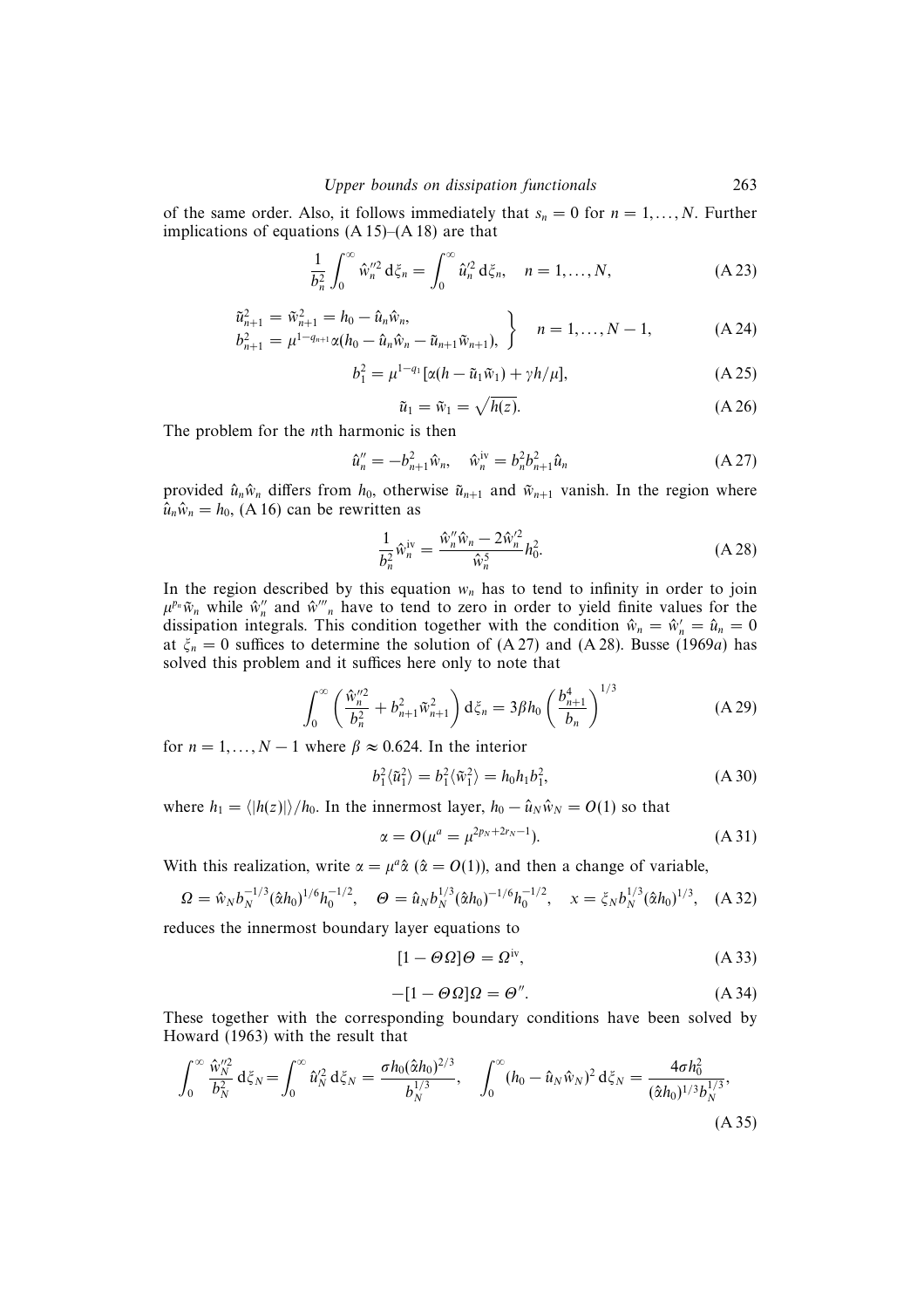where  $\sigma \approx 0.337$ . Within this boundary layer approximation,

 $\sim$ 

$$
\mathbf{D}_{v} = \langle |\nabla v|^{2} \rangle = \langle (\nabla^{2} v_{y})^{2} \rangle + \langle |\nabla u|^{2} \rangle
$$
\n
$$
\approx \left\{ 2 \sum_{n=1}^{N} \mu^{1-2p_{n}+3r_{n}-q_{n}} \int_{0}^{\infty} \frac{\hat{w}_{n}^{\prime 2}}{b_{n}^{2}} d\xi_{n} + 2 \sum_{n=1}^{N-1} \mu^{1+q_{n+1}-r_{n}} \int_{0}^{\infty} b_{n+1}^{2} \tilde{w}_{n+1}^{2} d\xi_{n} \right\} + \mu^{1+q_{1}} b_{1}^{2} \langle \tilde{w}_{1}^{2} \rangle
$$
\n
$$
+ \left\{ 2 \sum_{n=1}^{N} \mu^{1+2p_{n}+r_{n}} \int_{0}^{\infty} \hat{u}_{n}^{\prime 2} d\xi_{n} + 2 \sum_{n=1}^{N-1} \mu^{1+q_{n+1}-r_{n}} \int_{0}^{\infty} b_{n+1}^{2} \tilde{u}_{n+1}^{2} d\xi_{n} \right\} + \mu^{1+q_{1}} b_{1}^{2} \langle \tilde{u}_{1}^{2} \rangle,
$$
\n
$$
\approx 2 \mu^{1+q_{1}} h_{0} h_{1} b_{1}^{2} + 12 \beta h_{0} \sum_{n=1}^{N-1} \mu^{1+q_{n+1}-r_{n}} \left( \frac{b_{n+1}^{4}}{b_{n}} \right)^{1/3} + \mu^{2-r_{N}+a} \frac{4 \sigma h_{0}(\hat{\alpha} h_{0})^{2/3}}{b_{N}^{1/3}}, \qquad (A \ 36)
$$

$$
\mathbb{D}_{m} - D_{lam} = \langle (\overline{uw} - h \langle huw \rangle)^{2} \rangle \approx 2\mu^{2-r_{N}} \int_{0}^{\infty} (\hat{u}_{N}\hat{w}_{N} - h_{0})^{2} d\xi_{N},
$$

$$
\approx \mu^{2-r_{N}} \frac{8\sigma h_{0}^{2}}{(\hat{\alpha}h_{0})^{1/3}b_{N}^{1/3}} \tag{A 37}
$$

(it can be shown a posteriori that the contribution from the innermost layer to the dissipation in the mean dominates all others), and

$$
\mathbb{D} = D_{lam} + \sqrt{D_{lam}} \mu. \tag{A.38}
$$

The problem of extremizing  $\mathcal{L}$  in (3.1) over  $v$  has been transformed into the problem of extremizing L over the multiple-boundary-layer wavenumbers  $\mathbf{b} = (b_1, b_2, \dots, b_N)$ and  $\mu$ . The Euler–Lagrange equations are

$$
(f_{\mathbb{D}_v} + A) \left. \frac{\partial \mathbb{D}_v}{\partial b_n} \right|_{\mu} = 0, \quad n = 1, ..., N - 1, \quad (A\,39)
$$

$$
\alpha \frac{\partial \mathbf{D}_m}{\partial b_N} \bigg|_{\mu} + \frac{\partial \mathbf{D}_v}{\partial b_N} \bigg|_{\mu} = 0, \tag{A40}
$$

$$
(f_{\mathbb{D}} - A) \frac{\partial \mathbb{D}}{\partial \mu} \bigg|_{b} + (f_{\mathbb{D}_{m}} + A) \frac{\partial \mathbb{D}_{m}}{\partial \mu} \bigg|_{b} + (f_{\mathbb{D}_{v}} + A) \frac{\partial \mathbb{D}_{v}}{\partial \mu} \bigg|_{b} = 0, \tag{A 41}
$$

$$
\mathbb{D} - \mathbb{D}_m - \mathbb{D}_v = 0. \tag{A42}
$$

Equations (A 39) and (A 40) define the optimal wavenumbers through the relations

$$
\mu^{1+q_1}h_1b_1 - \beta \mu^{1+q_2-r_1} \left(\frac{b_2}{b_1}\right)^{4/3} = 0, \tag{A.43}
$$

$$
4\mu^{1+q_n-r_{n-1}}\left(\frac{b_n^4}{b_{n-1}}\right)^{1/3}-\mu^{1+q_{n+1}-r_n}\left(\frac{b_{n+1}^4}{b_n}\right)^{1/3}=0, \quad n=2,\ldots,N-1,\qquad\text{(A 44)}
$$

$$
\mu^{2-r_N+a} \frac{\sigma(\hat{\alpha}h_0)^{2/3}}{b_N^{4/3}} - \mu^{1+q_N-r_{N-1}} 4\beta \left(\frac{b_N}{b_{N-1}}\right)^{1/3} = 0, \tag{A.45}
$$

which only depend on  $f$  through  $\alpha$ . For finite solutions, the scaling relations

$$
1 + q_n - r_{n-1} = 1 + q_{n+1} - r_n, \quad n = 1, ..., N,
$$
 (A 46)

must hold  $(q_{N+1} = 1 + a)$  which imply that each boundary layer contributes at equal order to the dissipation in the fluctuation field. The optimizing wavenumbers then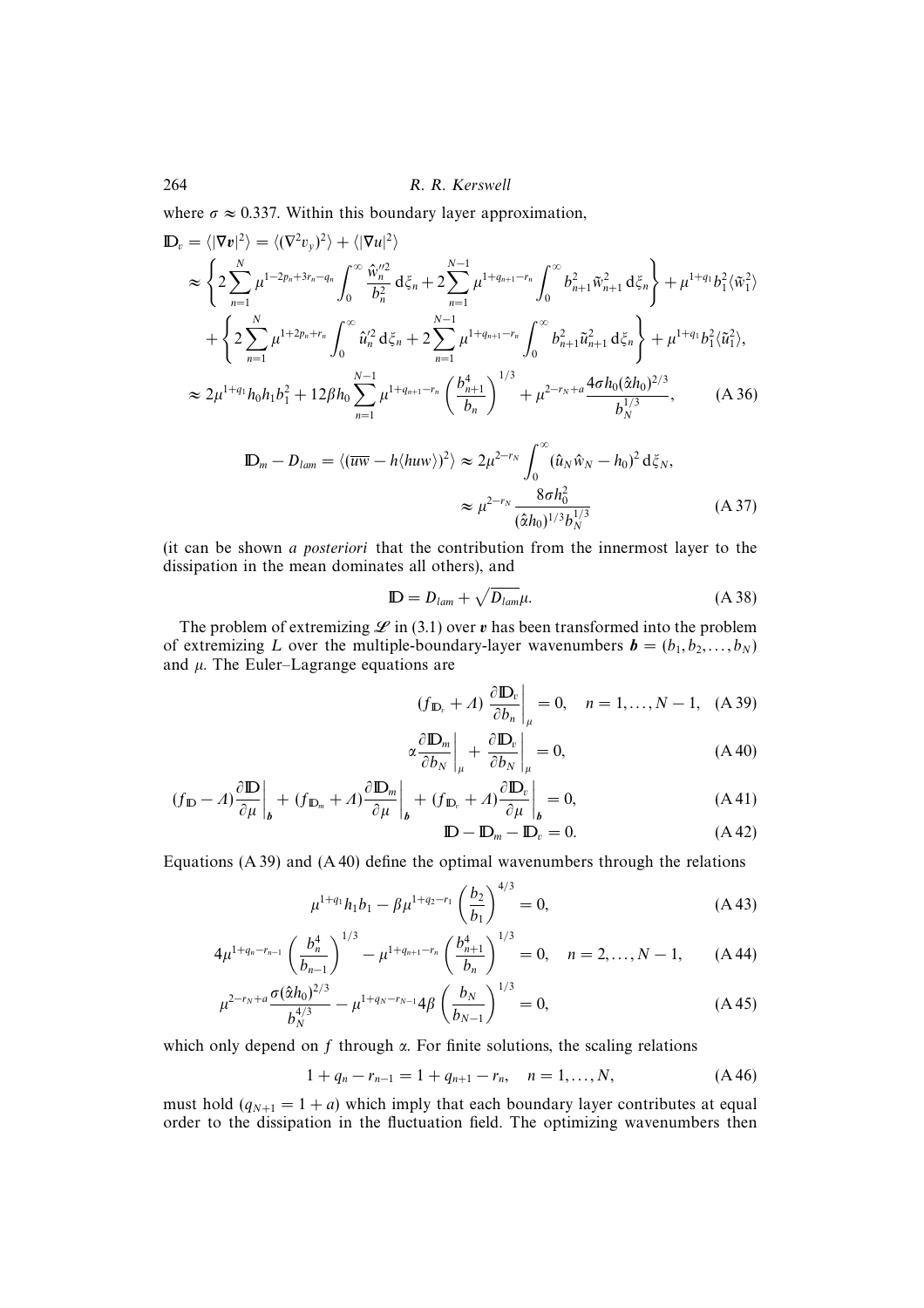follow as

$$
b_1 = \left\{ \left( \frac{\sigma}{\beta} \right)^{3/4} (\hat{\alpha} h_0)^{1/2} 4^{-N} \left[ \frac{4^{4/3} \beta}{h_1} \right]^{1-4^{-N}} \right\}^{1/(2-4^{-N})}, \tag{A 47}
$$

$$
b_{n+1} = 4^n b_1 \left(\frac{h_1 b_1}{4^{4/3} \beta}\right)^{1-4^{-n}}, \quad \frac{b_{n+1}^{4/3}}{b_n^{1/3}} = 4^{n-1} h_1 b_1^2/\beta, \quad n = 1, ..., N-1. \quad (A\,48)
$$

Together with (A 22), (A 46) leads to the scalings

$$
r_n = (1+a)\frac{1-4^{-n}}{2-4^{-N}}, \quad 2p_n = (1+a)\frac{4^{-n}}{2-4^{-N}}, \quad q_n = (1+a)\frac{2-4^{-n+1}}{2-4^{-N}}, \quad s_n = 0.
$$
\n(A.49)

Then

$$
\mathbb{D}_{v} = 2\mu^{2+a-r_{N}}h_{0}h_{1}b_{1}^{2}(4^{N}-1), \quad \mathbb{D}_{m} = D_{lam} + 2\mu^{2-r_{N}}h_{0}h_{1}b_{1}^{2}\frac{4^{N}}{\hat{\alpha}}
$$
 (A 50)

and (A 42) becomes

$$
\frac{1}{2}\sqrt{D_{lam}} = \mu^{1-r_N} h_0 h_1 b_1^2 \left[ \mu^a (4^N - 1) + \frac{4^N}{\hat{\alpha}} \right].
$$
 (A 51)

Equation  $(A 41)$  reproduces  $(3.5)$  so that

$$
\alpha := \frac{(\mathbf{D} - D_{lam})f_{\mathbf{D}} + (\mathbf{D}_m - D_{lam})f_{\mathbf{D}_m} + \mathbf{D}_v f_{\mathbf{D}_v}}{(\mathbf{D} - D_{lam})f_{\mathbf{D}} + 2(\mathbf{D}_m - D_{lam})f_{\mathbf{D}_m} + (\mathbf{D}_v - \mathbf{D}_m + D_{lam})f_{\mathbf{D}_v}}.
$$
(A 52)

The solution procedure consists of finding  $\alpha = \hat{\alpha}\mu^a$  from (A 52),  $b_1$  from (A 47) and finally  $\mu$  in terms of Re from (A 51) which then allows  $\mathbb{D}, \mathbb{D}_v, \mathbb{D}_m$  and hence f to be expressed in terms of known constants and Re.

One of the interesting outcomes of this calculation is the mean flow profile of the optimal solution. This can be compared directly with observations and gives an immediate indication of how important dissipation in the mean is to the functional under consideration.

#### Mean profile for plane Poiseuille flow

The change in mean flow across half the interior ( $z \in [0, \frac{1}{2}]$ ) from  $z = \frac{1}{2}$  into the mid-plane is

$$
\Delta U_0 = -\int_0^{1/2} U' dz = -\int_0^{1/2} (\overline{u}\overline{w} - h\langle h u w \rangle - 8Re z) dz
$$
  
=  $\mu \int_0^{1/2} (h - \tilde{u}_1 \tilde{w}_1) dz + Re = Re - h_0 h_1 \frac{\gamma}{2\alpha} + \mu^{1 - r_N} \frac{b_1^2}{2\alpha}, \quad (A 53)$ 

since  $b_1^2 = 2\mu^{r \wedge 2} \int_0^{1/2} (h - \tilde{u}_1 \tilde{w}_1) dz + \mu^{-q_1} h_0 h_1 \gamma$ . The corresponding change across any boundary layer except the innermost near  $z = \frac{1}{2}$  is

$$
\Delta U_n = \mu^{1-r_n} \int_0^\infty (h_0 - \hat{u}_n \hat{w}_n - \tilde{u}_{n+1} \tilde{w}_{n+1}) d\xi_n,
$$
  
=  $\frac{\mu^{1-r_n}}{\hat{\alpha}} \int_0^\infty \left( \frac{\hat{w}^{"2}}{b_n^2} + b_{n+1}^2 \tilde{w}_{n+1}^2 \right) d\xi_n = \mu^{1-r_n} h_1 \frac{b_1^2}{\hat{\alpha}} 3 \times 4^{n-1}$  (A 54)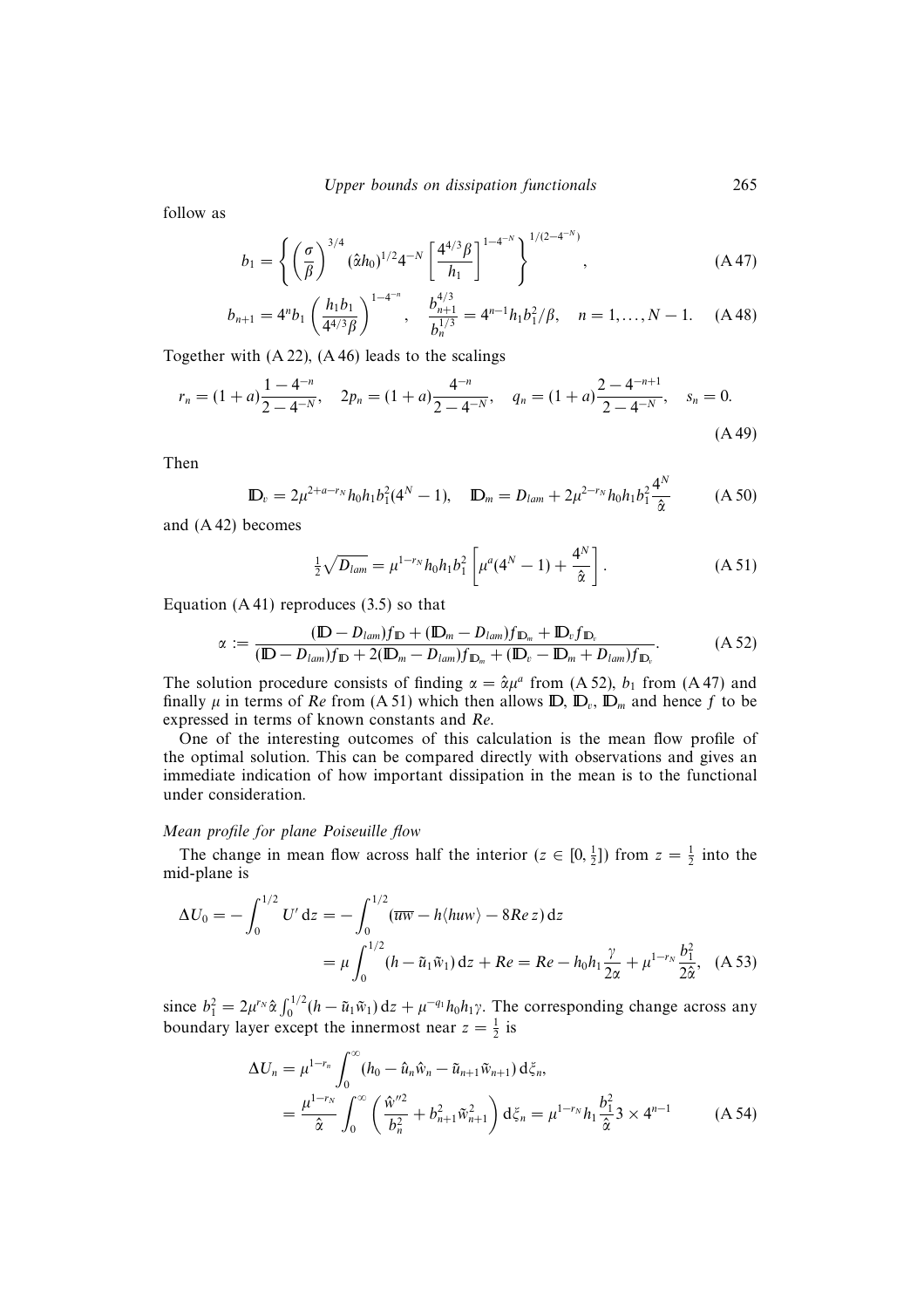so that the total change across the first  $(N - 1)$ th boundary layer is

$$
\sum_{n=1}^{N-1} \Delta U_n = 3\mu^{1-r_N} h_1 \frac{b_1^2}{\hat{\alpha}} \sum_{n=1}^{N-1} 4^{n-1} = \mu^{1-r_N} h_1 \frac{b_1^2}{\hat{\alpha}} (4^{N-1} - 1).
$$
 (A 55)

Across the innermost layer, the mean flow change is

$$
\Delta U_N = \mu^{1-r_N} \int_0^\infty (h_0 - \hat{u}_N \hat{w}_N) d\xi_N = \frac{\mu^{1-r_N} h_0}{b_N^{1/3} (\hat{u}_0)^{1/3}} \left\{ \int_0^\infty (1 - \Omega \Theta) dx = 5\sigma \right\},
$$
  
= 
$$
\mu^{1-r_N} h_1 \frac{b_1^2}{\hat{u}} 5 \times 4^{N-1}.
$$
 (A 56)

The condition of mass flux conservation,

$$
\langle U \rangle = \frac{2}{3} Re = 2 \int_0^{1/2} (z(h - \tilde{u}_1 \tilde{w}_1) + 8Re z^2) dz + \sum_{n=1}^{N-1} \Delta U_n + \Delta U_N,
$$
 (A 57)

automatically follows from the implied power balance  $2\gamma\mu = 2\alpha\langle(\overline{u}\overline{w} - h\langle h u w \rangle)^2 \rangle +$  $\langle |\nabla v|^2 \rangle$ . As an example, set  $f = \mathbb{D}$ , then  $\alpha = \hat{\alpha} = 1$  ( $a = 0$ ),

$$
A = -\frac{\mathbb{D}}{\mathbb{D}_m} \approx -2 + 4^{-N}, \quad \gamma = \frac{3 - 4^{-N}}{2 - 4^{-N}} \frac{2Re}{\sqrt{3}}
$$
(A 58)

(ignoring the laminar mean dissipation,  $O(Re^2)$ , relative to the turbulent dissipation in the mean,  $O(\mu^{2-r_N})$  and (A 51) becomes

$$
\mu^{1-r_N} b_1^2 = \frac{4Re}{3(2 \times 4^N - 1)}.\tag{A 59}
$$

Then

$$
\left[\Delta U_0, \sum_{n=1}^{N-1} \Delta U_n, \Delta U_N\right] \Rightarrow \left[\frac{1}{4} Re, \frac{1}{12} Re, \frac{5}{12} Re\right] \text{ as } Re \to \infty. \tag{A 60}
$$

This means that the predicted asymptotic mean profile has the form

$$
U_0 = \frac{3}{4}Re(1 - \frac{1}{3}z^2)\hat{\mathbf{x}} \tag{A61}
$$

so that it joins the boundary at 2/3 of its maximal value at the channel centre (Busse 1970, p. 237).

## Mean profile for plane Couette flow

In the case of PCF where  $u(x, y, \pm \frac{1}{2}) = \pm \frac{1}{2}Re$ ,  $h = h_0 = h_1 = 1$ , the changes in the mean flow across half the interior, the first  $(N - 1)$ th boundary layer and the innermost boundary layer going from the upper plate  $z = \frac{1}{2}$  to the channel centre  $z = 0$  are

$$
\Delta U_0 = \frac{1}{2} \left( Re - \frac{\gamma}{\alpha} + \mu^{1 - r_N} \frac{b_1^2}{\hat{\alpha}} \right),
$$
\n(A 62)\n
$$
\sum_{n=1}^{N-1} \Delta U_n = \mu^{1 - r_N} \frac{b_1^2}{\hat{\alpha}} (4^{N-1} - 1),
$$
\n
$$
\Delta U_N = \mu^{1 - r_N} \frac{b_1^2}{\hat{\alpha}} 5 \times 4^{N-1}.
$$
\n(A 63)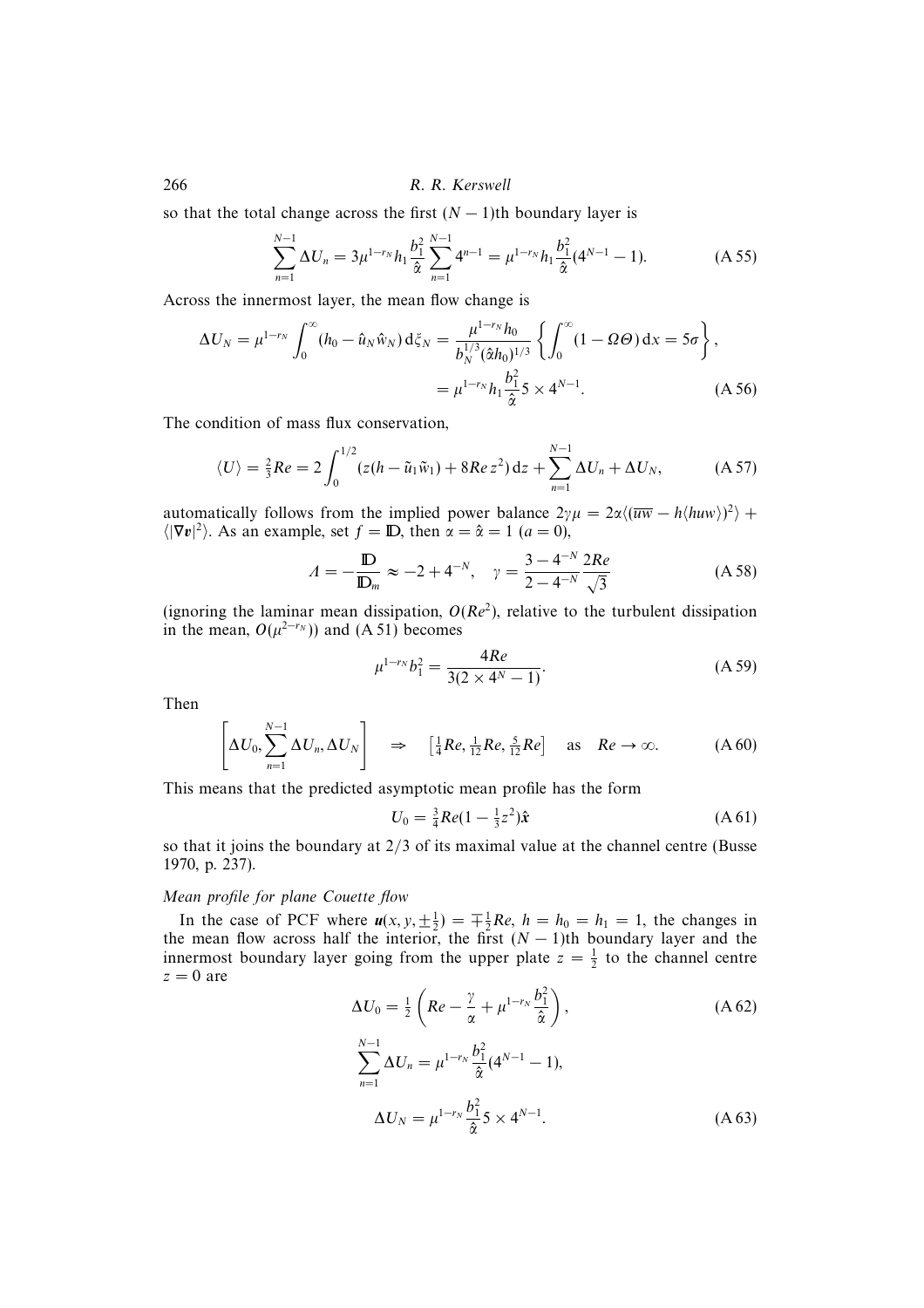The implicit power balance relation  $2\gamma\mu = 2\alpha\langle (\overline{uw} - h\langle huw \rangle)^2 \rangle + \langle |\nabla v|^2 \rangle$  ensures that the velocity drop across the half-layer is consistent,

$$
\Delta U_0 + \sum_{n=1}^{N-1} \Delta U_n + \Delta U_N = \frac{1}{2} Re. \tag{A 64}
$$

Again taking  $f = D$  as an example, then  $\alpha = \hat{\alpha} = 1$  ( $a = 0$ ),

$$
A = -\frac{\mathbb{D}}{\mathbb{D}_m} \approx -2 + 4^{-N}, \quad \gamma = \frac{3 - 4^{-N} \text{ Re}}{2 - 4^{-N} \text{ 2}}, \quad \mu^{1 - r_N} b_1^2 = \frac{\text{Re}}{2(2 \times 4^N - 1)}, \quad (A \, 65)
$$

so that

$$
\left[\Delta U_0, \sum_{n=1}^{N-1} \Delta U_n, \Delta U_N\right] \Rightarrow \left[\frac{1}{8} Re, \frac{1}{16} Re, \frac{5}{16} Re\right] \text{ as } Re \to \infty. \tag{A 66}
$$

This means that the predicted asymptotic mean profile has the form

$$
U_0 = -\frac{1}{4} Re \,\hat{\mathbf{x}}.\tag{A67}
$$

If 
$$
f = \mathbb{D}_m
$$
, then  $A = -2$ ,  $\alpha = \hat{\alpha} = 1/2$ ,  $a = 0$ ,  $\gamma = Re/2$ ,  $\mu^{1-r_N} b_1^2 = Re/(2(3 \times 4^N - 1))$   
and

$$
\mathbb{D}_{v} = 2\mu^{2-r_{N}}b_{1}^{2}(4^{N}-1), \quad \mathbb{D}_{m} = Re^{2} + \mu^{2-r_{N}}b_{1}^{2}4 \times 4^{N},
$$
\n
$$
\mathbb{D} = Re^{2} + 2\mu^{2-r_{N}}b_{1}^{2}(3 \times 4^{N}-1).
$$
\n(A 68)

Then

$$
\left[\Delta U_0, \sum_{n=1}^{N-1} \Delta U_n, \Delta U_N\right] \Rightarrow [0, \frac{1}{12} Re, \frac{5}{12} Re] \text{ as } Re \to \infty. \quad (A 69)
$$

This means that the predicted asymptotic mean profile has zero shear across the interior. Finally if  $f = \mathbb{D}_v$ , then  $\Lambda = -2$ ,  $\alpha = \hat{\alpha} = 2$ ,  $a = 0$ ,  $\gamma = Re$ ,  $\mu^{1-r_N} b_1^2 =$  $Re/(3 \times 4^N - 2)$  and

$$
\mathbb{D}_v = 2\mu^{2-r_N} b_1^2 (4^N - 1), \quad \mathbb{D}_m = Re^2 + \mu^{2-r_N} b_1^2 4^N, \quad \mathbb{D} = Re^2 + \mu^{2-r_N} b_1^2 (3 \times 4^N - 2).
$$
\n(A 70)

Then

$$
\left[\Delta U_0, \sum_{n=1}^{N-1} \Delta U_n, \Delta U_N\right] \Rightarrow \left[\frac{1}{4} Re, \frac{1}{24} Re, \frac{5}{24} Re\right] \text{ as } Re \to \infty. \tag{A 71}
$$

This means that the predicted asymptotic mean profile has a  $\frac{1}{2}$ -shear law across the interior.

## Appendix B

## B.1. Plane Couette flow

Nicodemus et al. (1998a, b) have considered the problem of evaluating

$$
\lambda := \inf_{\Phi, \hat{a} > 1} \frac{\hat{a}^2}{4(\hat{a} - 1)\widehat{Re}} \|\Phi' + 1\|_2^2
$$
 (B1)

over all functions  $\Phi = \Phi(z)$  and scalars  $\hat{a} > 1$  which satisfy the spectral constraint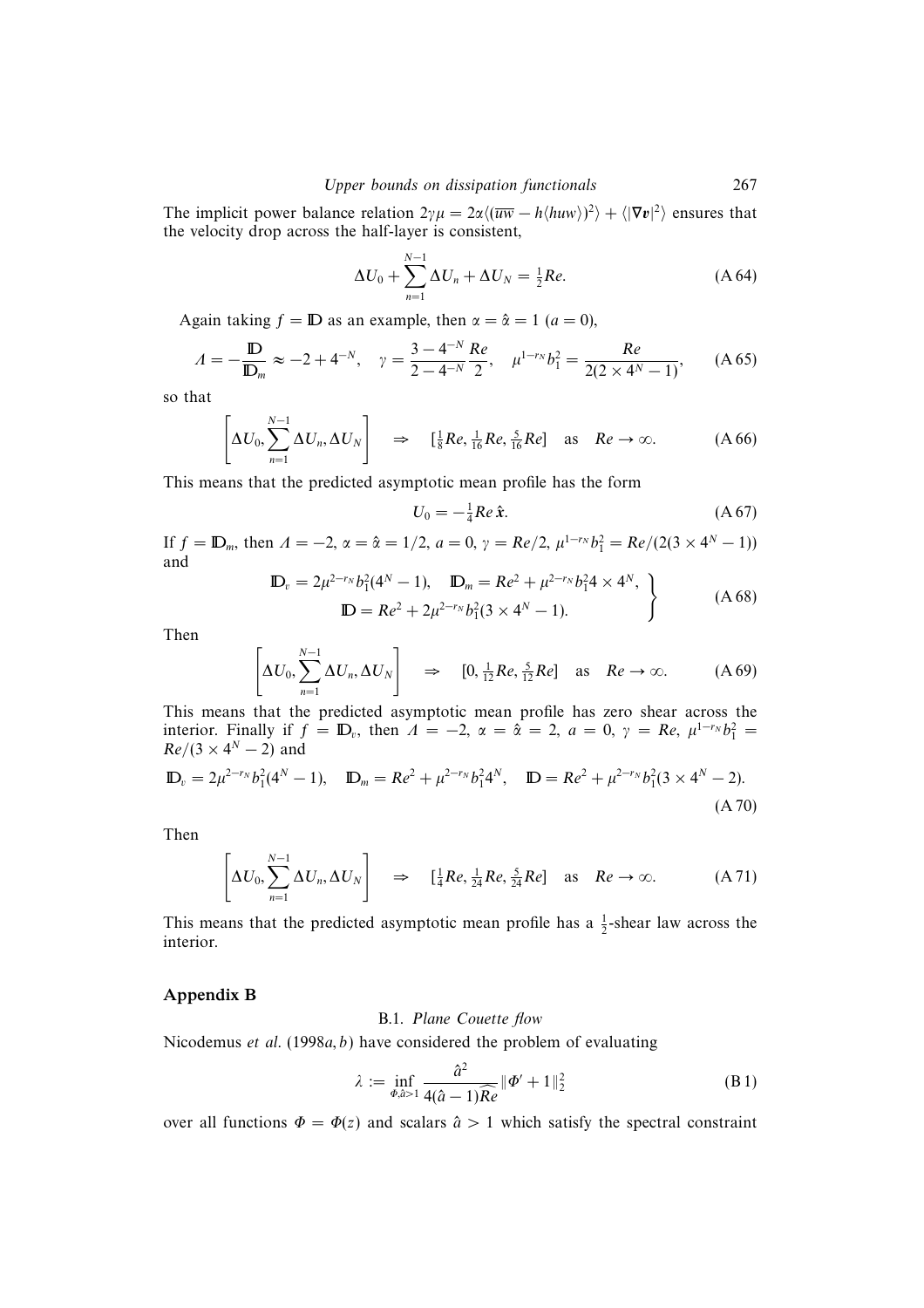that

$$
\|\nabla \hat{\mathbf{v}}\|_{2}^{2} + \frac{\hat{a}\widehat{Re}}{\hat{a}-1} \langle \Phi' \hat{\mathbf{v}}_{1} \hat{\mathbf{v}}_{3} \rangle \ge 0
$$
 (B 2)

for any incompressible  $\hat{v}$  which vanish on the boundaries  $z = \pm \frac{1}{2}$  and

$$
\int_{-1/2}^{1/2} \Phi' dz = -1.
$$
 (B 3)

Through the use of a sophisticated trial function, they were able to estimate this infimum,  $\lambda = \lambda(\widehat{Re})$ , finding in particular that

 $\lambda \to 0.01087$ ,  $\hat{a} \to 3$  as  $\widehat{Re} \to \infty$ . (B4)

Given their solution,  $(\lambda(\widehat{Re}), \widehat{a}(\widehat{Re}))$ , we then know for all  $\Phi$  satisfying

$$
\|\nabla \hat{\mathbf{v}}\|_{2}^{2} + \hat{\mu} \langle \Phi' \hat{\mathbf{v}}_{1} \hat{\mathbf{v}}_{3} \rangle \ge 0, \quad \int_{-1/2}^{1/2} \Phi' dz = -1,
$$
 (B 5)

that

$$
\inf_{\Phi} \|\Phi' + 1\|_2^2 = \frac{4(\hat{a}(\widehat{Re}) - 1)^2}{\hat{a}(\widehat{Re})^3} \hat{\mu}\lambda(\widehat{Re}),
$$
 (B6)

where  $\hat{\mu} := \hat{a}\hat{R}\hat{e}/(\hat{a}-1)$ . In particular,

$$
\inf_{\phi} \|\Phi' + 1\|_2^2 \to \frac{16}{27} \times 0.01087 \times \hat{\mu} \quad \text{as} \quad \widehat{Re} \to \infty. \tag{B 7}
$$

In the main body of the text, the problem for the background field is exactly given by (B 5) and (B 6) once the association  $\hat{\mu} = \hat{a}Re/(\hat{a}-1) = aRe/c$  is made ( $\phi = Re\Phi$ ). This means that the required background field at Re is given by the background field found by Nicodemus et al. (1998a, b) at the different Reynolds number  $\tilde{Re}$ .

We now state the result required for the main body of the text. If the background field is rescaled,  $\phi := Re \Phi$ , then (B7) means that for all  $\phi$  such that

$$
\|\nabla \hat{\mathbf{v}}\|_{2}^{2} + \mu \langle \phi' \hat{\mathbf{v}}_{1} \hat{\mathbf{v}}_{3} \rangle \ge 0, \quad \int_{-1/2}^{1/2} \phi' dz = -Re,
$$
 (B 8)

then

$$
\inf_{\phi} \|\phi' + Re\|_2^2 \to \frac{16}{27}\mu \times \mathcal{D}_{max}^{PCF} \quad \text{as} \quad Re \to \infty
$$
 (B9)

where  $\mathscr{D}_{max}^{PCF} := 0.01087Re^3$ .

### B.2. Plane Poiseuille flow

The Doering–Constantin problem for bounding the total dissipation in PPF is (see Appendix C)

$$
\mathcal{D} := \inf_{\phi, \hat{a} > 1} \frac{\hat{a}^2}{4(\hat{a} - 1)} ||\phi' + 8\widehat{Re} z||_2^2
$$
 (B.10)

over all scalars  $\hat{a} > 1$  and functions  $\phi = \phi(z)$ , where  $\phi(\pm \frac{1}{2}) = 0$  and  $\langle \phi \rangle = \frac{2}{3}\hat{Re}$  which also satisfy the spectral constraint that

$$
\|\nabla \hat{\mathbf{v}}\|_{2}^{2} + \frac{\hat{a}}{\hat{a}-1} \langle \phi' \hat{\mathbf{v}}_{1} \hat{\mathbf{v}}_{3} \rangle \ge 0
$$
 (B 11)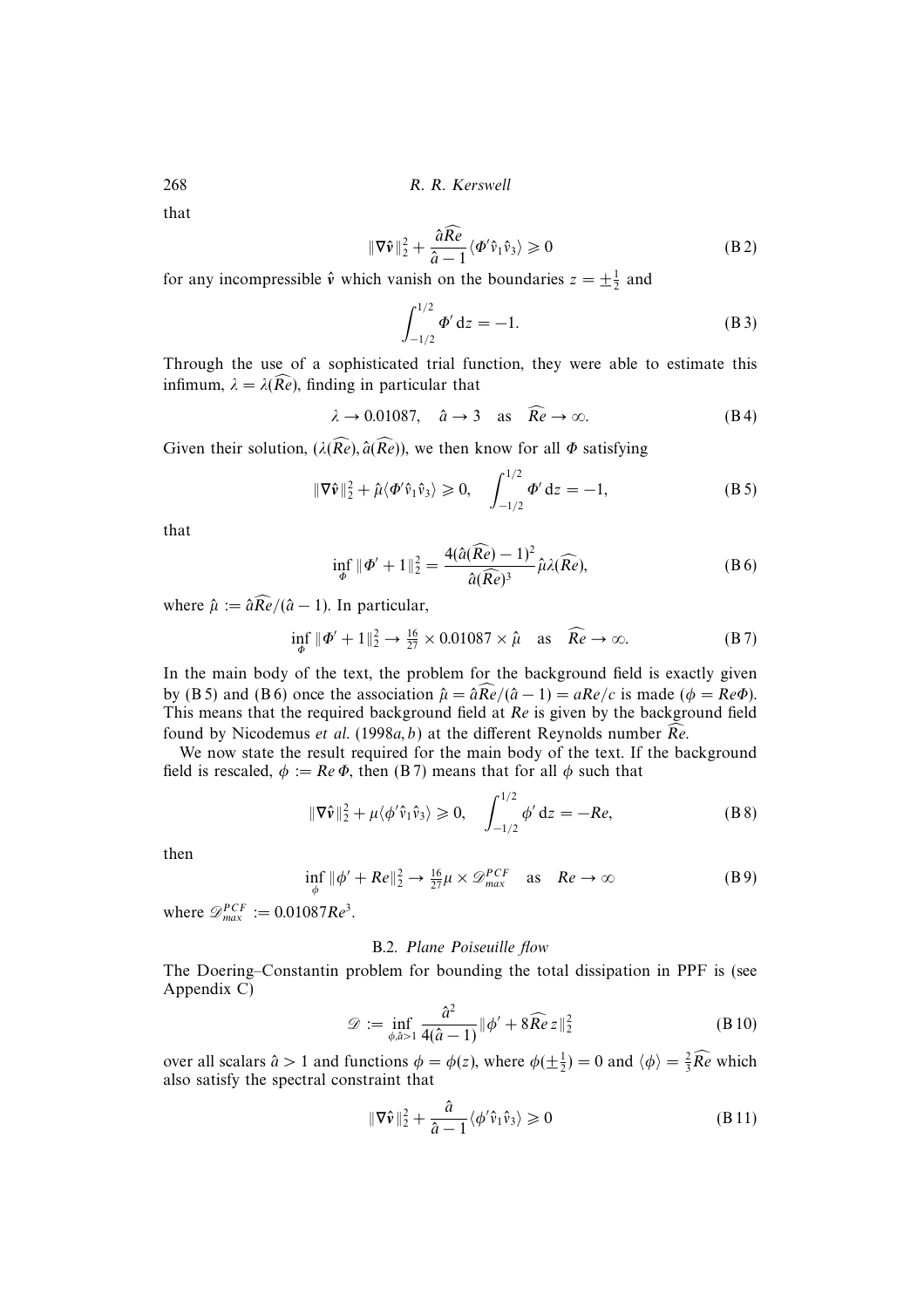for any incompressible  $\hat{v}$ , where  $\hat{v}(x, y, \pm \frac{1}{2}) = 0$ . Although this problem has not been solved, there is enough similarity with the corresponding PCF problem to reasonably speculate that

$$
\mathcal{D} \to \frac{64}{27} \times 0.01087 \widehat{Re}^3, \quad \hat{a} \to 3 \quad \text{as} \quad \widehat{Re} \to \infty. \tag{B.12}
$$

The factor  $\frac{64}{27}$  comes from the ratio of dissipation bounds produced by Busse in PPF and PCF. That  $\hat{a}$  should have the same limiting value is suggested by the optimal solution in the PCF problem where  $\phi$  develops two boundary layers and very little structure in the interior at large Re. In the PPF problem, the same boundary layer structure should emerge but now organized symmetrically about the mid-plane.

By reasoning similar to that used above in  $\S$  B.1, and modulo the assumption (B 12) we can conclude that for all  $\phi$  such that

$$
\|\nabla \hat{\mathbf{v}}\|_{2}^{2} + \mu \langle \phi' \hat{\mathbf{v}}_{1} \hat{\mathbf{v}}_{3} \rangle \ge 0, \quad \int_{-1/2}^{1/2} \phi \, dz = \frac{2}{3} Re, \quad \phi(\pm \frac{1}{2}) = 0,
$$
 (B.13)

then

$$
\inf_{\phi} \|\phi' + 8Re z\|_2^2 \to \frac{16}{27} \mu \times \mathcal{D}_{max}^{PPF} \quad \text{as} \quad Re \to \infty
$$
 (B14)

where  $\mathscr{D}^{PPF}_{max} := \frac{64}{27} \times 0.01087 Re^3$ .

## Appendix C

Here we demonstrate how the Doering–Constantin formulation for putting an upper bound on the energy dissipation in constant-mass-flux plane Poiseuille flow may be derived from the same functional as Busse's (1970) upper bounding problem. Doering & Constantin originally looked at lower bounding the energy dissipation in constant-pressure-gradient plane Poiseuille flow (Constantin & Doering 1995).

Using the non-dimensionalization described in  $\S 2.2$ , the starting point is the functional

$$
\mathcal{L} = \limsup_{T \to \infty} \frac{1}{T} \int_0^T dt \{ \langle |\nabla u|^2 \rangle - \langle av \cdot (NS) \rangle + \lambda \langle \frac{2}{3} Re - u \cdot \hat{x} \rangle \}, \tag{C.1}
$$

where

$$
(NS) := \frac{\partial u}{\partial t} + \mathbf{u} \cdot \nabla \mathbf{u} + \nabla p - A\hat{\mathbf{x}} - \nabla^2 \mathbf{u}.
$$
 (C.2)

The Lagrange multiplier fields *ν* and λ impose the Navier–Stokes equations and the definition of the Reynolds number as constraints. Setting  $u(x, t) = \phi(z)\hat{x} + v(x, t)$  with  $\langle v \rangle = 0$  and boundary conditions  $\phi(\pm \frac{1}{2}) = v_i(x, y, \pm \frac{1}{2}) = 0$  means that  $\mathscr L$  can be rewritten as

$$
\mathcal{L} = \langle \phi'^2 \rangle + \lambda \langle \frac{2}{3} Re - \phi \rangle - \limsup_{T \to \infty} \frac{1}{T} \int_0^T dt \langle (a-1) |\nabla v|^2 + av_1 v_3 \phi' - (a-2) \phi'' v_1 - \mu v_1 \rangle, \quad (C.3)
$$

where  $\mu$  is the Lagrange multiplier which now imposes  $\langle v_1 \rangle = 0$  ( $\langle v_2 \rangle = \langle v_3 \rangle = 0$  are forced by the boundary conditions). The Doering–Constantin and Busse variational problems stem from realizing that the stationary point(s) of **L** occur for steady *ν* or equivalently coincide with the stationary point(s) of

$$
D = \langle \phi'^2 \rangle + \lambda \langle \frac{2}{3}Re - \phi \rangle - \langle (a-1)|\nabla v|^2 + av_1v_3\phi' - (a-2)\phi''v_1 - \mu v_1 \rangle. \tag{C4}
$$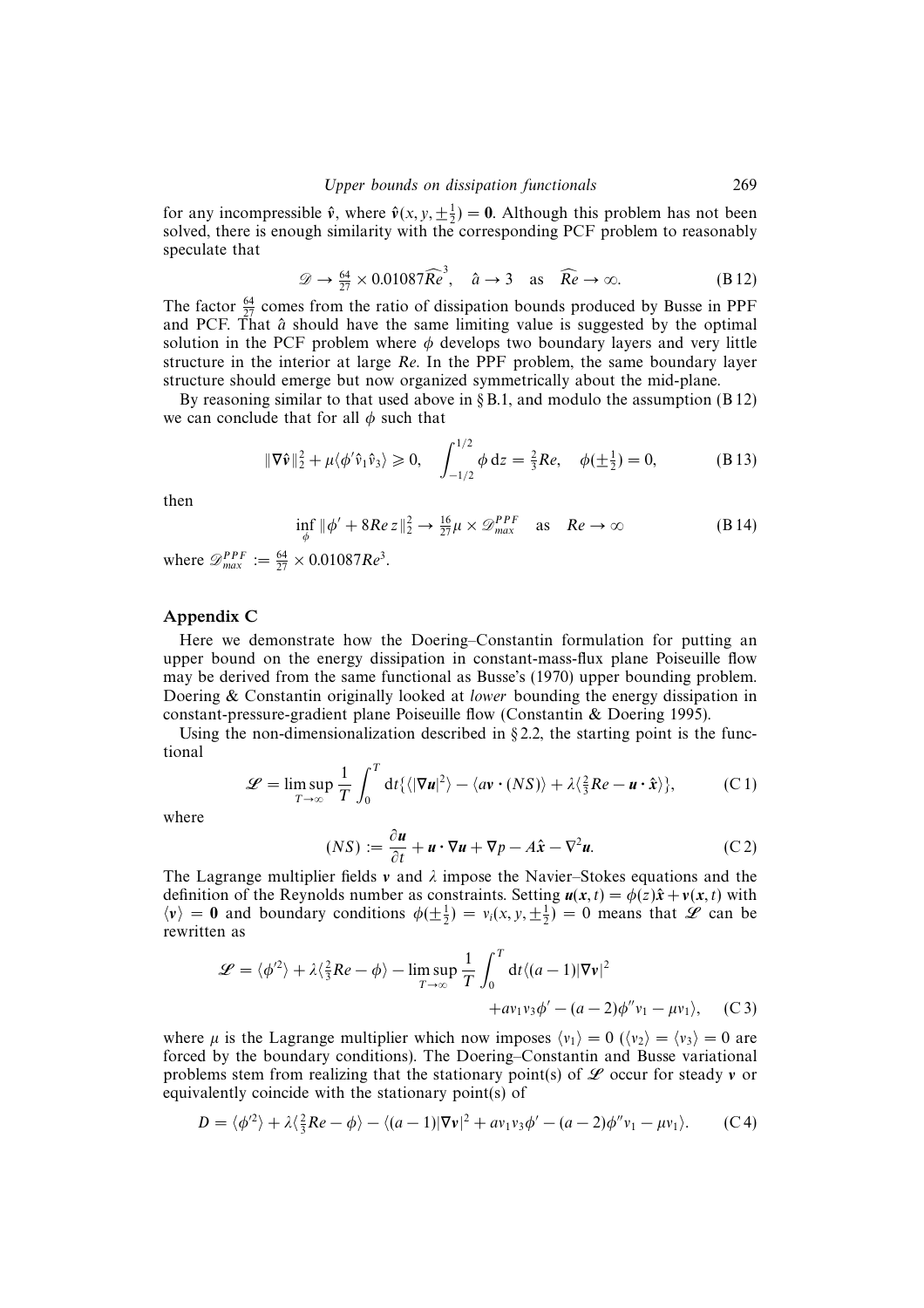Therefore the full set of Euler–Lagrange equations which must be solved at fixed Re (constant mass flux) is

$$
\frac{\delta D}{\delta \phi} = -2\phi'' - \lambda + a\overline{v_1 v_3}' + (a - 2)\overline{v_1}'' = 0,
$$
\n(C5)

$$
\frac{\partial D}{\partial a} = \langle |\nabla v|^2 + v_1 v_3 \phi' - \phi'' v_1 \rangle = 0, \tag{C6}
$$

$$
\frac{\delta D}{\delta \lambda} = \frac{2}{3} Re - \langle \phi \rangle = 0, \tag{C7}
$$

$$
\frac{\delta D}{\delta \mu} = \langle v_1 \rangle = 0, \tag{C8}
$$

$$
\frac{\delta D}{\delta v} = 2(a-1)\nabla^2 v - a\phi' \begin{bmatrix} v_3 \\ 0 \\ v_1 \end{bmatrix} + \nabla p + [(a-2)\phi'' + \mu]\hat{\mathbf{x}} = \mathbf{0}.
$$
 (C9)

If the fluctuation field *v* is split into a mean part  $\bar{v}_1(z)\hat{x}$  and a part with no mean,  $\hat{v}$  ( $\hat{v}$  = 0), the last equation splits into two, namely

 $\mathbf{r}$ 

$$
\frac{\delta D}{\delta \hat{\mathbf{v}}} = 2(a-1)\nabla^2 \hat{\mathbf{v}} - a\phi' \begin{bmatrix} \hat{\mathbf{v}}_3 \\ 0 \\ \hat{\mathbf{v}}_1 \end{bmatrix} + \nabla \hat{p} = \mathbf{0},\tag{C.10}
$$

$$
\frac{\delta D}{\delta \bar{v}_1} = 2(a-1)\bar{v}_1'' + (a-2)\phi'' + \mu = 0.
$$
 (C.11)

The Doering–Constantin problem is the variational problem left in  $\phi$  and a if the variational equations

$$
\frac{\delta D}{\delta \lambda} = \frac{\delta D}{\delta \mu} = \frac{\delta D}{\delta \bar{v}_1} = 0, \quad \frac{\delta D}{\delta \hat{v}} = 0 \tag{C12}
$$

are solved. In contrast, the Busse problem is the variational problem left in *ν*ˆ if the variational equations

$$
\frac{\delta D}{\delta \phi} = \frac{\delta D}{\delta a} = \frac{\delta D}{\delta \lambda} = \frac{\delta D}{\delta \mu} = \frac{\delta D}{\delta \bar{v}_1} = 0
$$
 (C13)

are solved.

## C.1. Doering–Constantin problem

Solving  $(C 11)$  and  $(C 8)$  using  $(C 7)$  gives

$$
\bar{v}_1 = -\frac{a-2}{2(a-1)}[\phi - Re(1-4z^2)].
$$
\n(C14)

Then exploiting the fact that  $\langle \bar{v}_1 \, \delta D / \delta \bar{v}_1 \rangle = 0$  to rewrite D gives

$$
D = \frac{a^2}{4(a-1)} \langle (\phi' + 8Re z) + \mathbb{D}_{lam} - \hat{\mathscr{G}}(a, \phi, \hat{\mathbf{v}}), \qquad (C.15)
$$

where  $\mathbb{D}_{lam} = \langle (8Re z)^2 \rangle$  and

$$
\hat{\mathscr{G}}(a,\phi,\hat{\mathbf{v}}) := (a-1)\langle |\nabla \hat{\mathbf{v}}|^2 \rangle + a \langle \hat{v}_1 \hat{v}_3 \phi' \rangle. \tag{C.16}
$$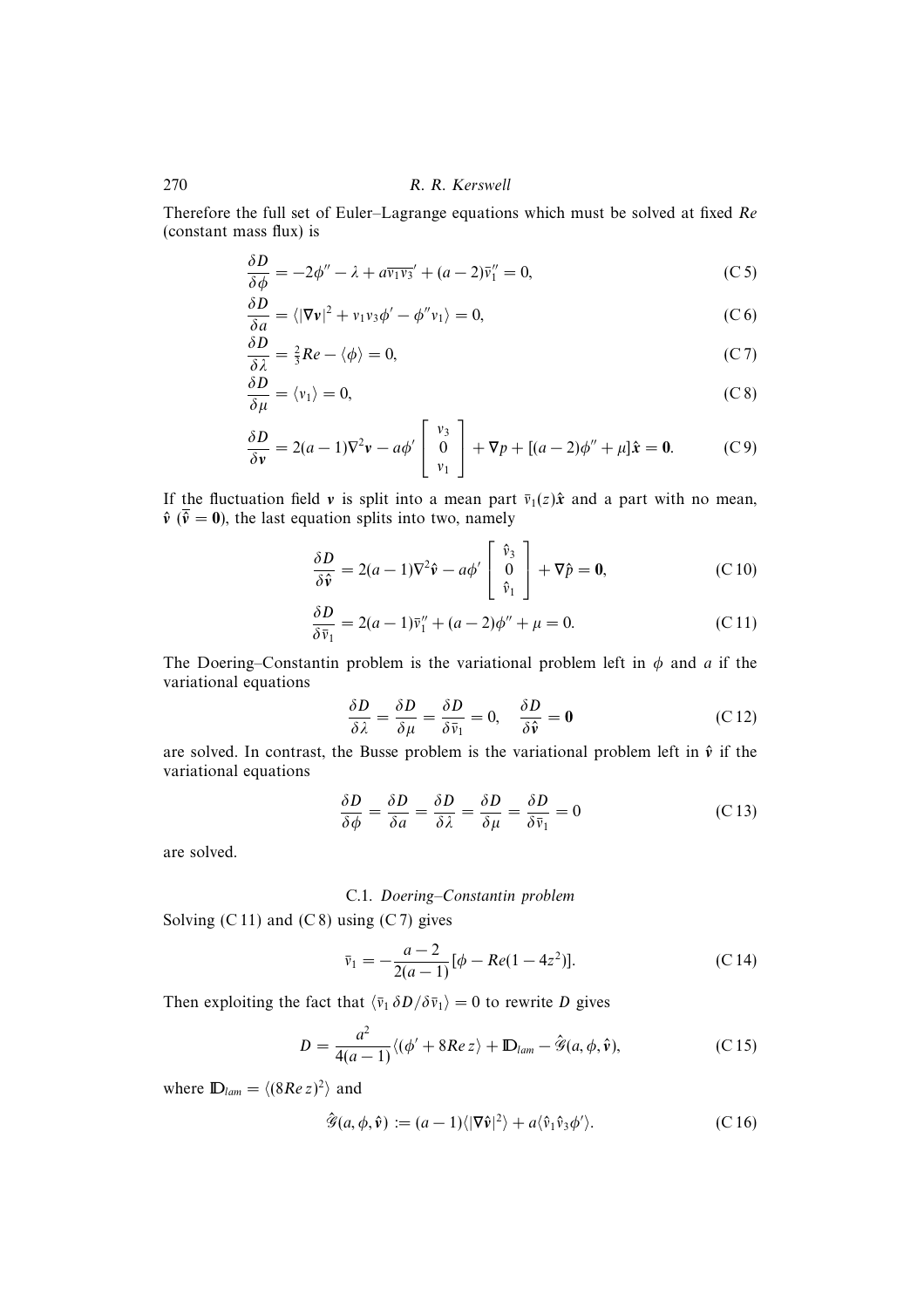As  $\hat{\mathscr{G}}$  is homogeneous in  $\hat{v}$ , if inf<sub> $\hat{v}$ </sub>  $\hat{\mathscr{G}}$  exists (which is a condition on  $\phi$ ) it is 0 so that the Doering–Constantin upper bound on the long-time-averaged dissipation rate is

$$
\inf_{a>1,\phi} \frac{a^2}{4(a-1)} \langle (\phi'+8Re z)^2 \rangle + \mathbb{D}_{\text{lam}} \tag{C.17}
$$

for  $\phi$  which satisfies  $\phi(\pm \frac{1}{2}) = 0$ ,  $\langle \phi \rangle = \frac{2}{3}Re$ , and the so-called spectral constraint that

$$
\hat{\mathscr{G}} \geq 0 \quad \forall \,\hat{\mathbf{v}} \quad \text{with} \quad \nabla \cdot \hat{\mathbf{v}} = 0, \ \hat{\mathbf{v}}(x, y, \pm \frac{1}{2}) = \mathbf{0}.\tag{C.18}
$$

Finding the  $\hat{v}$  which attains inf<sub> $\hat{v}$ </sub>  $\hat{\mathscr{G}} = 0$  corresponds to solving  $\delta D/\delta \hat{v} = 0$ .

## C.2. Busse problem

Solving  $(C 11)$ ,  $(C 8)$ ,  $(C 7)$  and  $(C 5)$  leads to  $(C 14)$  and

$$
\phi' + 8Re z = \frac{2(a-1)}{a} (\overline{\hat{v}_1 \hat{v}_3} - h \langle h \hat{v}_1 \hat{v}_3 \rangle), \tag{C.19}
$$

where  $h = \sqrt{12}z$ , and if the mean profile is to be symmetric about the mid-plane,  $\langle \hat{v}_1 \hat{v}_3 \rangle = 0$  has been assumed (Busse 1970). Then using (C6) and the fact that  $\langle \hat{\mathbf{v}} \cdot \delta \mathbf{D}/\delta \hat{\mathbf{v}} \rangle = 0$  leads to the relationship

$$
\frac{Re}{a-1} = \frac{\langle (\hat{v}_1 \hat{v}_3 - h \langle h \hat{v}_1 \hat{v}_3 \rangle)^2 \rangle}{8 \langle z \hat{v}_1 \hat{v}_3 \rangle}.
$$
 (C.20)

This allows the final variational equation to be solved,  $(C 10)$ , to be rewritten as

$$
\left[\overline{\hat{v}_1\hat{v}_3} - h\langle h\hat{v}_1\hat{v}_3\rangle - \frac{1}{2}\left\{\sqrt{\mathbf{D}_{lam}} + \frac{\langle(\overline{\hat{v}_1\hat{v}_3} - h\langle h\hat{v}_1\hat{v}_3\rangle)^2\rangle}{\langle h\hat{v}_1\hat{v}_3\rangle}\right\}h\right] \begin{bmatrix} \hat{v}_3 \\ 0 \\ \hat{v}_1 \end{bmatrix} + \nabla p - \nabla^2 \hat{\mathbf{v}} = \mathbf{0},
$$
\n(C21)

which is the Euler–Lagrange equation resulting from Busse's original problem of minimizing

$$
\sqrt{\mathbb{D}_{lam}} = \frac{4}{\sqrt{3}} Re = \frac{\langle |\nabla \hat{v}|^2 \rangle}{\langle h \hat{v}_1 \hat{v}_3 \rangle} + \hat{\mu} \frac{\langle (\hat{v}_1 \hat{v}_3 - h \langle h \hat{v}_1 \hat{v}_3 \rangle)^2 \rangle}{\langle h \hat{v}_1 \hat{v}_3 \rangle^2}
$$
(C.22)

at fixed  $\hat{\mu} := (\mathbb{D} - \mathbb{D}_{lam}) / \sqrt{\mathbb{D}_{lam}}$ .

## Appendix D

The purpose of this appendix is to show that the Euler–Lagrange problem treated in § 3 (see  $(3.2)$ ) can be derived directly from the Lagrangian (see  $(4.3)$ ) used to apply the background method. This means that both variational formulations are striving to estimate the same (highest) stationary point or upper bound. The fact that the Euler–Lagrange problem of  $\S 3$  is a maximization problem whereas the Doering– Constantin problem is one of minimization also implies that these formulations represent complementary principles. In this case, a trial function underestimate of the upper bound secured from below using Busse's multiple-boundary-layer technique and a trial background field overestimate of the upper bound allows the correct value to be bracketed.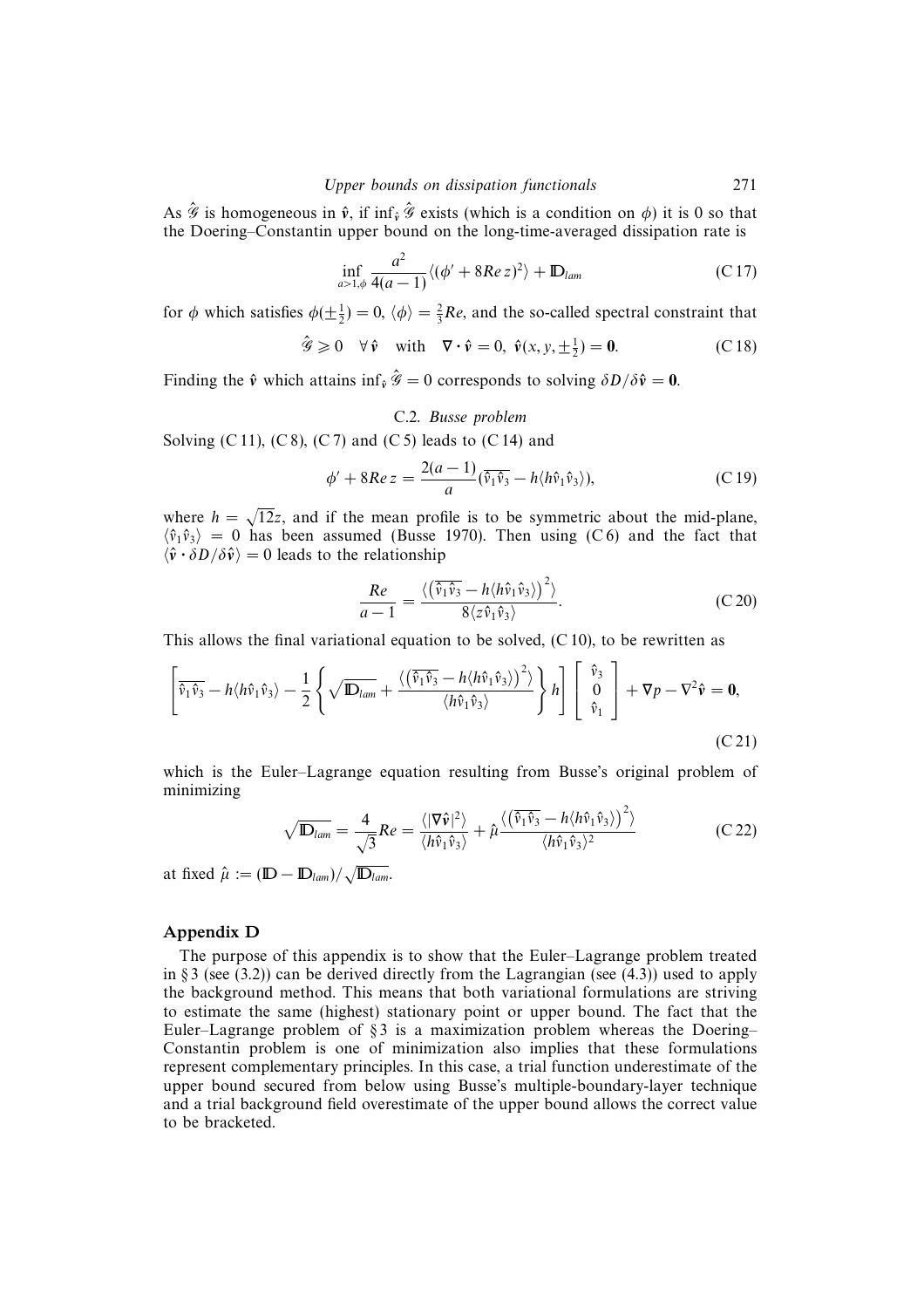We illustrate this in the context of PCF by first recalling the Lagrangian of  $(4.3)$ ,

$$
\mathcal{L} := f(D - a\langle v \cdot (NS)\rangle, D_m, D_v) = f\left(D - a\langle u \cdot (NS)\rangle + a\int_{-1/2}^{1/2} \phi(\overline{NS})_1 dz, D_m, D_v\right),
$$
  
=  $f(\langle \phi'^2 \rangle - \langle (a-1)|\nabla \hat{v}|^2 + (a-1)\bar{v}_1'^2 + a\phi' \hat{v}_1 \hat{v}_3 - (a-2)\phi'' \bar{v}_1 \rangle, \langle (\phi' + \bar{v}_1')^2 \rangle, \langle |\nabla \hat{v}|^2 \rangle).$  (D1)

The strategy is to show that if the variational equations

$$
\frac{\delta \mathcal{L}}{\delta \phi}\bigg|_{\bar{v}_1,\hat{v},a} = \frac{\delta \mathcal{L}}{\delta \bar{v}_1}\bigg|_{\phi,\hat{v},a} = \frac{\delta \mathcal{L}}{\delta a}\bigg|_{\phi,\bar{v}_1,\hat{v}} = 0 \tag{D.2}
$$

are solved then the remaining problem in  $\hat{v}$ ,  $\delta \mathcal{L}/\delta \hat{v} = 0$ , is the Euler–Lagrange equation (3.2). That these three variational equations are implicitly satisfied in that formulation is due to the fact that that the total power and mean momentum balances are built into the Euler–Lagrange problem (3.2) from the beginning,

$$
\langle \boldsymbol{u} \cdot (NS) \rangle = 0 \Rightarrow \left. \frac{\delta \mathcal{L}}{\delta a} \right|_{\boldsymbol{u}, \phi} = 0, \quad \overline{(NS)}_1 = 0 \Rightarrow \left. \frac{\delta \mathcal{L}}{\delta \phi} \right|_{\boldsymbol{u}, a} = \left. \frac{\delta \mathcal{L}}{\delta \phi} \right|_{\bar{\boldsymbol{v}}_1, \hat{\boldsymbol{v}}, a} - \left. \frac{\delta \mathcal{L}}{\delta \bar{\boldsymbol{v}}_1} \right|_{\phi, \hat{\boldsymbol{v}}, a} = 0, \tag{D 3}
$$

and the degeneracy in the velocity representation is implicitly removed by applying

$$
\left. \frac{\delta \mathcal{L}}{\delta \bar{v}_1} \right|_{\phi, \hat{v}, a} = 0. \tag{D4}
$$

The first of the variational equations in (D 2) leads to the relation

$$
[(a-2)f_D - 2f_{D_m}]\bar{v}_1'' + af_D\bar{\hat{v}_1}\bar{\hat{v}_3}' = 2(f_D + f_{D_m})\phi''.
$$
 (D 5)

Integrating twice and applying the boundary conditions  $\bar{v}_1(x, y, \pm \frac{1}{2}) = 0$  means that

$$
[(a-2)f_D - 2f_{D_m}]\overline{v}_1' + af_D[\overline{\hat{v}_1\hat{v}_3} - \langle \hat{v}_1\hat{v}_3 \rangle] = 2(f_D + f_{D_m})(\phi' + Re). \tag{D 6}
$$

Similarly,  $\delta \mathcal{L}/\delta \bar{v}_1 = 0$  leads to

$$
[2(a-1)f_D - 2f_{D_m}]\bar{v}'_1 = [2f_{D_m} - (a-2)f_D](\phi' + Re),
$$
 (D7)

which allows  $\bar{v}_1$  to be eliminated, leaving the relation

$$
(\phi' + Re) = \frac{2(a-1)f_D - 2f_{D_m}}{af_D} [\overline{\hat{v}_1 \hat{v}_3} - \langle \hat{v}_1 \hat{v}_3 \rangle].
$$
 (D 8)

The variational equation  $\delta \mathcal{L}/\delta \hat{v} = 0$  is

$$
af_D \phi' \begin{bmatrix} \hat{v}_3 \\ 0 \\ \hat{v}_1 \end{bmatrix} + \nabla p - 2[(a-1)f_D - f_{D_v}] \nabla^2 \hat{\mathbf{v}} = \mathbf{0},
$$
 (D9)

which upon use of  $(D 8)$  becomes

$$
\left[\frac{(a-1)f_D - f_{D_m}}{(a-1)f_D - f_{D_v}}(\overline{\hat{v}_1}\overline{\hat{v}_3} - \langle \hat{v}_1\hat{v}_3 \rangle) - \frac{Re}{2}\frac{(a-1)f_D + f_D}{(a-1)f_D - f_{D_v}}\right] \begin{bmatrix} \hat{v}_3 \\ 0 \\ \hat{v}_1 \end{bmatrix} + \nabla p - \nabla^2 \hat{v} = \mathbf{0}.
$$
 (D.10)

This has exactly the form of (3.2) providing  $\Lambda = -(a-1)f_D$  (where  $(u, v, w) :=$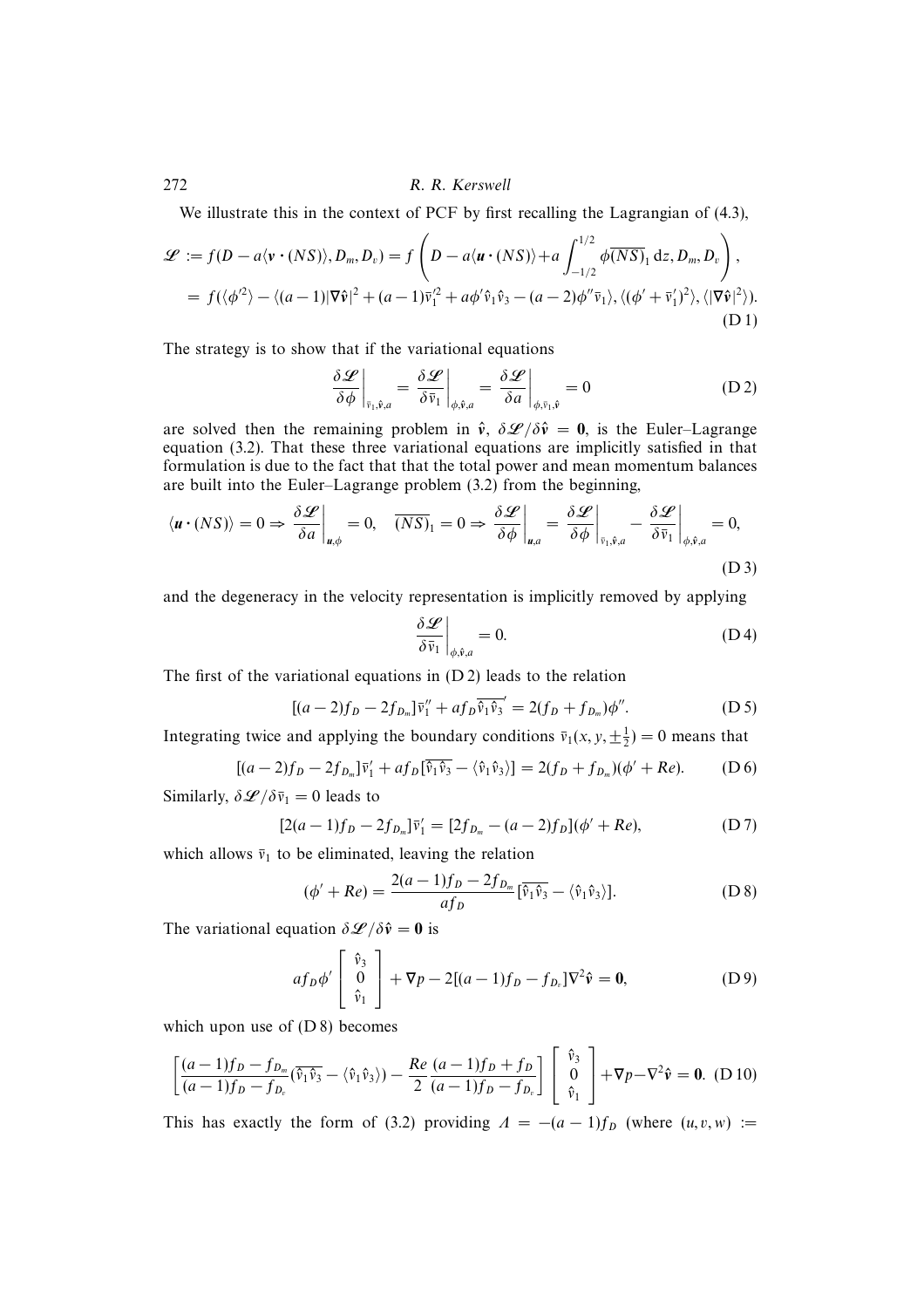$(\hat{v}_1, \hat{v}_2, \hat{v}_3)$ ). This last condition is enforced by imposing the power balance through  $\delta \mathcal{L}/\delta a = 0$  and taking  $\langle \hat{\mathbf{v}} \cdot \delta \mathcal{L}/\delta \hat{\mathbf{v}} \rangle = 0$ .

## REFERENCES

- BUSSE, F. H. 1969a On Howard's upper bound for heat transport by turbulent convection. J. Fluid Mech. **37**, 457–477.
- Busse, F. H. 1969b Bounds on the transport of mass and momentum by turbulent flow. Z. Angew. Math. Phys. **20**, 1–14.
- Busse, F. H. 1970 Bounds for turbulent shear flow. J. Fluid Mech. **41**, 219–240.
- Busse, F. H. 1972 The bounding theory of turbulence and its physical significance in the case of turbulent Couette flow. In Statistical Models and Turbulence. Lecture Notes in Physics, vol. 12, pp. 103–126. Springer.
- Busse, F. H. 1978 The optimum theory of turbulence. Adv. Appl. Mech. **18**, 77–121.
- Busse, F. H. & Joseph, D. D. 1972 Bounds for heat transport in a porous layer. J. Fluid Mech. **54**, 521–543.
- Caulfield, C. P. & Kerswell, R. R. 2001 Maximal mixing rate in turbulent stably stratified Couette flow. Phys. Fluids **13**, 894–900.
- Chan, S.-K. 1971 Infinite Prandtl number turbulent convection. Stud. Appl. Maths **50**, 13–49.
- Chan, S.-K. 1974 Investigation of turbulent convection under a rotational constraint. J. Fluid Mech. **64**, 477–506.
- Childress, S., Kerswell, R. R. & Gilbert, A. D. 2001 Bounds on dissipation for Navier-Stokes flow with Kolmogorov forcing. Physica D **158**, 105–128.
- Constantin, P. & Doering, C. R. 1995 Variational bounds on energy-dissipation in incompressible flows: II. Channel flow. Phys. Rev. E **51**, 3192–3198.
- Constantin, P., Hallstrom, C. & Putkaradze, V. 1999 Heat transport in rotating convection. Physica D **125**, 275–284.
- Constantin, P., Hallstrom, C. & Putkaradze, V. 2001 Logarithmic bounds for infinite Prandtl number rotating convection. J. Math. Phys. **42**, 773–783.
- Constantin, P. & Doering, C. R. 1999 Infinite Prandtl number convection. J. Statist. Phys. **94**, 159–172.
- DOERING, C. R. & CONSTANTIN, P. 1992 Energy dissipation in shear driven turbulence. Phys. Rev. Lett. **69**, 1648–1651.
- Doering, C. R. & Constantin, P. 1994 Variational bounds on energy dissipation in incompressible flows: shear flow. Phys. Rev. E **49**, 4087–4099.
- Doering, C. R. & Constantin, P. 1996 Variational bounds on energy dissipation in incompressible flows: III. Convection. Phys. Rev. E **53**, 5957–5981.
- Doering, C. R. & Constantin, P. 1998 Bounds for heat transport in a porous layer. J. Fluid Mech. **376**, 263–296.
- Doering, C. R., Spiegel, E. A. & Worthing R. A. 2000 Energy dissipation in a shear layer with suction. Phys. Fluids **8**, 1955–1968.
- Doering, C. R. & Constantin, P. 2001 On upper bounds for infinite Prandtl number convection with or without rotation. J. Math. Phys. **42**, 784–795.
- Doering, C. R. & Foias, C. 2001 Energy dissipation in body-forced turbulence. preprint.
- GEBHARDT, T., GROSSMANN, S., HOLTHAUS, M. & LÖHDEN, M. 1995 Rigorous bound on the planeshear-flow dissipation rate. Phys. Rev. E **51**, 360–365.
- Gupta, V. P. & Joseph, D. D. 1973 Bounds for heat transport in a porous layer. J. Fluid Mech. **57**, 491–514.
- Hopf, E. 1941 Ein allgemeiner endlichkeitssatz der hydrodynamik. Mathematische Annalen **117**, 764–775.
- Howard, L. N. 1963 Heat transport by turbulent convection. J. Fluid Mech. 17, 405–432.
- Howard, L. N. 1972 Bounds on flow quantities. Annu. Rev. Fluid Mech. 4, 473–494.
- Howard, L. N. 1990 Limits on the transport of heat and momentum by turbulent convection with large scale flow. Stud. Appl. Maths **83**, 273–285.
- Ierley, G. R. & Malkus, W. V. R. 1988 Stability bounds on turbulent Poiseuille flow. J. Fluid Mech. **187**, 435–449.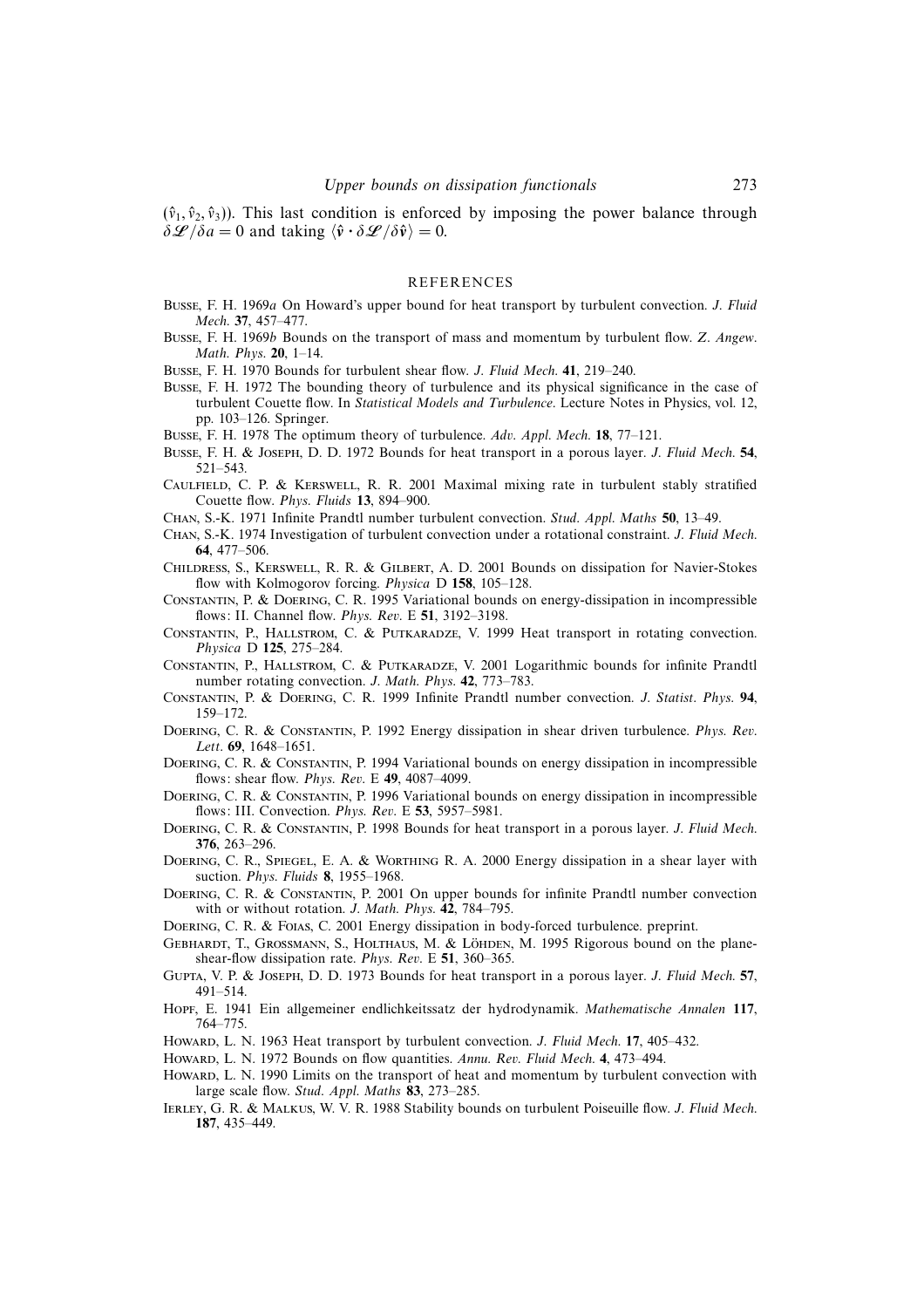- Ierley, G. R. & Worthing, R. A. 2001a Bound to improve: a variational approach to convective heat transport. J. Fluid Mech. **441**, 223–253.
- Ierley, G. R. & Worthing, R. A. 2001b Assessment of a variational theory of turbulence. preprint.
- Kerswell, R. R. 1996 Upper bounds on the energy dissipation in turbulent precession. J. Fluid Mech. **321**, 335–370.
- Kerswell, R. R. 1997 Variational bounds on shear-driven turbulence and turbulent Boussinesq convection. Physica D **100**, 355–376.
- Kerswell, R. R. 1998 Unification of variational principles for turbulent shear flows: the Background method of Doering-Constantin and Howard-Busse's mean-fluctuation formulation. Physica D **121**, 175–192.
- Kerswell, R. R. 2000 Lowering dissipation bounds for turbulent shear flows using a smoothness constraint. Phys. Lett. A **272**, 230–235.
- Kerswell, R. R. 2001 New results in the variational approach to turbulent Boussinesq convection. Phys. Fluids **13**, 192–209.
- KERSWELL, R. R. & SOWARD, A. M. 1996 Upper bounds for turbulent Couette flow incorporating the poloidal power constraint. J. Fluid Mech. **328**, 161–176.
- Malkus, W. V. R. 1954 The heat transport and spectrum of thermal turbulence. Proc. R. Soc. **225**, 196–212.
- Malkus, W. V. R. 1956 Outline of a theory for turbulent shear flow. J. Fluid Mech. **1**, 521–539.
- Malkus, W. V. R. 1996 Statistical stability criteria for turbulent flow. Phys. Fluids **8**, 1582–1587.
- Malkus, W. V. R. & Smith, L. M. 1989 Upper bounds on functions of the dissipation rate in turbulent shear flow. J. Fluid Mech. **208**, 479–507.
- Nickerson, E. C. 1969 Upper bounds on the torque in cylindrical Couette flow. J. Fluid Mech. **38**, 807–815.
- NICODEMUS, R., GROSSMANN, S. & HOLTHAUS, M. 1997a Improved variational principle for bounds on energy dissipation in turbulent shear flow. Physica D **101**, 178–190.
- NICODEMUS, R., GROSSMANN, S. & HOLTHAUS, M. 1997b Variational bound on energy dissipation in plane Couette flow. Phys. Rev. E **56**, 6774–6786.
- Nicodemus, R., Grossmann, S. & Holthaus, M. 1998a The background flow method. Part 1. Constructive approach to bounds on energy dissipation. J. Fluid Mech. **363**, 281–300.
- Nicodemus, R., Grossmann, S. & Holthaus, M. 1998b The background flow method. Part 2. Asymptotic theory of dissipation bounds. J. Fluid Mech. **363**, 301–323.
- Nicodemus, R., Grossmann, S. & Holthaus, M. 1999 Towards lowering dissipation bounds for turbulent flows. Eur. Phys. J. B **10**, 385–396.
- Plasting, S. C. & Kerswell, R. R. 2002 Improved upper bound on the energy dissipation in plane Couette flow: The full solution to Busse's problem and the Doering-Constantin problem with 1-D background field. J. Fluid Mech. (submitted).
- REYNOLDS, W. C. & TIEDERMAN, W. G. 1967 Stability of turbulent channel flow, with applications to Malkus's theory. J. Fluid Mech. **27**, 253–272.
- SMITH, L. M. 1991 Turbulent Couette flow profiles that maximise the efficiency function. J. Fluid Mech. **227**, 509–525.
- Vitanov, N. K. 1998 Upper bound on the heat transport in a horizontal fluid layer of infinite Prandtl number. Phys. Lett. A **248**, 338–346.
- Vitanov, N. K. 2000a Upper bounds on the heat transport in a porous layer. Physica D **136**, 322–339.
- Vitanov, N. K. 2000b Upper bounds on the heat transport in a fluid layer of infinite Prandtl number, rigid lower boundary and stress-free upper boundary. Phys. Rev. E **61**, 956–959.
- Vitanov, N. K. 2000c Convective heat transport in a fluid layer of infinite Prandtl number: upper bounds for the case of rigid lower boundary and stress-free upper boundary. Eur. Phys. J. B **15**, 349–355.
- Vitanov, N. K. 2000d Upper bounds on convective heat transport in a rotating fluid layer of infinite Prandtl number: Case of intermediate Taylor numbers. Phys. Rev. E **62**, 3581–3591.
- Vitanov, N. K. & Busse, F. H. 1997 Bounds on the heat transport in a horizontal fluid layer with stress-free boundaries. Z. Angew. Math. Phys. **48**, 310–324.
- Vitanov, N. K. & Busse, F. H. 2000 Bounds on the convective heat transport in a rotating layer. Phys. Rev. E **63**, 016303(1)–016303(8).